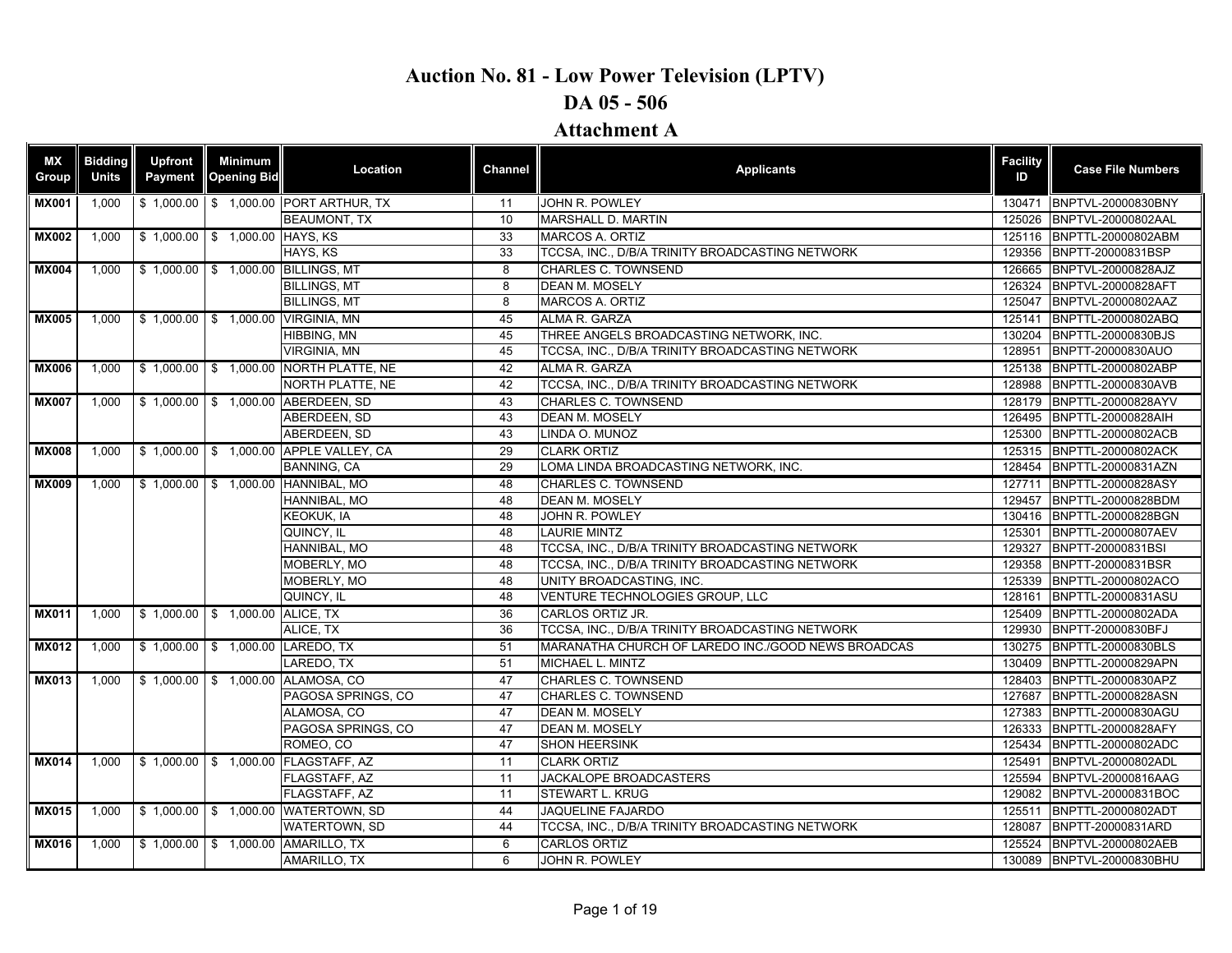| МX<br>Group  | <b>Bidding</b><br><b>Units</b> | <b>Upfront</b><br>Payment | Minimum<br><b>Opening Bid</b>    | Location                               | <b>Channel</b>  | <b>Applicants</b>                                  | <b>Facility</b><br>ID | <b>Case File Numbers</b>                                                                                                                                                                                                                                                                                                                                                                                                                                                                                                                                                                                                                                                                                                                                                                                                                                                          |
|--------------|--------------------------------|---------------------------|----------------------------------|----------------------------------------|-----------------|----------------------------------------------------|-----------------------|-----------------------------------------------------------------------------------------------------------------------------------------------------------------------------------------------------------------------------------------------------------------------------------------------------------------------------------------------------------------------------------------------------------------------------------------------------------------------------------------------------------------------------------------------------------------------------------------------------------------------------------------------------------------------------------------------------------------------------------------------------------------------------------------------------------------------------------------------------------------------------------|
| <b>MX017</b> | 1,000                          |                           |                                  | \$1,000.00 \$1,000.00 ABILENE, TX      | $\overline{2}$  | IGLESIA JESUCHRISTO ES MI REFUGIO, INC             | 125261                |                                                                                                                                                                                                                                                                                                                                                                                                                                                                                                                                                                                                                                                                                                                                                                                                                                                                                   |
|              |                                |                           |                                  | <b>ABILENE, TX</b>                     | 2               | JOHN R. POWLEY                                     | 130071                | BNPTVL-20000830BHF                                                                                                                                                                                                                                                                                                                                                                                                                                                                                                                                                                                                                                                                                                                                                                                                                                                                |
| <b>MX018</b> | 1.000                          |                           |                                  | \$1,000.00 \$1,000.00 BARSTOW, CA      | 20              | <b>DAVID SAHL</b>                                  | 127416                |                                                                                                                                                                                                                                                                                                                                                                                                                                                                                                                                                                                                                                                                                                                                                                                                                                                                                   |
|              |                                |                           |                                  | <b>BIG BEAR LAKE, CA</b>               | 20              | IGLESIA JESUCHRISTO ES MI REFUGIO, INC             | 125257                | BNPTVL-20000804ABE<br>BNPTTL-20000831AHV<br>BNPTTL-20000804ABD<br>BNPTTL-20000807AEP<br>125284 BNPTVL-20000804ABG<br>BNPTVL-20000828BFY<br>BNPTTL-20000828AWZ<br>BNPTTL-20000828AFO<br>BNPTTL-20000807ABK<br>BNPTT-20000804ADE<br>BNPTT-20000804ADG<br>BNPTTL-20000830AKG<br>BNPTVL-20000831CLD<br>130100 BNPTVL-20000804AEF<br>BNPTVL-20000829AVM<br>BNPTVL-20000830AKD<br>130132 BNPTT-20000804AEG<br>BNPTTL-20000829ALR<br>BNPTTL-20000807AAL<br>BNPTTL-20000831BUE<br>BNPTTL-20000829AQO<br>BNPTTL-20000807AAU<br>BNPTTL-20000822AAI<br>BNPTTL-20000828AXU<br>BNPTTL-20000828APC<br>BNPTTL-20000828BFP<br>BNPTTL-20000807AAV<br>BNPTTL-20000807ABV<br>BNPTT-20000830ATZ<br>BNPTTL-20000825AJS<br>BNPTTL-20000830BMZ<br>BNPTTL-20000807ADB<br>BNPTTL-20000807ADA<br>BNPTTL-20000818ABA<br>BNPTTL-20000828ASC<br>BNPTTL-20000828ANH<br>BNPTTL-20000807ADT<br>BNPTTL-20000829AHH |
|              |                                |                           |                                  | BARSTOW, CA                            | 20              | <b>LAURIE MINTZ</b>                                | 125290                |                                                                                                                                                                                                                                                                                                                                                                                                                                                                                                                                                                                                                                                                                                                                                                                                                                                                                   |
| <b>MX019</b> | 1,000                          |                           |                                  | \$1,000.00 \$1,000.00 VICTORIA, TX     | 10              | IGLESIA JESUCHRISTO ES MI REFUGIO, INC             |                       |                                                                                                                                                                                                                                                                                                                                                                                                                                                                                                                                                                                                                                                                                                                                                                                                                                                                                   |
|              |                                |                           |                                  | <b>VICTORIA. TX</b>                    | 10              | <b>JOHN R. POWLEY</b>                              | 130343                |                                                                                                                                                                                                                                                                                                                                                                                                                                                                                                                                                                                                                                                                                                                                                                                                                                                                                   |
| <b>MX020</b> | 1,000                          |                           |                                  | \$1,000.00 \$1,000.00 BILLINGS, MT     | 27              | <b>CHARLES C. TOWNSEND</b>                         | 128021                |                                                                                                                                                                                                                                                                                                                                                                                                                                                                                                                                                                                                                                                                                                                                                                                                                                                                                   |
|              |                                |                           |                                  | <b>BILLINGS, MT</b>                    | 27              | <b>DEAN M. MOSELY</b>                              | 126306                |                                                                                                                                                                                                                                                                                                                                                                                                                                                                                                                                                                                                                                                                                                                                                                                                                                                                                   |
|              |                                |                           |                                  | <b>BILLINGS, MT</b>                    | 27              | <b>LAURIE MINTZ</b>                                | 125152                |                                                                                                                                                                                                                                                                                                                                                                                                                                                                                                                                                                                                                                                                                                                                                                                                                                                                                   |
|              |                                |                           |                                  | <b>BILLINGS, MT</b>                    | 27              | NEXSTAR BROADCASTING OF NORTHEASTERN PA, L.P.      | 125462                |                                                                                                                                                                                                                                                                                                                                                                                                                                                                                                                                                                                                                                                                                                                                                                                                                                                                                   |
| <b>MX021</b> | 1,000                          |                           | \$1,000.00 \$1,000.00 LAREDO, TX |                                        | 17              | ALAMO PUBLIC TELECOMMUNICATIONS COUNCIL            | 125471                |                                                                                                                                                                                                                                                                                                                                                                                                                                                                                                                                                                                                                                                                                                                                                                                                                                                                                   |
|              |                                |                           |                                  | LAREDO. TX                             | 17              | MARANATHA CHURCH OF LAREDO INC./GOOD NEWS BROADCAS | 127646                |                                                                                                                                                                                                                                                                                                                                                                                                                                                                                                                                                                                                                                                                                                                                                                                                                                                                                   |
| <b>MX022</b> | 1,000                          |                           |                                  | \$1,000.00 \$1,000.00 PALM SPRINGS, CA | 2               | <b>ANDREW FARA</b>                                 | 131120                |                                                                                                                                                                                                                                                                                                                                                                                                                                                                                                                                                                                                                                                                                                                                                                                                                                                                                   |
|              |                                |                           |                                  | PALM SPRINGS, CA                       | 2               | GULF-CALIFORNIA BROADCAST COMPANY                  |                       |                                                                                                                                                                                                                                                                                                                                                                                                                                                                                                                                                                                                                                                                                                                                                                                                                                                                                   |
|              |                                |                           |                                  | INDIO. CA                              | 2               | KM COMMUNICATIONS. INC.                            | 131054                |                                                                                                                                                                                                                                                                                                                                                                                                                                                                                                                                                                                                                                                                                                                                                                                                                                                                                   |
|              |                                |                           |                                  | PALM SPRINGS, CA                       | 3               | KM COMMUNICATIONS, INC.                            | 127623                |                                                                                                                                                                                                                                                                                                                                                                                                                                                                                                                                                                                                                                                                                                                                                                                                                                                                                   |
| <b>MX023</b> | 1.000                          |                           |                                  | \$1,000.00 \$1,000.00 MONTPELIER, ID   | 35              | BEAR LAKE COUNTY T.V. DISTRICT                     |                       |                                                                                                                                                                                                                                                                                                                                                                                                                                                                                                                                                                                                                                                                                                                                                                                                                                                                                   |
|              |                                |                           |                                  | SWAN VALLEY. ID                        | 35              | OREGON TRAIL BROADCASTING COMPANY                  | 129594                |                                                                                                                                                                                                                                                                                                                                                                                                                                                                                                                                                                                                                                                                                                                                                                                                                                                                                   |
| <b>MX024</b> | 1.000                          |                           |                                  | \$1,000.00 \$1,000.00 ROCK SPRINGS, WY | 24              | <b>JULIE MINTZ</b>                                 | 125075                |                                                                                                                                                                                                                                                                                                                                                                                                                                                                                                                                                                                                                                                                                                                                                                                                                                                                                   |
|              |                                |                           |                                  | <b>GREEN RIVER, WY</b>                 | 24              | MARCIA T. TURNER D/B/A TURNER ENTERPRISES          | 129453                |                                                                                                                                                                                                                                                                                                                                                                                                                                                                                                                                                                                                                                                                                                                                                                                                                                                                                   |
| <b>MX025</b> | 1.000                          |                           |                                  | \$1,000.00 \$1,000.00 MERIDIAN, MS     | 42              | <b>INSPIRATION TELEVISION. INC.</b>                | 130731                |                                                                                                                                                                                                                                                                                                                                                                                                                                                                                                                                                                                                                                                                                                                                                                                                                                                                                   |
|              |                                |                           |                                  | <b>MERIDIAN, MS</b>                    | 42              | MICHAEL L. MINTZ                                   | 125094                |                                                                                                                                                                                                                                                                                                                                                                                                                                                                                                                                                                                                                                                                                                                                                                                                                                                                                   |
|              |                                |                           |                                  | <b>MERIDIAN, MS</b>                    | 42              | WMDN, INC.                                         | 125864                |                                                                                                                                                                                                                                                                                                                                                                                                                                                                                                                                                                                                                                                                                                                                                                                                                                                                                   |
| <b>MX026</b> | 1.000                          |                           |                                  | \$1,000.00 \$1,000.00 BISMARCK, ND     | 39              | <b>CHARLES C. TOWNSEND</b>                         | 128102                |                                                                                                                                                                                                                                                                                                                                                                                                                                                                                                                                                                                                                                                                                                                                                                                                                                                                                   |
|              |                                |                           |                                  | <b>BISMARCK, ND</b>                    | 39              | <b>DEAN M. MOSELY</b>                              | 127270                |                                                                                                                                                                                                                                                                                                                                                                                                                                                                                                                                                                                                                                                                                                                                                                                                                                                                                   |
|              |                                |                           |                                  | <b>BISMARCK, ND</b>                    | 39              | <b>INSPIRATION TELEVISION, INC.</b>                | 130264                |                                                                                                                                                                                                                                                                                                                                                                                                                                                                                                                                                                                                                                                                                                                                                                                                                                                                                   |
|              |                                |                           |                                  | <b>BISMARCK, ND</b>                    | 39              | <b>JULIE MINTZ</b>                                 | 125105                |                                                                                                                                                                                                                                                                                                                                                                                                                                                                                                                                                                                                                                                                                                                                                                                                                                                                                   |
| <b>MX027</b> | 1.000                          |                           |                                  | \$1,000.00 \$1,000.00 SALISBURY, MD    | 23              | <b>LAURIE MINTZ</b>                                | 125165                |                                                                                                                                                                                                                                                                                                                                                                                                                                                                                                                                                                                                                                                                                                                                                                                                                                                                                   |
|              |                                |                           |                                  | SALISBURY, MD                          | 23              | TCCSA, INC., D/B/A TRINITY BROADCASTING NETWORK    | 128936                |                                                                                                                                                                                                                                                                                                                                                                                                                                                                                                                                                                                                                                                                                                                                                                                                                                                                                   |
|              |                                |                           |                                  | SALISBURY, MD                          | 23              | TRISTAN BROADCASTING, LLC                          | 130661                |                                                                                                                                                                                                                                                                                                                                                                                                                                                                                                                                                                                                                                                                                                                                                                                                                                                                                   |
| <b>MX028</b> | 1.000                          |                           | \$1,000.00 \$1,000.00 BUTTE, MT  |                                        | $\overline{34}$ | ROBERT DALE CLARK                                  | 130420                |                                                                                                                                                                                                                                                                                                                                                                                                                                                                                                                                                                                                                                                                                                                                                                                                                                                                                   |
|              |                                |                           |                                  | <b>BUTTE, MT</b>                       | 34              | SEAN D. MINTZ                                      | 125210                |                                                                                                                                                                                                                                                                                                                                                                                                                                                                                                                                                                                                                                                                                                                                                                                                                                                                                   |
| <b>MX029</b> | 1.000                          |                           |                                  | \$1,000.00 \$1,000.00 COLUMBUS, GA     | 33              | <b>SEAN D. MINTZ</b>                               | 125209                |                                                                                                                                                                                                                                                                                                                                                                                                                                                                                                                                                                                                                                                                                                                                                                                                                                                                                   |
|              |                                |                           |                                  | COLUMBUS, GA                           | 33              | TIGER EYE LICENSING, LLC                           | 125686                |                                                                                                                                                                                                                                                                                                                                                                                                                                                                                                                                                                                                                                                                                                                                                                                                                                                                                   |
| <b>MX030</b> | 1.000                          |                           |                                  | \$1,000.00 \$1,000.00 DURANGO, CO      | 43              | <b>CHARLES C. TOWNSEND</b>                         | 127643                |                                                                                                                                                                                                                                                                                                                                                                                                                                                                                                                                                                                                                                                                                                                                                                                                                                                                                   |
|              |                                |                           |                                  | DURANGO, CO                            | 43              | <b>DEAN M. MOSELY</b>                              | 127096                |                                                                                                                                                                                                                                                                                                                                                                                                                                                                                                                                                                                                                                                                                                                                                                                                                                                                                   |
|              |                                |                           |                                  | DURANGO, CO                            | 43              | <b>JULIE MINTZ</b>                                 | 125238                |                                                                                                                                                                                                                                                                                                                                                                                                                                                                                                                                                                                                                                                                                                                                                                                                                                                                                   |
| <b>MX031</b> | 1,000                          |                           |                                  | \$1,000.00 \$1,000.00 GREAT FALLS, MT  | 43              | BEARTOOTH COMMUNICATIONS COMPANY                   | 127238                |                                                                                                                                                                                                                                                                                                                                                                                                                                                                                                                                                                                                                                                                                                                                                                                                                                                                                   |
|              |                                |                           |                                  | MISSOULA, MT                           | 43              | BEARTOOTH COMMUNICATIONS COMPANY                   |                       | 127790 BNPTTL-20000829AJJ                                                                                                                                                                                                                                                                                                                                                                                                                                                                                                                                                                                                                                                                                                                                                                                                                                                         |
|              |                                |                           |                                  | MISSOULA, MT                           | 43              | <b>JULIE MINTZ</b>                                 |                       | 125308 BNPTTL-20000807AEZ                                                                                                                                                                                                                                                                                                                                                                                                                                                                                                                                                                                                                                                                                                                                                                                                                                                         |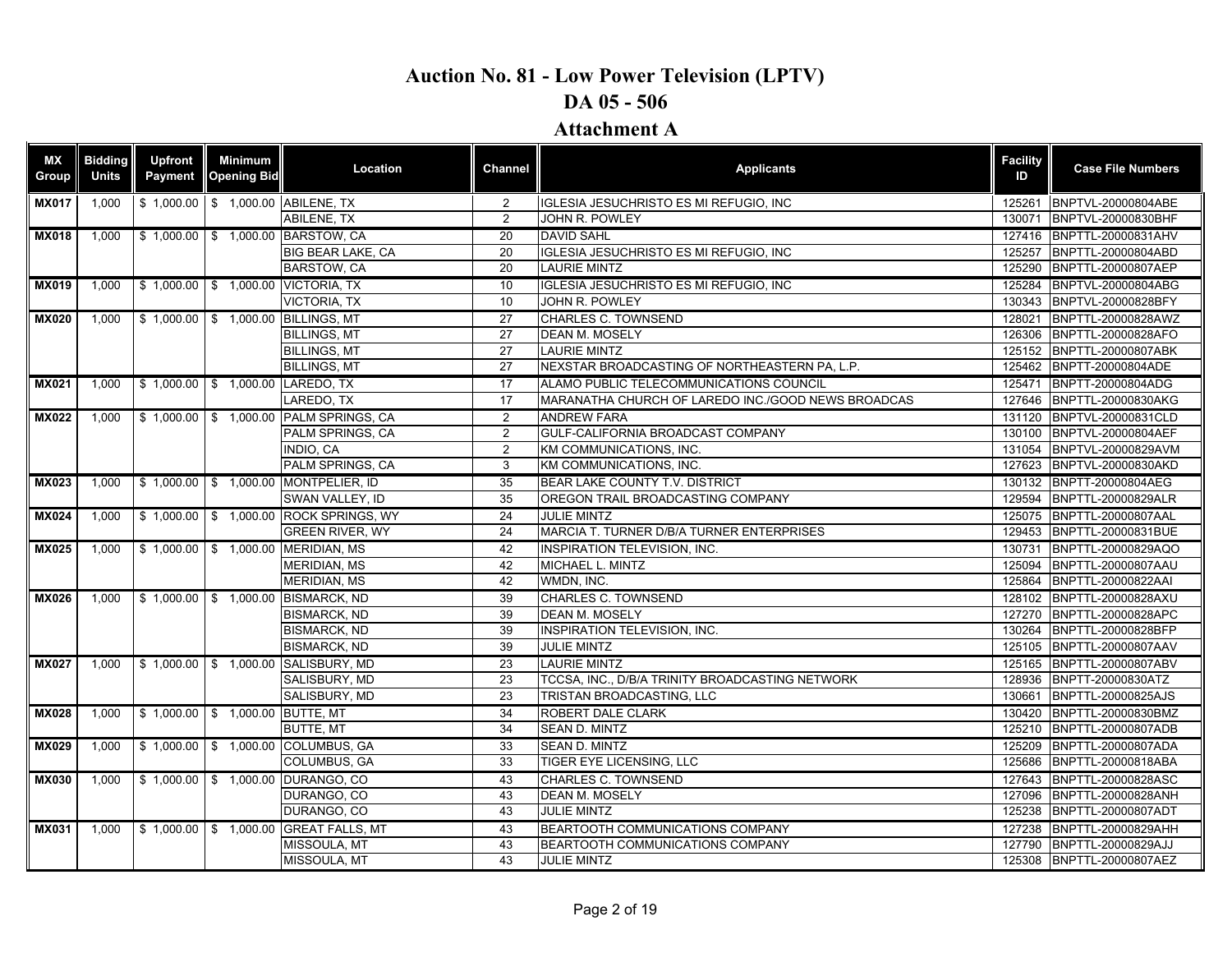| <b>MX</b><br><b>Group</b> | <b>Bidding</b><br><b>Units</b> | <b>Upfront</b><br>Payment | Minimum<br><b>Opening Bid</b>   | Location                                 | <b>Channel</b> | <b>Applicants</b>                               | <b>Facility</b><br>ID | <b>Case File Numbers</b>  |
|---------------------------|--------------------------------|---------------------------|---------------------------------|------------------------------------------|----------------|-------------------------------------------------|-----------------------|---------------------------|
| <b>MX032</b>              | 1,000                          | \$1,000.00                |                                 | \$ 1,000.00 BISMARCK, ND                 | 42             | CHARLES C. TOWNSEND                             | 128103                | BNPTTL-20000828AXV        |
|                           |                                |                           |                                 | <b>BISMARCK, ND</b>                      | 42             | <b>DEAN M. MOSELY</b>                           | 127269                | BNPTTL-20000828APB        |
|                           |                                |                           |                                 | <b>BISMARCK, ND</b>                      | 42             | <b>INSPIRATION TELEVISION, INC.</b>             | 130380                | BNPTTL-20000828BGH        |
|                           |                                |                           |                                 | <b>BISMARCK, ND</b>                      | 44             | <b>INSPIRATION TELEVISION, INC.</b>             |                       | 130379 BNPTTL-20000828BGG |
|                           |                                |                           |                                 | <b>BISMARCK, ND</b>                      | 43             | <b>JULIE MINTZ</b>                              |                       | 131348 BNPTTL-20000807AHO |
| <b>MX033</b>              | 1,000                          |                           |                                 | \$1,000.00 \$1,000.00 CORPUS CHRISTI, TX | 59             | <b>CYRIL H. MILLER</b>                          | 130977                | <b>BNPTTL-20000831CIK</b> |
|                           |                                |                           |                                 | <b>CORPUS CHRISTI, TX</b>                | 59             | EQUITY BROADCASTING CORPORATION                 |                       | 131025 BNPTTL-20000829AUU |
|                           |                                |                           |                                 | <b>CORPUS CHRISTI, TX</b>                | 59             | <b>LAWRENCE HOWARD MINTZ</b>                    |                       | 132047 BNPTTL-20000807AHR |
|                           |                                |                           |                                 | ROCKPORT. TX                             | 59             | JOHN R. POWLEY                                  | 127991                | BNPTTL-20000831AOV        |
|                           |                                |                           |                                 | <b>CORPUS CHRISTI, TX</b>                | 59             | <b>LAWRENCE HOWARD MINTZ</b>                    |                       | 131350 BNPTTL-20000807AHP |
| <b>MX034</b>              | 1,000                          |                           |                                 | \$1,000.00 \$1,000.00 LA GRANDE, OR      | 20             | <b>BLUE MOUNTAIN TRANSLATOR DISTRICT</b>        |                       | 127792 BNPTT-20000811ABH  |
|                           |                                |                           |                                 | <b>BAKER, OR</b>                         | 20             | NATIONAL MINORITY TV, INC.                      |                       | 130240 BNPTTL-20000830BKU |
| <b>MX035</b>              | 1,000                          |                           | \$1,000.00 \$1,000.00 YREKA, CA |                                          | 44             | <b>CHARLES C. TOWNSEND</b>                      |                       | 127628 BNPTTL-20000828ARV |
|                           |                                |                           |                                 | YREKA, CA                                | 44             | <b>DEAN M. MOSELY</b>                           | 126360                | BNPTTL-20000828AGL        |
|                           |                                |                           |                                 | MEDFORD, OR                              | 44             | <b>INSPIRATION TELEVISION, INC.</b>             |                       | 125327 BNPTTL-20000810AAZ |
|                           |                                |                           |                                 | YREKA, CA                                | 44             | NATIONAL MINORITY TV, INC.                      |                       | 130793 BNPTTL-20000829ARB |
| <b>MX036</b>              | 1,000                          |                           |                                 | \$1,000.00 \$1,000.00 PORT LAVACA, TX    | 4              | JACKALOPE BROADCASTERS                          |                       | 125603 BNPTVL-20000816AAM |
|                           |                                |                           |                                 | ROCKPORT, TX                             | $\overline{4}$ | JOHN R. POWLEY                                  |                       | 127990 BNPTVL-20000831AOU |
| <b>MX037</b>              | 1,000                          |                           |                                 | \$1,000.00 \$1,000.00 LAREDO, TX         | $\overline{4}$ | JACKALOPE BROADCASTERS                          |                       | 125611 BNPTVL-20000816AAR |
|                           |                                |                           |                                 | LAREDO, TX                               | $\overline{4}$ | JOHN R. POWLEY                                  |                       | 130284 BNPTVL-20000830BLY |
| <b>MX038</b>              | 1.000                          |                           |                                 | \$1,000.00 \$1,000.00 WICHITA FALLS, TX  | 9              | <b>JACKALOPE BROADCASTERS</b>                   |                       | 125655 BNPTVL-20000816ABN |
|                           |                                |                           |                                 | <b>WICHITA FALLS, TX</b>                 | 9              | JOSEPH W. SHAFFER                               | 129037                | BNPTVL-20000831BNC        |
|                           |                                |                           |                                 | <b>WICHITA FALLS, TX</b>                 | 11             | KM COMMUNICATIONS, INC.                         |                       | 131057 BNPTVL-20000829AVP |
|                           |                                |                           |                                 | <b>WICHITA FALLS, TX</b>                 | 10             | KSWO TELEVISION CO., INC.                       |                       | 130244 BNPTVL-20000830BKY |
| <b>MX039</b>              | 1,000                          |                           |                                 | \$1,000.00 \$1,000.00 LAREDO, TX         | 5              | <b>JACKALOPE BROADCASTERS</b>                   |                       | 125613 BNPTVL-20000816ADI |
|                           |                                |                           |                                 | LAREDO, TX                               | 5              | JOHN R. POWLEY                                  |                       | 130285 BNPTVL-20000830BMC |
| <b>MX040</b>              | 1,000                          |                           |                                 | \$1,000.00 \$1,000.00 RAPID CITY, SD     | 47             | <b>CHARLES C. TOWNSEND</b>                      |                       | 128184 BNPTTL-20000828AZA |
|                           |                                |                           |                                 | RAPID CITY, SD                           | 47             | <b>DEAN M. MOSELY</b>                           |                       | 127282 BNPTTL-20000828APN |
|                           |                                |                           |                                 | RAPID CITY, SD                           | 47             | G.I.G., INC.                                    |                       | 125718 BNPTTL-20000816ACK |
|                           |                                |                           |                                 | RAPID CITY, SD                           | 47             | THREE ANGELS BROADCASTING NETWORK, INC.         |                       | 128848 BNPTTL-20000831BJV |
| <b>MX041</b>              | 1,000                          |                           |                                 | \$1,000.00 \$1,000.00 EUREKA, CA         | 39             | <b>CHARLES C. TOWNSEND</b>                      |                       | 127597 BNPTTL-20000828ARK |
|                           |                                |                           |                                 | EUREKA, CA                               | 39             | <b>LAURIE MINTZ</b>                             |                       | 135825 BNPTTL-20000817AFB |
| <b>MX042</b>              | 1.000                          |                           |                                 | \$1,000.00 \$1,000.00 REHOBOTH BEACH, DE | 51             | <b>CHARLES C. TOWNSEND</b>                      |                       | 127694 BNPTTL-20000828ASR |
|                           |                                |                           |                                 | OCEAN CITY, MD                           | 51             | CORE GROUP INTERNATIONAL, INC.                  |                       | 128789 BNPTTL-20000831BIM |
|                           |                                |                           |                                 | REHOBOTH BEACH, DE                       | 51             | <b>DEAN M. MOSELY</b>                           |                       | 127184 BNPTTL-20000828ANX |
|                           |                                |                           |                                 | SALISBURY, MD                            | 51             | MOUNT OCEAN MEDIA, L.L.C.                       |                       | 126185 BNPTTL-20000817ADA |
|                           |                                |                           |                                 | REHOBOTH BEACH. DE                       | 51             | TCCSA. INC., D/B/A TRINITY BROADCASTING NETWORK |                       | 129722 BNPTT-20000831CAX  |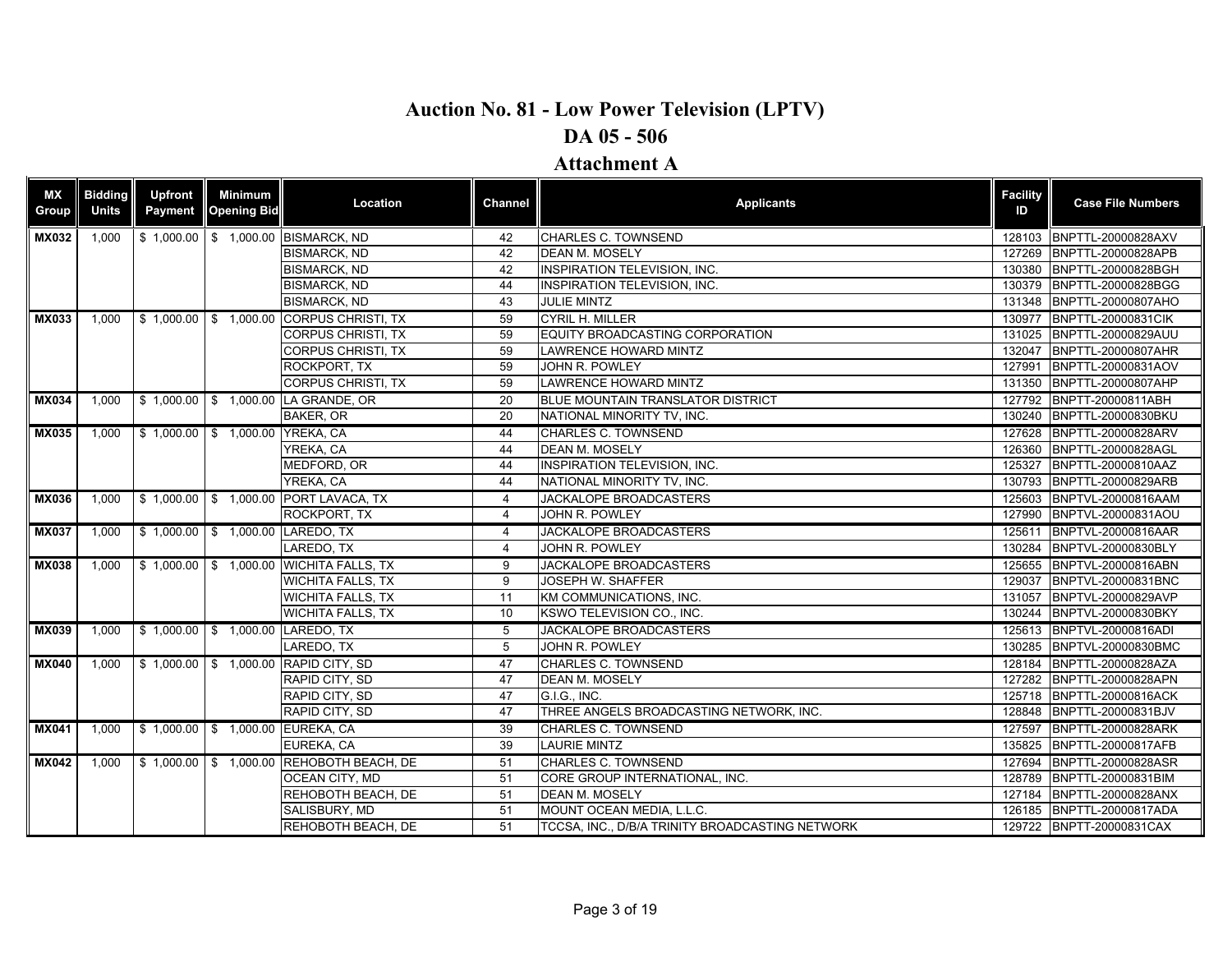| <b>MX</b><br><b>Group</b> | <b>Bidding</b><br><b>Units</b> | <b>Upfront</b><br>Payment | <b>Minimum</b><br><b>Opening Bid</b> | Location                                 | Channel         | <b>Applicants</b>                                 | <b>Facility</b><br>ID | <b>Case File Numbers</b>  |
|---------------------------|--------------------------------|---------------------------|--------------------------------------|------------------------------------------|-----------------|---------------------------------------------------|-----------------------|---------------------------|
| <b>MX043</b>              | 1,000                          |                           |                                      | \$1,000.00 \$1,000.00 GRAND JUNCTION, CO | 29              | CHARLES C. TOWNSEND                               | 129857                | BNPTTL-20000828BDT        |
|                           |                                |                           |                                      | <b>GRAND JUNCTION, CO</b>                | 29              | <b>DEAN M. MOSELY</b>                             | 127104                | BNPTTL-20000828ANL        |
|                           |                                |                           |                                      | <b>GRAND JUNCTION, CO</b>                | 30              | INTERNATIONAL EXECUTIVE CONSULTANTS, INC.         | 125629                | BNPTTL-20000818AAH        |
|                           |                                |                           |                                      | <b>GRAND JUNCTION, CO</b>                | 30              | <b>LAURIE MINTZ</b>                               | 125431                | BNPTTL-20000807AGG        |
|                           |                                |                           |                                      | <b>GRAND JUNCTION, CO</b>                | 29              | <b>TIGER EYE LICENSING, LLC</b>                   | 125599                | BNPTTL-20000818AAB        |
| <b>MX044</b>              | 1.000                          |                           |                                      | \$1,000.00 \$1,000.00 PLAINVIEW, TX      | 31              | <b>RAMAR COMMUNICATIONS II. LTD</b>               | 130563                | BNPTTL-20000830BOU        |
|                           |                                |                           |                                      | <b>PLAINVIEW. TX</b>                     | 31              | TIGER EYE LICENSING, LLC                          | 125723                | BNPTTL-20000818ABW        |
|                           |                                |                           |                                      | PLAINVIEW, TX                            | 31              | TCCSA, INC., D/B/A TRINITY BROADCASTING NETWORK   | 129717                | BNPTT-20000831BWR         |
| <b>MX045</b>              | 1.000                          |                           | \$1,000.00 \$1,000.00 ODESSA, TX     |                                          | 20              | TELEMUNDO OF GALVESTON HOUSTON LICENSE CORP.      | 64993                 | BMJPTTL-20000830BSG       |
|                           |                                |                           |                                      | <b>ANDREWS, TX</b>                       | 20              | COMFORT COMMUNICATIONS                            | 130056                | BNPTTL-20000830BGW        |
|                           |                                |                           |                                      | <b>MIDLAND, TX</b>                       | 20              | <b>INSPIRATION TELEVISION, INC.</b>               | 130448                | BNPTTL-20000830BOL        |
|                           |                                |                           |                                      | MIDLAND, TX                              | 20              | TIGER EYE LICENSING, LLC                          | 125688                | BNPTTL-20000818ABB        |
|                           |                                |                           |                                      | ODESSA, TX                               | $\overline{20}$ | <b>TIGER EYE LICENSING, LLC</b>                   | 125671                | BNPTTL-20000818AAQ        |
| <b>MX046</b>              | 1.000                          |                           | \$1,000.00 \$1,000.00 DEXTER, ME     |                                          | $\overline{52}$ | <b>ROBERT RAYNOLDS</b>                            |                       | 128730 BNPTTL-20000831BHB |
|                           |                                |                           |                                      | <b>BANGOR, ME</b>                        | 52              | <b>TIGER EYE LICENSING. LLC</b>                   | 125802                | BNPTTL-20000818ACF        |
| <b>MX047</b>              | 1,000                          |                           |                                      | \$1,000.00 \$1,000.00 PALM SPRINGS, CA   | 38              | GULF-CALIFORNIA BROADCAST COMPANY                 | 125872                | BNPTTL-20000818ACV        |
|                           |                                |                           |                                      | PALM SPRINGS, CA                         | 39              | PURI FAMILY LIMITED PARTNERSHIP                   | 128974                | BNPTTL-20000831BLT        |
|                           |                                |                           |                                      | PALM SPRINGS, CA                         | 39              | TRISTAN BROADCASTING, LLC                         | 130828                | BNPTTL-20000825AJW        |
| <b>MX048</b>              | 1.000                          |                           |                                      | \$1.000.00 \$1.000.00 JACKSON. MN        | 18              | COOPERATIVE TELEVISION ASSOCIATION OF SOUTHERN MN | 125741                | BNPTTL-20000821AAI        |
|                           |                                |                           |                                      | <b>JACKSON, MN</b>                       | 17              | FEDERATED RURAL ELECTRIC ASSOCIATION              | 21283                 | BMJPTTL-20000821AHH       |
|                           |                                |                           |                                      | <b>ESTHERVILLE, IA</b>                   | 17              | PAPPAS TELECASTING COMPANIES                      | 128464                | BNPTTL-20000831AZR        |
|                           |                                |                           |                                      | <b>FAIRMONT, MN</b>                      | 17              | THREE ANGELS BROADCASTING NETWORK, INC.           | 130195                | BNPTTL-20000830BJO        |
| <b>MX049</b>              | 1.000                          |                           | \$1,000.00 \$1,000.00 ABILENE, TX    |                                          | 38              | <b>CHARLES C. TOWNSEND</b>                        | 128887                | BNPTTL-20000831BKT        |
|                           |                                |                           |                                      | <b>ABILENE, TX</b>                       | 38              | <b>DEAN M. MOSELY</b>                             | 127519                | BNPTTL-20000830AJF        |
|                           |                                |                           |                                      | <b>ABILENE, TX</b>                       | 38              | TIGER EYE LICENSING, LLC                          | 126078                | BNPTTL-20000818ADP        |
| <b>MX050</b>              | 1.000                          |                           |                                      | \$1,000.00 \$1,000.00 EL DORADO, AZ      | 16              | <b>IMMANUEL BAPTIST CHURCH</b>                    | 125810                | BNPTTL-20000821AAT        |
|                           |                                |                           |                                      | EL DORADO, AZ                            | 16              | TCCSA, INC., D/B/A TRINITY BROADCASTING NETWORK   | 129347                | BNPTT-20000830AYF         |
| <b>MX051</b>              | 1,000                          |                           |                                      | \$1,000.00 \$1,000.00 GLASGOW, MT        | 27              | <b>CHARLES C. TOWNSEND</b>                        | 128786                | BNPTTL-20000830ARO        |
|                           |                                |                           |                                      | MILES CITY, MT                           | 27              | <b>DEAN M. MOSELY</b>                             |                       | 126812 BNPTTL-20000828AKR |
|                           |                                |                           |                                      | <b>WOLF POINT, MT</b>                    | 27              | <b>WOLF POINT TV DISTRICT</b>                     |                       | 127552 BNPTT-20000818AET  |
| <b>MX052</b>              | 1.000                          |                           |                                      | \$1,000.00 \$1,000.00 CRYSTAL DALE, NY   | 48              | MTC NORTH, INC.                                   |                       | 126178 BNPTTL-20000821ADI |
|                           |                                |                           |                                      | PITCAIRN, NY                             | 48              | MTC NORTH. INC.                                   | 125740                | BNPTTL-20000821AAH        |
|                           |                                |                           |                                      | OGDENSBURG, NY                           | 48              | TCCSA, INC., D/B/A TRINITY BROADCASTING NETWORK   | 128049                | BNPTT-20000831AQJ         |
| <b>MX053</b>              | 1.000                          |                           |                                      | \$1,000.00 \$1,000.00 FLAGSTAFF, AZ      | $\overline{14}$ | KTVK, INC.                                        |                       | 126155 BNPTT-20000823ACA  |
|                           |                                |                           |                                      | FLAGSTAFF, AZ                            | 14              | THREE ANGELS BROADCASTING NETWORK, INC.           |                       | 130168 BNPTTL-20000830BJA |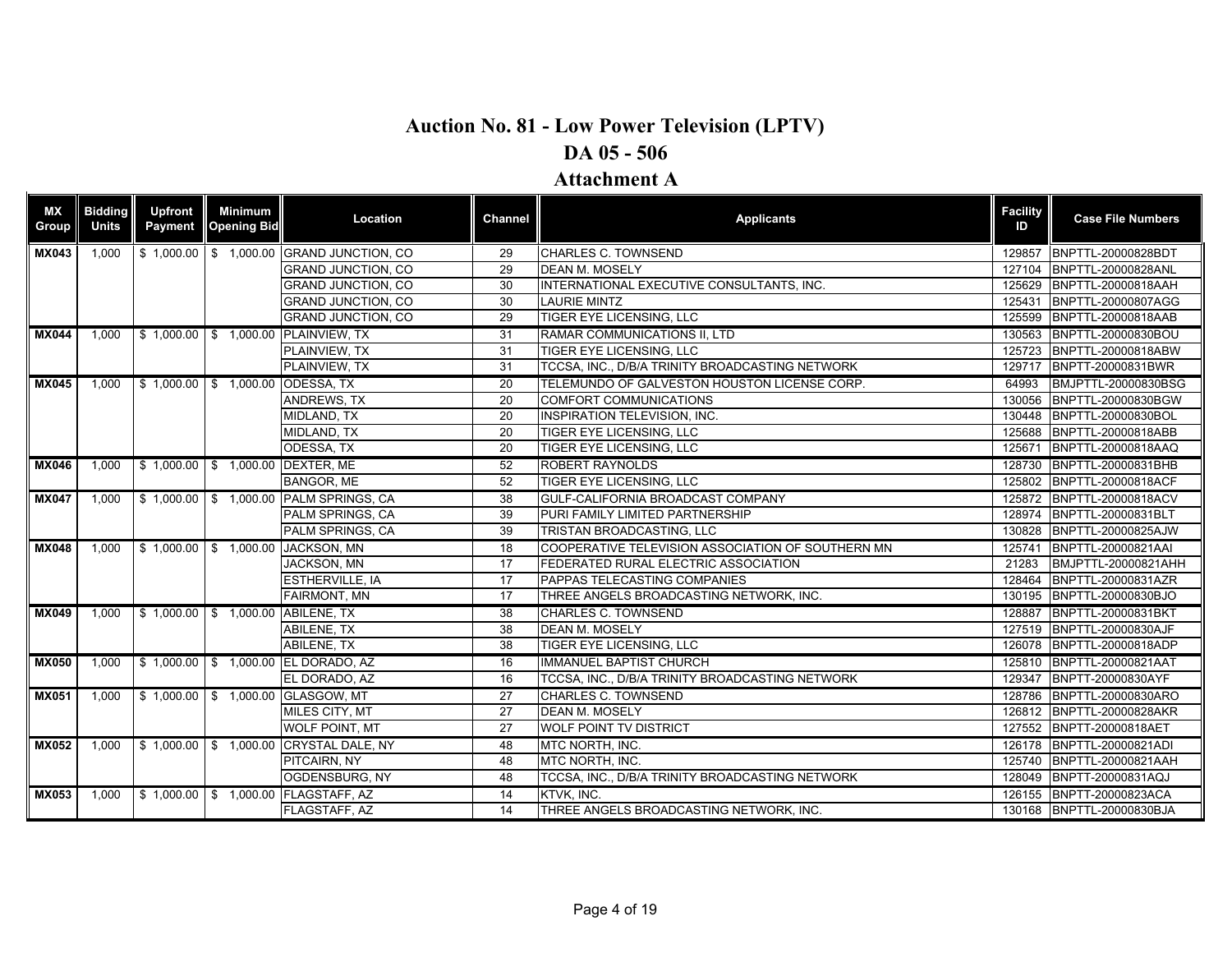### **DA 05 - 506**

### **Attachment A**

| <b>MX</b><br>Group | <b>Bidding</b><br><b>Units</b> | <b>Upfront</b><br>Payment | Minimum<br><b>Opening Bid</b>  | Location                                        | Channel | <b>Applicants</b>                               | <b>Facility</b><br>ID | <b>Case File Numbers</b>  |
|--------------------|--------------------------------|---------------------------|--------------------------------|-------------------------------------------------|---------|-------------------------------------------------|-----------------------|---------------------------|
| <b>MX054</b>       | 1,000                          |                           |                                | \$1,000.00 \$1,000.00 TWIN FALLS, ID            | 48      | <b>AMANDA ORRICK</b>                            | 125564                | BNPTTL-20000807AGZ        |
|                    |                                |                           |                                | HAILEY. ID                                      | 48      | <b>CHARLES C. TOWNSEND</b>                      | 127915                | BNPTTL-20000828AVQ        |
|                    |                                |                           |                                | RUPERT, ID                                      | 47      | <b>CHARLES C. TOWNSEND</b>                      |                       | 127926 BNPTTL-20000828AVU |
|                    |                                |                           |                                | SHOSHONE, ID                                    | 48      | CHARLES C. TOWNSEND                             |                       | 127739 BNPTTL-20000828ATG |
|                    |                                |                           |                                | SUN VALLEY, ID                                  | 48      | <b>CHARLES C. TOWNSEND</b>                      | 127937                | BNPTTL-20000828AVY        |
|                    |                                |                           |                                | HAILEY. ID                                      | 48      | <b>DEAN M. MOSELY</b>                           | 127250                | <b>BNPTTL-20000828AOK</b> |
|                    |                                |                           |                                | MISSOULA, ID                                    | 47      | <b>DEAN M. MOSELY</b>                           | 126981                | BNPTTL-20000828ALM        |
|                    |                                |                           |                                | RUPERT, ID                                      | 47      | <b>DEAN M. MOSELY</b>                           | 126660                | BNPTTL-20000828AJY        |
|                    |                                |                           |                                | SHOSHONE, ID                                    | 48      | <b>DEAN M. MOSELY</b>                           | 128071                | BNPTTL-20000828AXK        |
|                    |                                |                           |                                | SUN VALLEY, ID                                  | 48      | <b>DEAN M. MOSELY</b>                           | 127253                | BNPTTL-20000828AON        |
|                    |                                |                           |                                | <b>TWIN FALLS. ID</b>                           | 48      | EQUITY BROADCASTING CORPORATION                 | 131040                | BNPTTL-20000829AVE        |
|                    |                                |                           |                                | BURLEY, ID                                      | 47      | esi BROADCASTING CORPORATION                    | 130856                | BNPTTL-20000829ASL        |
|                    |                                |                           |                                | TWIN FALLS, ID                                  | 47      | <b>FALLS BROADCASTING COMPANY</b>               | 130921                | BNPTTL-20000829ATA        |
|                    |                                |                           |                                | <b>NEWTON, UT</b>                               | 47      | <b>M. KENT FRANDSEN</b>                         | 130467                | BNPTTL-20000828BGZ        |
|                    |                                |                           |                                | TWIN FALLS, ID                                  | 47      | THREE ANGELS BROADCASTING NETWORK, INC.         | 130183                | BNPTTL-20000830BJF        |
| <b>MX055</b>       | $1.000$                        |                           | \$1,000.00 \$1,000.00 ELKO, NV |                                                 | 21      | <b>ELKO TELEVISION DISTRICT</b>                 | 19380                 | BMJPTT-20000828AJH        |
|                    |                                |                           |                                | ELKO, NV                                        | 21      | esi BROADCASTING CORPORATION                    | 130200                | BNPTTL-20000824ADT        |
| <b>MX056</b>       | 1,000                          |                           |                                | \$1,000.00 \$1,000.00 LEWISTON, ID              | 51      | <b>CHARLES C. TOWNSEND</b>                      |                       | 128516 BNPTTL-20000830AQJ |
|                    |                                |                           |                                | LEWISTON, ID                                    | 51      | <b>DEAN M. MOSELY</b>                           | 127398                | BNPTTL-20000830AHB        |
|                    |                                |                           |                                | LEWISTON, ID                                    | 51      | esi BROADCASTING CORPORATION                    | 130191                | BNPTTL-20000824ADR        |
| <b>MX057</b>       | 1,000                          |                           |                                | \$1,000.00 \$1,000.00 HELENA, MT                | 33      | BEARTOOTH COMMUNICATIONS COMPANY                | 127854                | BNPTTL-20000829AJX        |
|                    |                                |                           |                                | MISSOULA, MT                                    | 33      | <b>CHARLES C. TOWNSEND</b>                      | 128093                | BNPTTL-20000828AXQ        |
|                    |                                |                           |                                | MISSOULA, MT                                    | 33      | <b>DEAN M. MOSELY</b>                           | 126980                | BNPTTL-20000828ALL        |
|                    |                                |                           |                                | <b>HELENA, MT</b>                               | 33      | esi BROADCASTING CORPORATION                    |                       | 130202 BNPTTL-20000824ADU |
| <b>MX058</b>       | 1,000                          |                           | \$1,000.00 \$1,000.00 ELKO, NV |                                                 | 19      | PAPPAS TELECASTING OF NEVADA. A CALIFORNIA L.P. | 129154                | BNPTTL-20000830AWR        |
|                    |                                |                           |                                | WINNEMUCCA, NV                                  | 19      | SUNBELT COMMUNICATIONS COMPANY                  | 128702                | BNPTTL-20000829ALD        |
| <b>MX059</b>       | 1,000                          |                           |                                | \$1,000.00   \$1,000.00 BANGOR, ME              | 49      | CHARLES C. TOWNSEND                             |                       | 127984 BNPTTL-20000828AWN |
|                    |                                |                           |                                | <b>BANGOR, ME</b>                               | 49      | <b>DEAN M. MOSELY</b>                           | 127256                | BNPTTL-20000828AOQ        |
|                    |                                |                           |                                | <b>BANGOR, ME</b>                               | 49      | LANGER BROADCASTING GROUP, LLC                  | 130291                | <b>BNPTTL-20000824AEF</b> |
|                    |                                |                           |                                | <b>BLUE HILL, ME</b>                            | 49      | JULIE L. ST. CLAIR                              | 128785                | BNPTTL-20000831BIJ        |
| <b>MX060</b>       | 1.000                          |                           | \$1,000.00 \$1,000.00 YUMA, CO |                                                 | 59      | <b>REGION 1 TRANSLATOR ASSOCIATION</b>          |                       | 129423 BNPTT-20000825AJF  |
|                    |                                |                           |                                | NORTH PLATTE, NE                                | 59      | <b>ROGER E. HARDERS</b>                         | 129780                | BNPTTL-20000829AML        |
| <b>MX061</b>       | 1,000                          |                           |                                | \$1,000.00 \$1,000.00 LA CROSSE, WI             | 48      | <b>CHARLES C. TOWNSEND</b>                      |                       | 126186 BNPTTL-20000828AEF |
|                    |                                |                           |                                | LA CROSSE. WI                                   | 48      | <b>DEAN M. MOSELY</b>                           | 126502                | BNPTTL-20000828AIK        |
|                    |                                |                           |                                | LACROSSE, WI                                    | 48      | TCCSA, INC., D/B/A TRINITY BROADCASTING NETWORK | 130120                | BNPTT-20000830BIE         |
| <b>MX062</b>       |                                |                           |                                | 1,000   \$ 1,000.00   \$ 1,000.00 MILLADORE, WI | 51      | NORTHLAND TELEVISION, INC                       |                       | 130028 BNPTT-20000830BGN  |
|                    |                                |                           |                                | EAU CLAIRE, WI                                  | 51      | PAPPAS TELECASTING COMPANIES                    | 126969                | BNPTTL-20000829AFP        |
|                    |                                |                           |                                | EAU CLAIRE, WI                                  | 51      | PURI FAMILY LIMITED PARTNERSHIP                 |                       | 131049 BNPTTL-20000829AVJ |
|                    |                                |                           |                                | <b>EAU CLAIRE. WI</b>                           | 51      | TRISTAN BROADCASTING, LLC                       | 130830                | BNPTTL-20000825AJY        |
| <b>MX063</b>       | 1.000                          |                           | $$1,000.00$ $$1,000.00$        | <b>JACKSON, TN</b>                              | 33      | EQUITY BROADCASTING CORPORATION                 | 127951                | BNPTTL-20000831ANY        |
|                    |                                |                           |                                | <b>JACKSON, TN</b>                              | 33      | LAWRENCE HOWARD MINTZ                           | 131029                | BNPTTL-20000829AUW        |
|                    |                                |                           |                                | JACKSON, TN                                     | 33      | TRISTAN BROADCASTING, LLC                       |                       | 130670 BNPTTL-20000825AJU |
|                    |                                |                           |                                |                                                 |         |                                                 |                       |                           |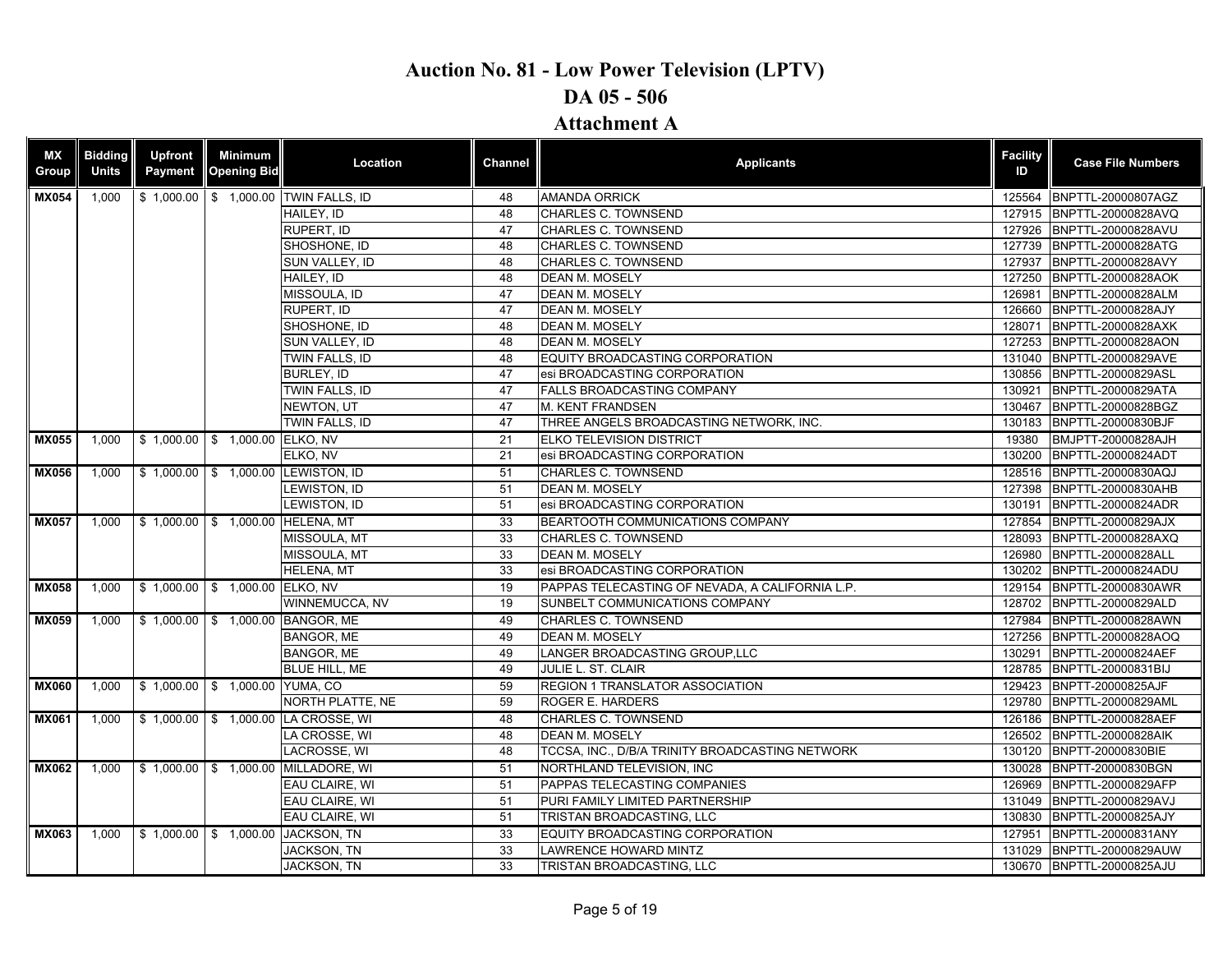| ΜX<br>Group  | <b>Bidding</b><br><b>Units</b> | <b>Upfront</b><br><b>Payment</b> | <b>Minimum</b><br><b>Opening Bid</b> | Location                                        | <b>Channel</b>  | <b>Applicants</b>                               | <b>Facility</b><br>ID | <b>Case File Numbers</b>  |
|--------------|--------------------------------|----------------------------------|--------------------------------------|-------------------------------------------------|-----------------|-------------------------------------------------|-----------------------|---------------------------|
| <b>MX064</b> | 1,000                          |                                  |                                      | \$1,000.00 \$1,000.00 VIDALIA, GA               | 25              | <b>CHARLES C. TOWNSEND</b>                      | 127889                | BNPTTL-20000828AVH        |
|              |                                |                                  |                                      | VIDALIA, GA                                     | 25              | <b>DEAN M. MOSELY</b>                           | 126225                | BNPTTL-20000828AEZ        |
|              |                                |                                  |                                      | VIDALIA, GA                                     | 25              | TCCSA, INC., D/B/A TRINITY BROADCASTING NETWORK | 129371                | BNPTT-20000830AYR         |
| <b>MX065</b> | 1.000                          |                                  |                                      | \$1,000.00 \$1,000.00 TRUTH OR CONSEQUENCES, NM | 33              | CHARLES C. TOWNSEND                             | 126208                | BNPTTL-20000828AEQ        |
|              |                                |                                  |                                      | TRUTH OR CONSEQUENCES, NM                       | 33              | <b>DEAN M. MOSELY</b>                           | 127023                | BNPTTL-20000828AMC        |
|              |                                |                                  |                                      | RUIDOSO, ETC., NM                               | 33              | <b>EASTERN NEW MEXICO UNIVERSITY</b>            | 130965                | BNPTT-20000829ATN         |
|              |                                |                                  |                                      | HATCH, NM                                       | $\overline{34}$ | <b>KTVU PARTNERSHIP</b>                         |                       | 127840 BNPTTL-20000831ALO |
|              |                                |                                  |                                      | SILVER CITY, NM                                 | 33              | <b>KTVU PARTNERSHIP</b>                         | 127838                | BNPTTL-20000831ALN        |
|              |                                |                                  |                                      | LORDSBURG, NM                                   | 34              | REGENTS OF NEW MEXICO STATE UNIVERSITY          | 130827                | BNPTT-20000829ASA         |
|              |                                |                                  |                                      | SILVER CITY, NM                                 | 33              | TCCSA, INC., D/B/A TRINITY BROADCASTING NETWORK | 129885                | BNPTT-20000830BEO         |
| <b>MX066</b> | 1.000                          |                                  | \$1,000.00 \$1,000.00 RUPERT, ID     |                                                 | 33              | CHARLES C. TOWNSEND                             | 127921                | BNPTTL-20000828AVT        |
|              |                                |                                  |                                      | RUPERT, ID                                      | 33              | <b>DEAN M. MOSELY</b>                           | 126217                | BNPTTL-20000828AEV        |
|              |                                |                                  |                                      | POCATELLO, ID                                   | 33              | OREGON TRAIL BROADCASTING COMPANY               | 129613                | BNPTTL-20000829ALW        |
|              |                                |                                  |                                      | <b>IDAHO FALLS. ID</b>                          | 33              | PRISM BROADCASTING NETWORK INC.                 | 129818                | <b>BNPTTL-20000831CEU</b> |
|              |                                |                                  |                                      | IDAHO FALLS, ID                                 | 33              | TELECOM WIRELESS, LLC                           | 129821                | BNPTTL-20000830BEG        |
|              |                                |                                  |                                      | BURLEY, ID                                      | 33              | TCCSA, INC., D/B/A TRINITY BROADCASTING NETWORK | 128919                | BNPTT-20000830ATI         |
|              |                                |                                  |                                      | REXBURG, ID                                     | 33              | TCCSA, INC., D/B/A TRINITY BROADCASTING NETWORK | 129404                | BNPTT-20000830AZG         |
| <b>MX067</b> | 1.000                          |                                  | \$1,000.00 \$1,000.00 HILO, HI       |                                                 | 48              | CHARLES C. TOWNSEND                             | 127894                | BNPTTL-20000828AVK        |
|              |                                |                                  |                                      | KAHULUI, HI                                     | 49              | CHARLES C. TOWNSEND                             | 126356                | BNPTTL-20000828AGJ        |
|              |                                |                                  |                                      | HILO, HI                                        | 48              | <b>DEAN M. MOSELY</b>                           | 126228                | BNPTTL-20000828AFB        |
|              |                                |                                  |                                      | KAHULUI. HI                                     | 49              | <b>DEAN M. MOSELY</b>                           | 126404                | BNPTTL-20000828AHJ        |
|              |                                |                                  |                                      | Wailuku. Hi                                     | 49              | KM COMMUNICATIONS, INC.                         | 131150                | BNPTTL-20000829AWV        |
|              |                                |                                  |                                      | KAILUA-KONA, HI                                 | 49              | PURI FAMILY LIMITED PARTNERSHIP                 | 130137                | BNPTTL-20000831CEF        |
|              |                                |                                  |                                      | HILO, HI                                        | 48              | TCCSA, INC., D/B/A TRINITY BROADCASTING NETWORK | 129390                | BNPTT-20000830AYZ         |
|              |                                |                                  |                                      | LAHAINA, HI                                     | 49              | TCCSA, INC., D/B/A TRINITY BROADCASTING NETWORK | 128914                | BNPTT-20000830ATD         |
|              |                                |                                  |                                      | KULA, HI                                        | 48              | WORD OF GOD FELLOWSHIP, INC.                    | 131096                | BNPTTL-20000831CKF        |
| <b>MX068</b> | 1.000                          |                                  |                                      | \$1,000.00 \$1,000.00 ROSWELL, NM               | 46              | <b>CHARLES C. TOWNSEND</b>                      | 128146                | BNPTTL-20000828AYK        |
|              |                                |                                  |                                      | ROSWELL, NM                                     | 46              | <b>DEAN M. MOSELY</b>                           | 126237                | BNPTTL-20000828AFI        |
|              |                                |                                  |                                      | FORT SUMNER, NM                                 | 45              | EASTERN NEW MEXICO UNIVERSITY                   | 130356                | BNPTT-20000829AOK         |
|              |                                |                                  |                                      | FORT SUMNER, NM                                 | 46              | <b>EASTERN NEW MEXICO UNIVERSITY</b>            | 131002                | BNPTT-20000829AUE         |
|              |                                |                                  |                                      | ROSWELL, NM                                     | 46              | TCCSA, INC., D/B/A TRINITY BROADCASTING NETWORK | 129047                | BNPTTL-20000830AVW        |
| <b>MX069</b> | 1.000                          |                                  |                                      | \$1,000.00 \$1,000.00 E. EAGLE, CO              | 34              | <b>CHARLES C. TOWNSEND</b>                      | 127681                | <b>BNPTTL-20000828ASK</b> |
|              |                                |                                  |                                      | E. EAGLE, CO                                    | 34              | <b>DEAN M. MOSELY</b>                           | 126329                | BNPTTL-20000828AFX        |
|              |                                |                                  |                                      | PARACHUTE, CO                                   | 34              | EAGLE III BROADCASTING, LLC                     | 128391                | BNPTT-20000830APW         |
|              |                                |                                  |                                      | SNOWMASS VILLAGE, CO                            | 34              | PITKIN COUNTY TRANSLATOR DEPARTMENT             | 127078                | BNPTTL-20000829AGD        |
| <b>MX070</b> | 1.000                          |                                  |                                      | \$1,000.00 \$1,000.00 MANHATTAN, KS             | 40              | <b>AMANDA ORRICK</b>                            | 125157                | BNPTTL-20000807ABN        |
|              |                                |                                  |                                      | <b>MANHATTAN, KS</b>                            | 40              | CHARLES C. TOWNSEND                             | 127941                | BNPTTL-20000828AVZ        |
|              |                                |                                  |                                      | <b>MANHATTAN, KS</b>                            | 40              | <b>DEAN M. MOSELY</b>                           | 126357                | BNPTTL-20000828AGK        |
|              |                                |                                  |                                      | <b>EMPORIA, KS</b>                              | 40              | MARCIA T. TURNER D/B/A TURNER ENTERPRISES       | 129259                | BNPTTL-20000831BRF        |
|              |                                |                                  |                                      | <b>EMPORIA, KS</b>                              | 40              | MARCIA T. TURNER D/B/A TURNER ENTERPRISES       | 129443                | BNPTTL-20000831BUA        |
|              |                                |                                  |                                      | <b>EMPORIA, KS</b>                              | 39              | TCCSA, INC., D/B/A TRINITY BROADCASTING NETWORK |                       | 130683 BNPTT-20000830BPI  |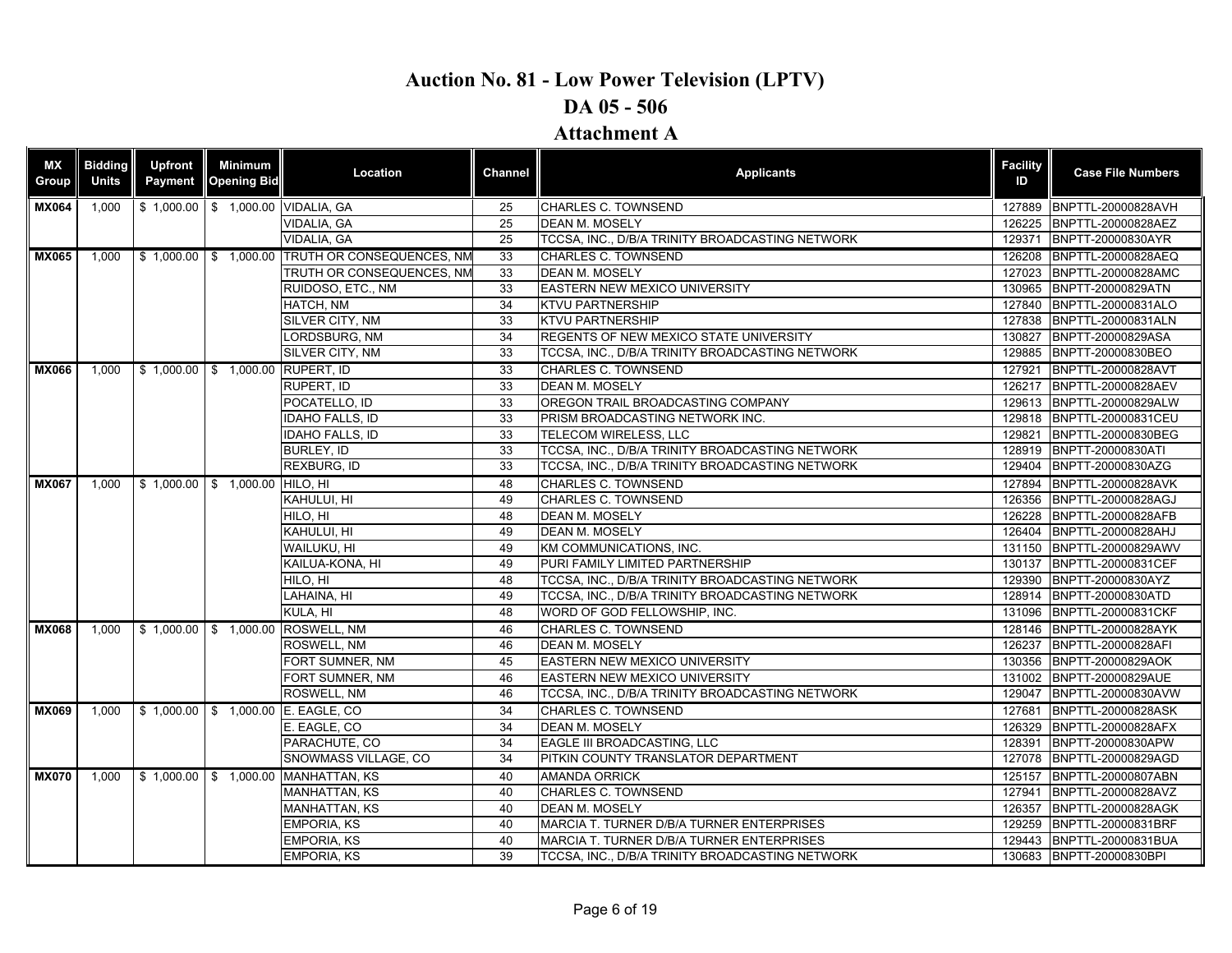### **Attachment A**

| ΜX<br>Group  | <b>Bidding</b><br><b>Units</b> | <b>Upfront</b><br>Payment | <b>Minimum</b><br><b>Opening Bid</b> | Location                             | Channel         | <b>Applicants</b>                               | <b>Facility</b><br>ID | <b>Case File Numbers</b>  |
|--------------|--------------------------------|---------------------------|--------------------------------------|--------------------------------------|-----------------|-------------------------------------------------|-----------------------|---------------------------|
| <b>MX071</b> | 1.000                          |                           |                                      | \$1,000.00 \$1,000.00 BROWNWOOD, TX  | 17              | <b>CHARLES C. TOWNSEND</b>                      | 128234                | BNPTTL-20000828AZG        |
|              |                                |                           |                                      | BROWNWOOD, TX                        | 17              | <b>DEAN M. MOSELY</b>                           | 126349                | BNPTTL-20000828AGG        |
|              |                                |                           |                                      | RANGER, TX                           | 17              | FIBERLESSNET, INC.                              | 128394                | BNPTTL-20000831AXP        |
|              |                                |                           |                                      | BROWNWOOD, TX                        | 17              | JOHN R. POWLEY                                  | 130358                | BNPTTL-20000830BML        |
|              |                                |                           |                                      | <b>GAINSVILLE, TX</b>                | 17              | JOHN R. POWLEY                                  | 130276                | BNPTTL-20000830BLR        |
| <b>MX072</b> | 1.000                          |                           | \$1,000.00 \$1,000.00 HILO, HI       |                                      | 50              | <b>CHARLES C. TOWNSEND</b>                      | 127903                | <b>BNPTTL-20000828AVL</b> |
|              |                                |                           |                                      | HILO, HI                             | 50              | <b>DEAN M. MOSELY</b>                           | 126229                | BNPTTL-20000828AFC        |
|              |                                |                           |                                      | HILO, HI                             | 50              | TCCSA, INC., D/B/A TRINITY BROADCASTING NETWORK | 129392                | BNPTT-20000830AZA         |
| <b>MX073</b> | 1.000                          |                           |                                      | \$1,000.00 \$1,000.00 KEY WEST, FL   | 17              | <b>CHARLES C. TOWNSEND</b>                      | 127698                | BNPTTL-20000828AST        |
|              |                                |                           |                                      | <b>KEY WEST, FL</b>                  | 17              | <b>DEAN M. MOSELY</b>                           | 126368                | BNPTTL-20000828AGO        |
|              |                                |                           |                                      | <b>KEY WEST, FL</b>                  | 16              | PRISM BROADCASTING NETWORK INC.                 | 130472                | BNPTTL-20000829APT        |
|              |                                |                           |                                      | KEY WEST, FL                         | 17              | TCCSA, INC., D/B/A TRINITY BROADCASTING NETWORK | 128907                | BNPTT-20000830ASW         |
| <b>MX074</b> | 1,000                          |                           | \$1,000.00 \$1,000.00 ELKINS, WV     |                                      | 45              | <b>CHARLES C. TOWNSEND</b>                      | 126188                | BNPTTL-20000828AEG        |
|              |                                |                           |                                      | ELKINS, WV                           | 45              | <b>DEAN M. MOSELY</b>                           | 126338                | BNPTTL-20000828AGC        |
| <b>MX075</b> | 1,000                          |                           | \$1,000.00 \$1,000.00 JASPER, TX     |                                      | 23              | <b>CHARLES C. TOWNSEND</b>                      | 128244                | BNPTTL-20000828AZI        |
|              |                                |                           |                                      | JASPER, TX                           | 23              | <b>DEAN M. MOSELY</b>                           | 126375                | BNPTTL-20000828AGT        |
|              |                                |                           |                                      | JASPER, TX                           | 23              | JOHN R. POWLEY                                  | 130283                | BNPTTL-20000830BLW        |
| <b>MX076</b> | 1,000                          |                           | \$1,000.00 \$1,000.00 KAHULUI, HI    |                                      | 46              | <b>CHARLES C. TOWNSEND</b>                      |                       | 126362 BNPTTL-20000828AGM |
|              |                                |                           |                                      | KAHULUI, HI                          | 46              | <b>DEAN M. MOSELY</b>                           | 127187                | BNPTTL-20000828AOA        |
|              |                                |                           |                                      | KAPALUA, HI                          | 46              | MARCIA T. TURNER D/B/A TURNER ENTERPRISES       | 129329                | BNPTTL-20000830AXS        |
|              |                                |                           |                                      | WAILUKU, HI                          | 46              | PURI FAMILY LIMITED PARTNERSHIP                 | 131378                | BNPTTL-20000831COW        |
|              |                                |                           |                                      | LAHAINA, HI                          | 46              | TCCSA, INC., D/B/A TRINITY BROADCASTING NETWORK | 128913                | BNPTT-20000830ATC         |
| <b>MX077</b> | 1,000                          |                           |                                      | \$1,000.00 \$1,000.00 LUBBOCK, TX    | $\overline{7}$  | <b>CHARLES C. TOWNSEND</b>                      | 128249                | BNPTVL-20000828AZM        |
|              |                                |                           |                                      | LUBBOCK, TX                          | $\overline{7}$  | <b>DEAN M. MOSELY</b>                           | 126384                | BNPTVL-20000828AHB        |
|              |                                |                           |                                      | LUBBOCK, TX                          | $\overline{7}$  | JOHN R. POWLEY                                  | 130365                | BNPTVL-20000830BMQ        |
|              |                                |                           |                                      | LUBBOCK. TX                          | $\overline{7}$  | KM COMMUNICATIONS. INC.                         | 131039                | BNPTVL-20000829AVD        |
|              |                                |                           |                                      | POST, TX                             | $\overline{7}$  | MARCIA T. TURNER D/B/A TURNER ENTERPRISES       | 129201                | BNPTVL-20000831BQB        |
|              |                                |                           |                                      | LUBBOCK, TX                          | $\overline{7}$  | VENTURE TECHNOLOGIES GROUP, LLC                 | 129714                | BNPTVL-20000831BWP        |
| <b>MX078</b> | 1.000                          |                           |                                      | \$1,000.00 \$1,000.00 E. EAGLE, CO   | 32              | <b>CHARLES C. TOWNSEND</b>                      | 127679                | BNPTTL-20000828ASJ        |
|              |                                |                           |                                      | E. EAGLE, CO                         | 32              | <b>DEAN M. MOSELY</b>                           | 126382                | BNPTTL-20000828AGY        |
| <b>MX079</b> | 1.000                          |                           |                                      | \$1,000.00 \$1,000.00 WARRENTON, OR  | $\overline{51}$ | <b>CHARLES C. TOWNSEND</b>                      |                       | 128172 BNPTTL-20000828AYT |
|              |                                |                           |                                      | <b>WARRENTON, OR</b>                 | 51              | <b>DEAN M. MOSELY</b>                           | 126476                | BNPTTL-20000828AHX        |
|              |                                |                           |                                      | ASTORIA, OR                          | 50              | NATIONAL MINORITY TV, INC.                      | 130807                | BNPTTL-20000829ARO        |
| <b>MX080</b> | 1,000                          |                           |                                      | \$1,000.00 \$1,000.00 RAPID CITY, SD | 40              | <b>CHARLES C. TOWNSEND</b>                      | 128182                | BNPTTL-20000828AYY        |
|              |                                |                           |                                      | RAPID CITY, SD                       | 40              | <b>DEAN M. MOSELY</b>                           | 126455                | BNPTTL-20000828AHS        |
|              |                                |                           |                                      | RAPID CITY, SD                       | 40              | <b>LAURIE MINTZ</b>                             | 125305                | BNPTTL-20000807AEX        |
|              |                                |                           |                                      | RAPID CITY, SD                       | 40              | THREE ANGELS BROADCASTING NETWORK. INC.         |                       | 129422 BNPTTL-20000831BTN |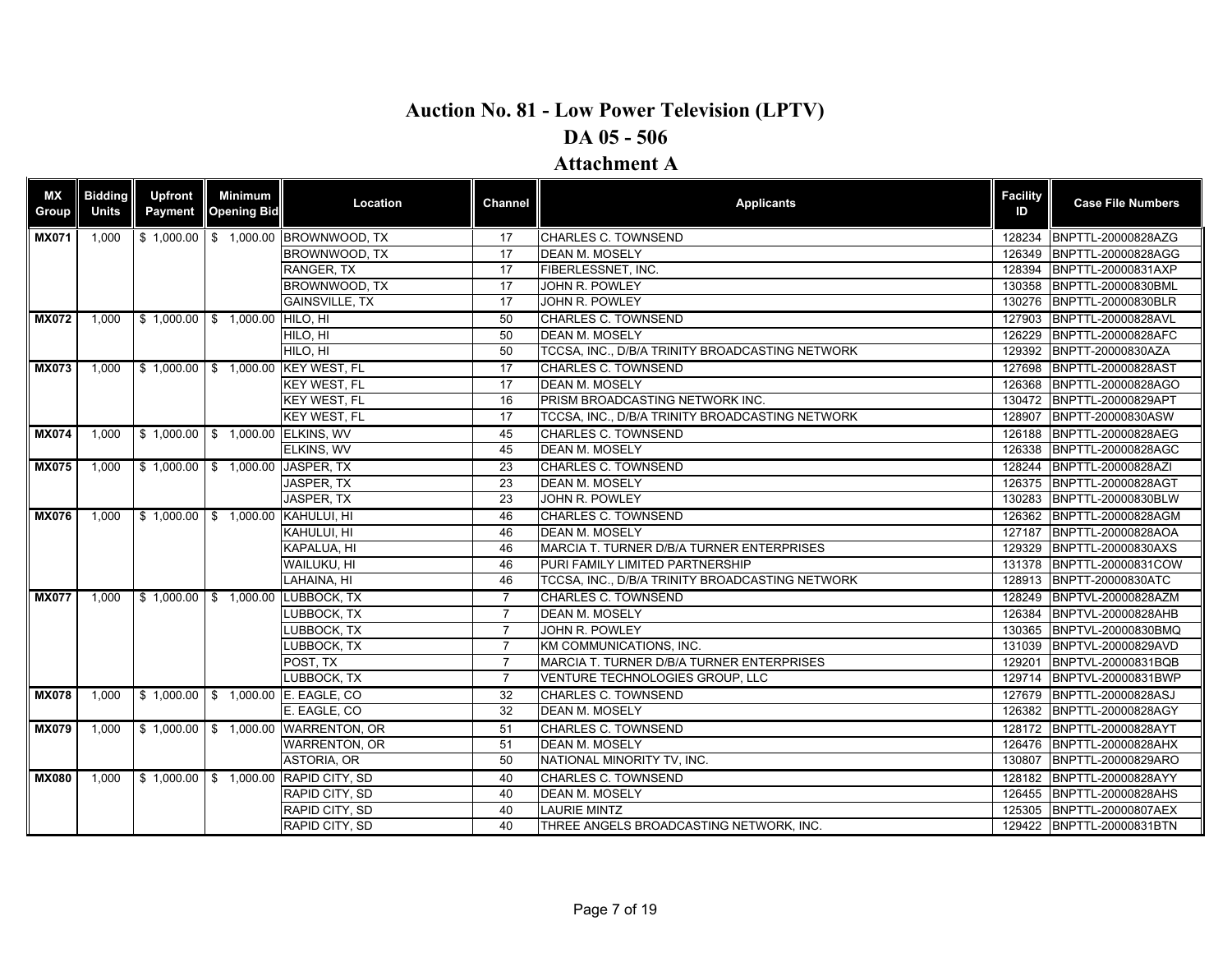| ΜX<br>Group  | <b>Bidding</b><br><b>Units</b> | <b>Upfront</b><br><b>Payment</b> | Minimum<br><b>Opening Bid</b>    | Location                            | Channel | <b>Applicants</b>                                  | <b>Facility</b><br>ID | <b>Case File Numbers</b>  |
|--------------|--------------------------------|----------------------------------|----------------------------------|-------------------------------------|---------|----------------------------------------------------|-----------------------|---------------------------|
| <b>MX081</b> | 1,000                          |                                  | \$1,000.00 \$1,000.00 CHICO, CA  |                                     | 42      | CATAMOUNT BROADCASTING OF CHICO-REDDING, INC.      | 130757                | BNPTTL-20000828BHP        |
|              |                                |                                  |                                  | FORT BRAGG, CA                      | 42      | CHARLES C. TOWNSEND                                | 127599                | BNPTTL-20000828ARM        |
|              |                                |                                  |                                  | FORT BRAGG, CA                      | 42      | <b>DEAN M. MOSELY</b>                              | 126508                | BNPTTL-20000828AIM        |
|              |                                |                                  |                                  | REDDING, CA                         | 42      | esi BROADCASTING CORPORATION                       |                       | 127042 BNPTTL-20000830AEF |
|              |                                |                                  |                                  | REDDING, CA                         | 42      | GARY M. COCOLA FAMILY TRUST; GARY M. COCOLA, TRUST | 130441                | BNPTTL-20000830BNL        |
| <b>MX082</b> | 1,000                          |                                  | \$1,000.00 \$1,000.00 CHICO, CA  |                                     | 48      | <b>ANDREW FARA</b>                                 | 126977                | BNPTTL-20000831AEH        |
|              |                                |                                  |                                  | REDDING, CA                         | 48      | CHARLES C. TOWNSEND                                | 127626                | BNPTTL-20000828ART        |
|              |                                |                                  |                                  | YREKA, CA                           | 48      | CHARLES C. TOWNSEND                                | 127630                | BNPTTL-20000828ARW        |
|              |                                |                                  |                                  | REDDING, CA                         | 48      | <b>DEAN M. MOSELY</b>                              | 126441                | BNPTTL-20000828AHM        |
|              |                                |                                  |                                  | YREKA, CA                           | 48      | <b>DEAN M. MOSELY</b>                              | 127073                | BNPTTL-20000828AMX        |
|              |                                |                                  |                                  | RED BLUFF, CA                       | 48      | NATIONAL MINORITY TV, INC.                         |                       | 130815 BNPTTL-20000828BHU |
|              |                                |                                  |                                  | OROVILLE, CA                        | 48      | <b>SAINTE PARTNERS II. L.P.</b>                    |                       | 130562 BNPTTL-20000831CFN |
|              |                                |                                  |                                  | RED BLUFF, CA                       | 48      | TCCSA, INC., D/B/A TRINITY BROADCASTING NETWORK    |                       | 128135 BNPTT-20000831ASB  |
| <b>MX083</b> | 1.000                          |                                  |                                  | \$1,000.00 \$1,000.00 PRESCOTT, AZ  | 50      | <b>CHARLES C. TOWNSEND</b>                         | 127574                | BNPTTL-20000828AQR        |
|              |                                |                                  |                                  | PRESCOTT, AZ                        | 50      | <b>DEAN M. MOSELY</b>                              | 126483                | BNPTTL-20000828AHZ        |
|              |                                |                                  |                                  | PRESCOTT, AZ                        | 50      | EQUITY BROADCASTING CORPORATION                    | 131188                | BNPTTL-20000829AXJ        |
|              |                                |                                  |                                  | PRESCOTT, AZ                        | 50      | KM COMMUNICATIONS, INC.                            | 130491                | BNPTTL-20000831CFD        |
|              |                                |                                  |                                  | PRESCOTT, AZ                        | 50      | TOM L. DENNIS                                      |                       | 131242 BNPTTL-20000831CNL |
|              |                                |                                  |                                  | PARKER, AZ                          | 49      | YUMA BROADCASTING COMPANY                          | 128085                | BNPTTL-20000831ARB        |
| <b>MX084</b> | 1,000                          |                                  | \$1,000.00 \$1,000.00 BISBEE, AZ |                                     | 49      | CHARLES C. TOWNSEND                                | 127568                | <b>BNPTTL-20000828AQL</b> |
|              |                                |                                  |                                  | BISBEE, AZ                          | 50      | <b>DEAN M. MOSELY</b>                              | 126587                | <b>BNPTTL-20000828AIX</b> |
| <b>MX085</b> | 1,000                          |                                  |                                  | \$1,000.00 \$1,000.00 RED BLUFF, CA | 51      | <b>CHARLES C. TOWNSEND</b>                         | 127606                | BNPTTL-20000828ARS        |
|              |                                |                                  |                                  | <b>RED BLUFF, CA</b>                | 51      | <b>DEAN M. MOSELY</b>                              | 126444                | BNPTTL-20000828AHN        |
| <b>MX086</b> | 1,000                          |                                  | \$1,000.00 \$1,000.00 BISBEE, AZ |                                     | 15      | CHARLES C. TOWNSEND                                | 127566                | BNPTTL-20000828AQJ        |
|              |                                |                                  |                                  | BISBEE, AZ                          | 15      | <b>DEAN M. MOSELY</b>                              | 126589                | BNPTTL-20000828AIY        |
| <b>MX087</b> | 1,000                          |                                  |                                  | \$1,000.00 \$1,000.00 WINSLOW, AZ   | 8       | <b>CHARLES C. TOWNSEND</b>                         | 127579                | BNPTVL-20000828AQW        |
|              |                                |                                  |                                  | WINSLOW, AZ                         | 8       | <b>DEAN M. MOSELY</b>                              | 126621                | BNPTVL-20000828AJN        |
| <b>MX088</b> | 1.000                          |                                  |                                  | \$1,000.00 \$1,000.00 HOLBROOK, AZ  | 48      | <b>CHARLES C. TOWNSEND</b>                         |                       | 127572 BNPTTL-20000828AQP |
|              |                                |                                  |                                  | WINSLOW, AZ                         | 48      | CHARLES C. TOWNSEND                                | 127587                | BNPTTL-20000828ARA        |
|              |                                |                                  |                                  | HOLBROOK, AZ                        | 33      | <b>DEAN M. MOSELY</b>                              | 126595                | BNPTTL-20000828AJC        |
| <b>MX089</b> | 1,000                          |                                  |                                  | \$1,000.00 \$1,000.00 BEAUMONT, TX  | 58      | JOHN R. POWLEY                                     | 128593                | BNPTTL-20000831BDU        |
|              |                                |                                  |                                  | <b>BEAUMONT, TX</b>                 | 58      | KM COMMUNICATIONS, INC.                            | 131030                | BNPTTL-20000829AUX        |
|              |                                |                                  |                                  | FORBES/JASPER CITY, TX              | 59      | SYDCOM, INC.                                       |                       | 126580 BNPTTL-20000828AIU |
|              |                                |                                  |                                  | <b>BEAUMONT, TX</b>                 | 58      | TELECOM WIRELESS, LLC                              | 131329                | BNPTTL-20000830BTU        |
|              |                                |                                  |                                  | <b>BEAUMONT, TX</b>                 | 59      | <b>TELECOM WIRELESS, LLC</b>                       |                       | 131199 BNPTTL-20000830BSK |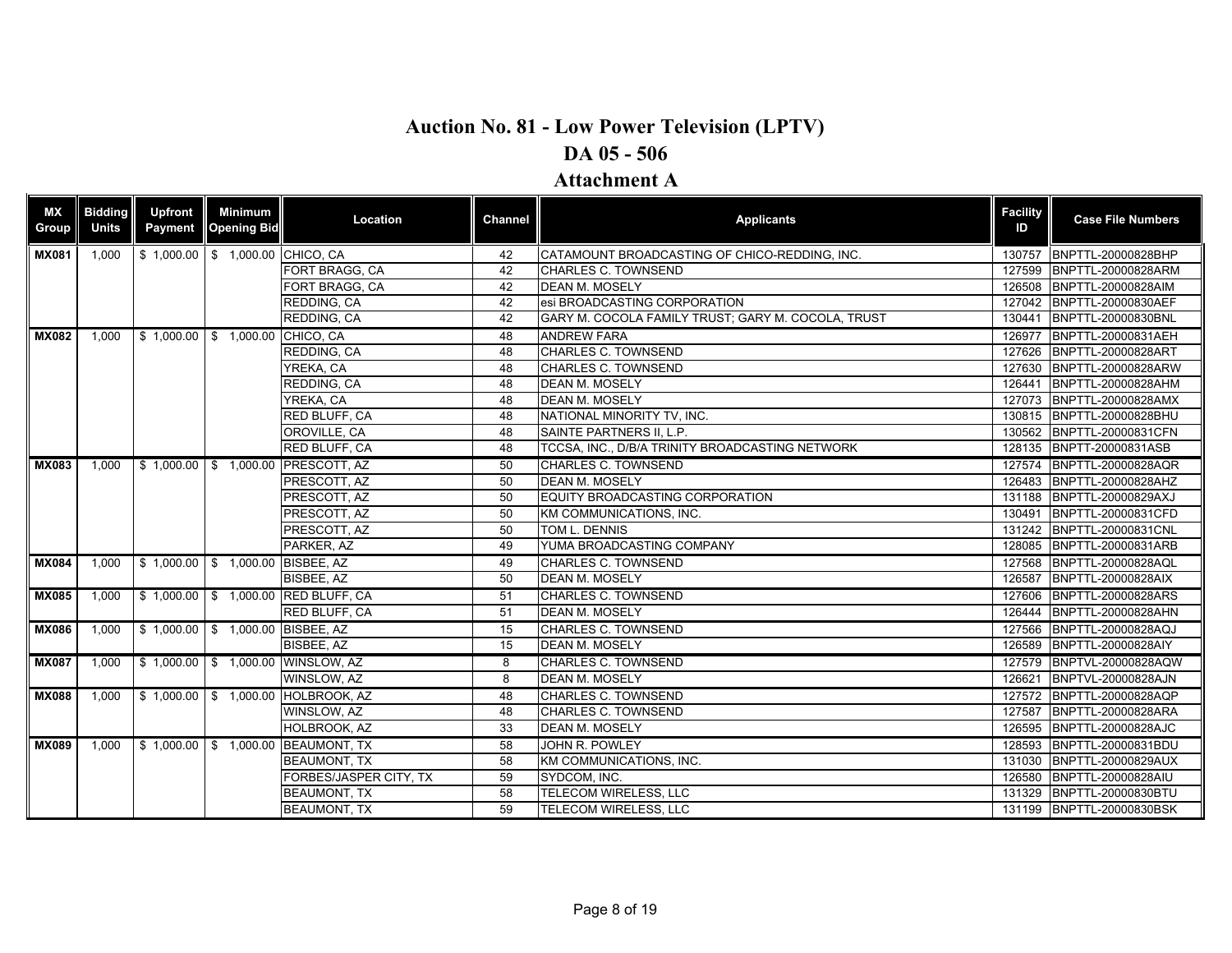| <b>MX</b><br>Group | <b>Bidding</b><br><b>Units</b> | <b>Upfront</b><br>Payment | <b>Minimum</b><br><b>Opening Bid</b> | Location                                        | Channel | <b>Applicants</b>                               | <b>Facility</b><br>ID | <b>Case File Numbers</b>  |
|--------------------|--------------------------------|---------------------------|--------------------------------------|-------------------------------------------------|---------|-------------------------------------------------|-----------------------|---------------------------|
| <b>MX090</b>       | 1.000                          |                           | \$1,000.00 \$1,000.00 HAILEY, ID     |                                                 | 43      | <b>CHARLES C. TOWNSEND</b>                      | 127909                | BNPTTL-20000828AVO        |
|                    |                                |                           |                                      | SUN VALLEY, ID                                  | 43      | <b>CHARLES C. TOWNSEND</b>                      | 127935                | BNPTTL-20000828AVX        |
|                    |                                |                           |                                      | HAILEY, ID                                      | 43      | DEAN M. MOSELY                                  | 127207                | BNPTTL-20000828AOI        |
|                    |                                |                           |                                      | SUN VALLEY, ID                                  | 43      | <b>DEAN M. MOSELY</b>                           | 126511                | <b>BNPTTL-20000828AIO</b> |
|                    |                                |                           |                                      | POCATELLO, ID                                   | 43      | <b>JULIE MINTZ</b>                              | 125334                | BNPTTL-20000807AFK        |
|                    |                                |                           |                                      | <b>IDAHO FALLS, ID</b>                          | 43      | KM COMMUNICATIONS, INC.                         | 128365                | BNPTTL-20000830APO        |
|                    |                                |                           |                                      | NEWTON, UT                                      | 43      | <b>M. KENT FRANDSEN</b>                         | 130514                | BNPTTL-20000828BHE        |
|                    |                                |                           |                                      | IONA. ID                                        | 43      | OREGON TRAIL BROADCASTING COMPANY               | 129627                | BNPTTL-20000829AMH        |
|                    |                                |                           |                                      | <b>IDAHO FALLS, ID</b>                          | 43      | SEAN D. MINTZ                                   | 125170                | BNPTTL-20000807ABZ        |
|                    |                                |                           |                                      | <b>IDAHO FALLS, ID</b>                          | 42      | THREE ANGELS BROADCASTING NETWORK, INC.         | 129366                | BNPTTL-20000831BSV        |
|                    |                                |                           |                                      | POCATELLO, ID                                   | 43      | TCCSA, INC., D/B/A TRINITY BROADCASTING NETWORK | 128923                | BNPTT-20000830ATM         |
| <b>MX091</b>       | 1,000                          |                           |                                      | \$1,000.00   \$1,000.00 JACKSON, WY             | 30      | <b>CHARLES C. TOWNSEND</b>                      | 128266                | BNPTTL-20000828BAD        |
|                    |                                |                           |                                      | <b>JACKSON, WY</b>                              | 30      | <b>DEAN M. MOSELY</b>                           | 126637                | BNPTTL-20000828AJS        |
| <b>MX092</b>       | 1,000                          | \$1,000.00                |                                      | \$ 1,000.00 KALISPELL, MT                       | 49      | <b>CHARLES C. TOWNSEND</b>                      | 128068                | BNPTTL-20000828AXJ        |
|                    |                                |                           |                                      | <b>KALISPELL, MT</b>                            | 49      | <b>DEAN M. MOSELY</b>                           | 126805                | BNPTTL-20000828AKM        |
| <b>MX093</b>       | 1,000                          |                           |                                      | \$1,000.00 \$1,000.00 JACKSON, WY               | 48      | <b>CHARLES C. TOWNSEND</b>                      |                       | 128268 BNPTTL-20000828BAF |
|                    |                                |                           |                                      | JACKSON, WY                                     | 48      | <b>DEAN M. MOSELY</b>                           | 126631                | BNPTTL-20000828AJQ        |
|                    |                                |                           |                                      | <b>JACKSON, WY</b>                              | 48      | TWO OCEAN BROADCASTING COMPANY                  |                       | 126433 BNPTTL-20000829AEN |
| <b>MX094</b>       | 1,000                          |                           |                                      | \$1,000.00 \$1,000.00 GLENWOOD SPRINGS, CO      | 39      | <b>CHARLES C. TOWNSEND</b>                      |                       | 127176 BNPTTL-20000828ANV |
|                    |                                |                           |                                      | GLENWOOD SPRINGS, CO                            | 39      | <b>DEAN M. MOSELY</b>                           | 126700                | <b>BNPTTL-20000828AKF</b> |
| <b>MX095</b>       | 1,000                          |                           |                                      | \$1,000.00 \$1,000.00 GALLUP, NM                | 50      | CHARLES C. TOWNSEND                             | 128121                | BNPTTL-20000828AYD        |
|                    |                                |                           |                                      | <b>GALLUP, NM</b>                               | 50      | <b>DEAN M. MOSELY</b>                           | 126838                | BNPTTL-20000828AKY        |
|                    |                                |                           |                                      | <b>GALLUP, NM</b>                               | 50      | TCCSA, INC., D/B/A TRINITY BROADCASTING NETWORK | 129388                | BNPTT-20000831BTA         |
| <b>MX096</b>       | 1,000                          |                           |                                      | \$1,000.00 \$1,000.00 GRAND JUNCTION, CO        | 46      | <b>CHARLES C. TOWNSEND</b>                      | 126904                | BNPTTL-20000828ALG        |
|                    |                                |                           |                                      | <b>GRAND JUNCTION, CO</b>                       | 46      | <b>DEAN M. MOSELY</b>                           | 127105                | BNPTTL-20000828ANM        |
| <b>MX097</b>       | 1,000                          |                           |                                      | \$1,000.00 \$1,000.00 TRUTH OR CONSEQUENCES, NM | 14      | <b>CHARLES C. TOWNSEND</b>                      | 126207                | BNPTTL-20000828AEP        |
|                    |                                |                           |                                      | TRUTH OR CONSEQUENCES, NM                       | 14      | <b>DEAN M. MOSELY</b>                           | 127021                | BNPTTL-20000828AMB        |
| <b>MX098</b>       | 1,000                          |                           |                                      | \$1,000.00 \$1,000.00 GRANTS, NM                | 44      | CHARLES C. TOWNSEND                             |                       | 128124 BNPTTL-20000828AYF |
|                    |                                |                           |                                      | <b>GRANTS, NM</b>                               | 44      | <b>DEAN M. MOSELY</b>                           | 126991                | BNPTTL-20000828ALR        |
|                    |                                |                           |                                      | <b>GRANTS, NM</b>                               | 44      | KOB-TV, L.L.C.                                  | 131132                | BNPTTL-20000829AWL        |
|                    |                                |                           |                                      | GRANTS, ETC., NM                                | 44      | KOB-TV, L.L.C.                                  | 35307                 | BMJPTT-20000829AYR        |
| <b>MX099</b>       | 1,000                          |                           | \$1,000.00 \$1,000.00 BISHOP, CA     |                                                 | 30      | <b>CHARLES C. TOWNSEND</b>                      | 127593                | BNPTTL-20000828ARG        |
|                    |                                |                           |                                      | <b>BISHOP, CA</b>                               | 30      | <b>DEAN M. MOSELY</b>                           | 127027                | BNPTTL-20000828AME        |
| <b>MX100</b>       | 1,000                          |                           |                                      | \$1,000.00 \$1,000.00 LAKEPORT, CA              | 44      | CHARLES C. TOWNSEND                             |                       | 127602 BNPTTL-20000828ARO |
|                    |                                |                           |                                      | LAKEPORT, CA                                    | 44      | <b>DEAN M. MOSELY</b>                           | 127063                | BNPTTL-20000828AMT        |
| <b>MX101</b>       | 1,000                          |                           | \$1,000.00 \$1,000.00 ASPEN, CO      |                                                 | 14      | <b>CHARLES C. TOWNSEND</b>                      | 127632                | BNPTTL-20000828ARY        |
|                    |                                |                           |                                      | <b>GLENWOOD SPRINGS, CO</b>                     | 14      | CHARLES C. TOWNSEND                             | 126944                | BNPTTL-20000828ALI        |
|                    |                                |                           |                                      | STEAMBOAT SPRINGS, CO                           | 14      | CHARLES C. TOWNSEND                             | 127688                | BNPTTL-20000828ASO        |
|                    |                                |                           |                                      | GLENWOOD SPRINGS, CO                            | 14      | <b>DEAN M. MOSELY</b>                           | 129610                | BNPTTL-20000828BDP        |
|                    |                                |                           |                                      | STEAMBOAT SPRINGS, CO                           | 14      | <b>DEAN M. MOSELY</b>                           | 127108                | BNPTTL-20000828ANP        |
|                    |                                |                           |                                      | STEAMBOAT SPRINGS, CO                           | 14      | RESORT SPORTS NETWORK, INC.                     |                       | 130234 BNPTTL-20000830BKO |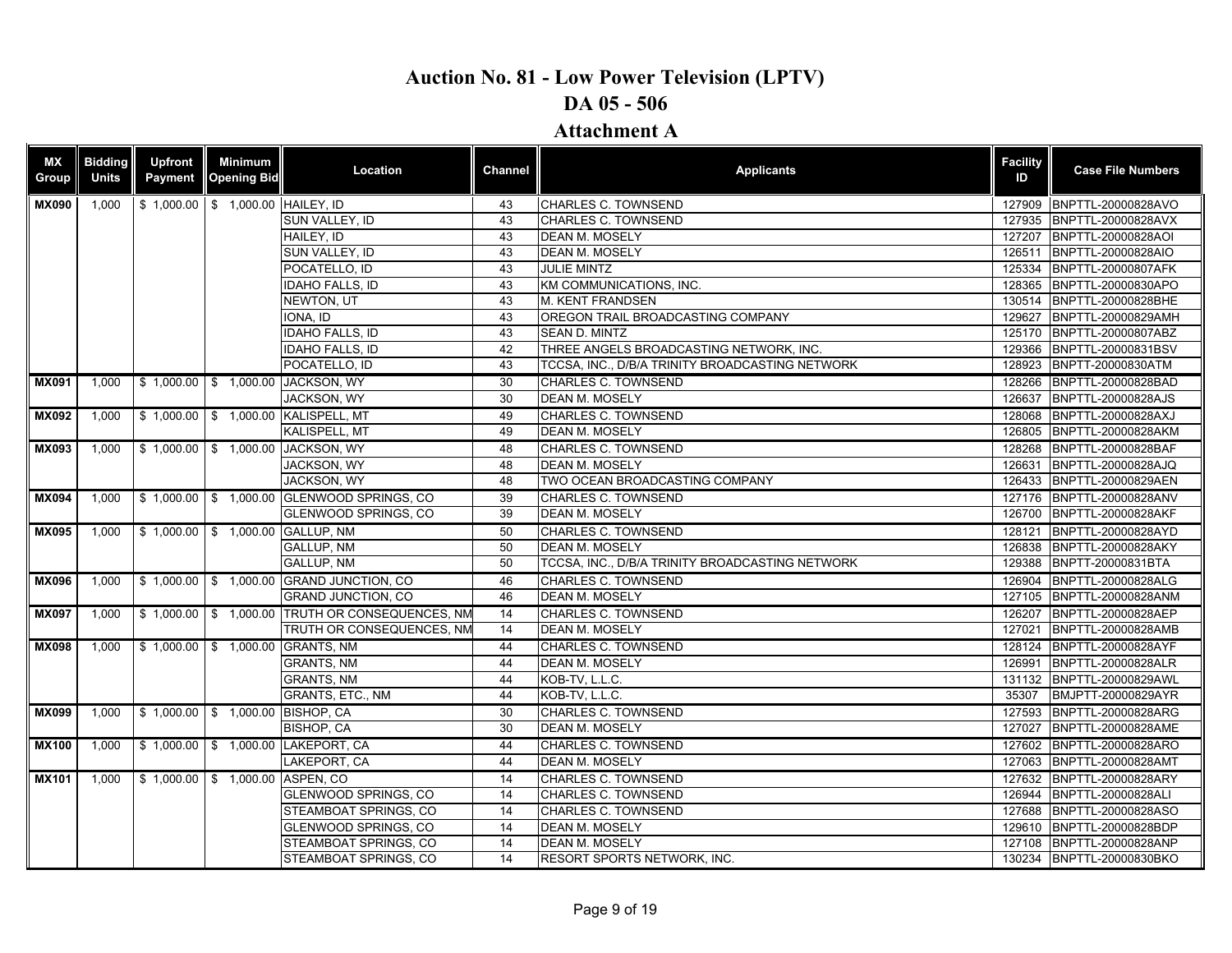| МX<br>Group                | <b>Bidding</b><br><b>Units</b> | <b>Upfront</b><br>Payment | <b>Minimum</b><br><b>Opening Bid</b> | Location                                 | Channel  | <b>Applicants</b>                               | <b>Facility</b><br>ID | <b>Case File Numbers</b>                 |
|----------------------------|--------------------------------|---------------------------|--------------------------------------|------------------------------------------|----------|-------------------------------------------------|-----------------------|------------------------------------------|
| <b>MX102</b>               | 1.000                          |                           |                                      | \$1,000.00   \$1,000.00 JACKSON, WY      | 26       | <b>CHARLES C. TOWNSEND</b>                      | 128265                | BNPTTL-20000828BAC                       |
|                            |                                |                           |                                      | JACKSON, WY                              | 26       | <b>DEAN M. MOSELY</b>                           | 126639                | BNPTTL-20000828AJT                       |
|                            |                                |                           |                                      | JACKSON, WY                              | 26       | TWO OCEAN BROADCASTING COMPANY                  | 126425                | BNPTTL-20000829AEL                       |
| $\overline{\text{MX}}$ 103 | 1,000                          |                           |                                      | \$1,000.00 \$1,000.00 TRENTON, FL        | 23       | CHARLES C. TOWNSEND                             | 127701                | BNPTTL-20000828ASV                       |
|                            |                                |                           |                                      | <b>TRENTON, FL</b>                       | 23       | <b>DEAN M. MOSELY</b>                           | 127186                | BNPTTL-20000828ANZ                       |
|                            |                                |                           |                                      | <b>INGLIS, FL</b>                        | 23       | PEGASUS BROADCAST TELEVISION, INC.              | 128329                | BNPTTL-20000831AVZ                       |
|                            |                                |                           |                                      | <b>GAINESVILLE, FL</b>                   | 23       | <b>TIGER EYE LICENSING, LLC</b>                 | 131177                | BNPTTL-20000830BSD                       |
| <b>MX104</b>               | 1,000                          |                           | \$1,000.00 \$1,000.00 JENA, LA       |                                          | 22       | CHARLES C. TOWNSEND                             | 127944                | BNPTTL-20000828AWB                       |
|                            |                                |                           |                                      | WINNFIELD, LA                            | 22       | <b>CHARLES C. TOWNSEND</b>                      | 127964                | BNPTTL-20000828AWI                       |
|                            |                                |                           |                                      | WINNFIELD, LA                            | 22       | CRANFORD L. JORDAN                              | 130490                | BNPTTL-20000831CFC                       |
|                            |                                |                           |                                      | JENA, LA                                 | 22       | <b>DEAN M. MOSELY</b>                           | 127077                | BNPTTL-20000828AMZ                       |
|                            |                                |                           |                                      | WINNFIELD, LA                            | 22       | DEAN M. MOSELY                                  | 127087                | BNPTTL-20000828AND                       |
|                            |                                |                           |                                      | <b>MONROE, LA</b>                        | 22       | <b>GREAT OAKS BROADCASTING CORPORATION</b>      | 64924                 | BMJPTTL-20000804ACY                      |
| <b>MX105</b>               | 1,000                          |                           |                                      | \$1,000.00 \$1,000.00 TUPELO, MS         | 40       | CHARLES C. TOWNSEND                             | 128020                | BNPTTL-20000828AWY                       |
|                            |                                |                           |                                      | SAVANNAH, TN                             | 40       | <b>DEAN M. MOSELY</b>                           | 127518                | BNPTTL-20000830AJE                       |
|                            |                                |                           |                                      | TUPELO, MS<br>TUPELO, MS                 | 40<br>40 | <b>DEAN M. MOSELY</b><br>TELECOM WIRELESS, LLC  | 127268<br>129521      | BNPTTL-20000828APA<br>BNPTTL-20000830BBO |
|                            |                                |                           |                                      | <b>TUPELO, MS</b>                        | 40       | TCCSA, INC., D/B/A TRINITY BROADCASTING NETWORK | 129571                | BNPTT-20000830BCT                        |
| <b>MX106</b>               |                                |                           |                                      | \$1,000.00 \$1,000.00 ARDMORE, OK        | 49       | <b>CHARLES C. TOWNSEND</b>                      |                       | 128155 BNPTTL-20000828AYP                |
|                            | 1,000                          |                           |                                      | ARDMORE, OK                              | 49       | <b>DEAN M. MOSELY</b>                           | 127278                | BNPTTL-20000828APJ                       |
| <b>MX107</b>               | 1,000                          |                           |                                      | \$1,000.00   \$1,000.00 CAMBRIDGE, OH    | 22       | <b>CHARLES C. TOWNSEND</b>                      | 128152                | BNPTTL-20000828AYN                       |
|                            |                                |                           |                                      | CAMBRIDGE, OH                            | 22       | <b>DEAN M. MOSELY</b>                           | 127277                | BNPTTL-20000828API                       |
|                            |                                |                           |                                      | NEWCOMERSTOWN, OH                        | 22       | IMAGE VIDEO TELEPROCUCTIONS, INC.               |                       | 131159 BNPTTL-20000829AXG                |
|                            |                                |                           |                                      | CAMBRIDGE, OH                            | 22       | TCCSA, INC., D/B/A TRINITY BROADCASTING NETWORK | 129905                | BNPTT-20000830BEV                        |
| <b>MX108</b>               | 1.000                          |                           |                                      | \$1,000.00 \$1,000.00 HATTIESBURG, MS    | 35       | BREAD OF LIFE MINISTRIES OF AMERICA. INC.       |                       | 126919 BNPTTL-20000830ADJ                |
|                            |                                |                           |                                      | <b>HATTIESBURG, MS</b>                   | 35       | <b>CHARLES C. TOWNSEND</b>                      | 128019                | BNPTTL-20000828AWX                       |
|                            |                                |                           |                                      | HATTIESBURG, MS                          | 35       | <b>DEAN M. MOSELY</b>                           | 127265                | BNPTTL-20000828AOY                       |
|                            |                                |                           |                                      | HATTIESBURG, MS                          | 35       | TCCSA, INC., D/B/A TRINITY BROADCASTING NETWORK | 129561                | BNPTT-20000830BCI                        |
| <b>MX109</b>               | 1.000                          |                           |                                      | \$1,000.00 \$1,000.00 AMARILLO, TX       | 39       | <b>CHARLES C. TOWNSEND</b>                      | 128233                | BNPTTL-20000828AZF                       |
|                            |                                |                           |                                      | AMARILLO, TX                             | 39       | <b>DEAN M. MOSELY</b>                           | 127284                | BNPTTL-20000828APP                       |
|                            |                                |                           |                                      | AMARILLO, TX                             | 39       | NORTHFORK TV TRANSLATOR SYSTEM                  | 130861                | BNPTTL-20000829ASO                       |
| <b>MX110</b>               | 1,000                          |                           |                                      | \$1,000.00 \$1,000.00 FLAGSTAFF, AZ      | 20       | CHARLES C. TOWNSEND                             | 127569                | BNPTTL-20000828AQM                       |
|                            |                                |                           |                                      | FLAGSTAFF, AZ                            | 20       | <b>DEAN M. MOSELY</b>                           | 129946                | BNPTTL-20000828BDY                       |
|                            |                                |                           |                                      | FLAGSTAFF, AZ                            | 20       | EQUITY BROADCASTING CORPORATION                 | 131031                | BNPTTL-20000829AVA                       |
|                            |                                |                           |                                      | FLAGSTAFF, AZ                            | 20       | TELECOM WIRELESS, LLC                           | 129509                | BNPTTL-20000830BBG                       |
| <b>MX111</b>               | 1,000                          |                           |                                      | \$1,000.00 \$1,000.00 PAGOSA SPRINGS, CO | 40       | <b>CHARLES C. TOWNSEND</b>                      | 127686                | BNPTTL-20000828ASM                       |
|                            |                                |                           |                                      | PAGOSA SPRINGS, CO                       | 40       | <b>DEAN M. MOSELY</b>                           | 127106                | BNPTTL-20000828ANN                       |
| <b>MX112</b>               | 1,000                          |                           |                                      | \$1,000.00 \$1,000.00 NEEDLES, CA        | 39       | CHARLES C. TOWNSEND                             |                       | 127604 BNPTTL-20000828ARQ                |
|                            |                                |                           |                                      | NEEDLES, CA                              | 39       | <b>DEAN M. MOSELY</b>                           | 127065                | BNPTTL-20000828AMU                       |
|                            |                                |                           |                                      | KINGMAN, AZ                              | 39       | TELECOM WIRELESS, LLC                           | 131292                | BNPTTL-20000830BTG                       |
|                            |                                |                           |                                      | PARKER, AZ                               | 39       | YUMA BROADCASTING COMPANY                       |                       | 128083 BNPTTL-20000831AQZ                |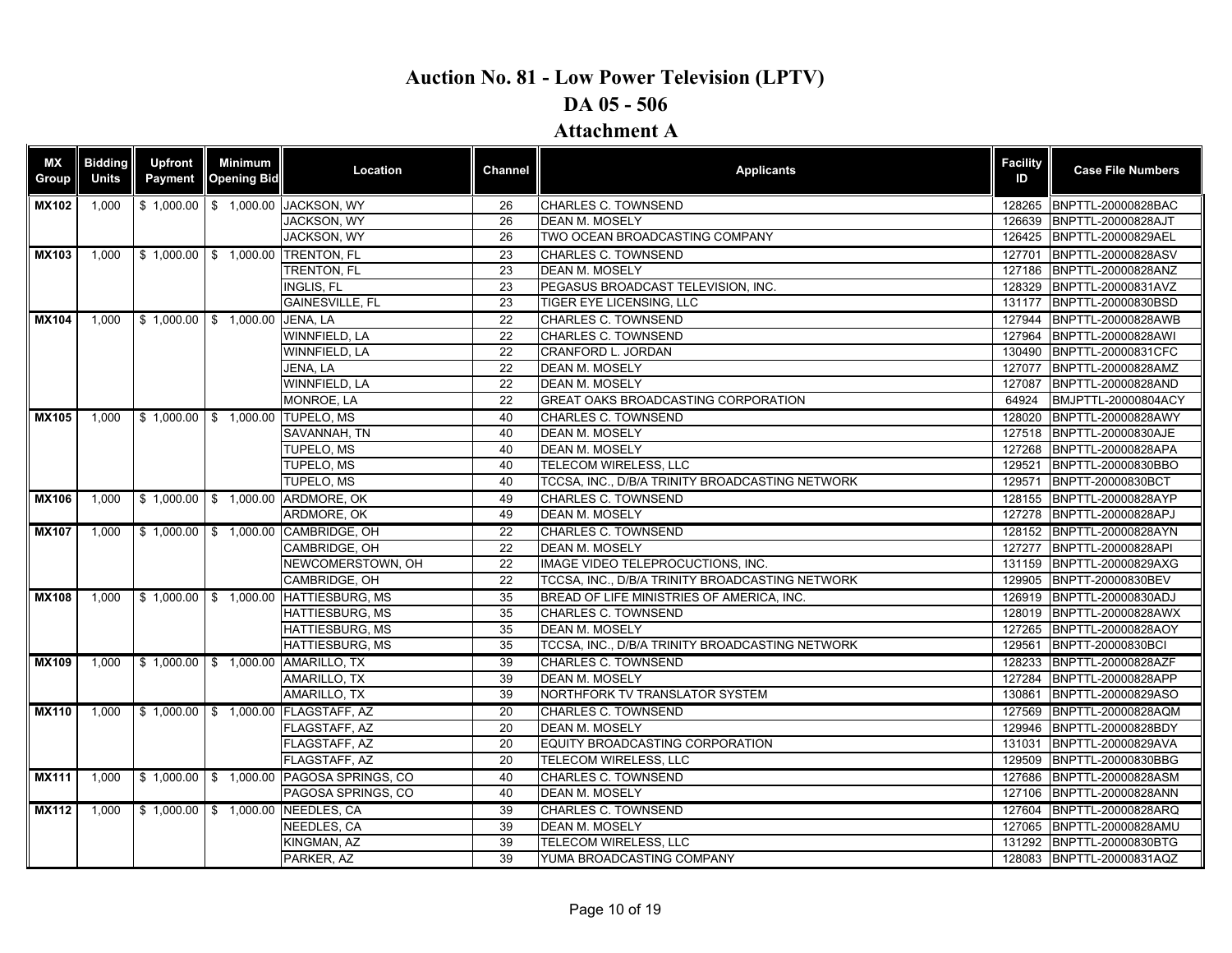| <b>MX</b><br>Group | <b>Bidding</b><br><b>Units</b> | Upfront<br>Payment | <b>Minimum</b><br><b>Opening Bid</b> | Location                                          | Channel         | <b>Applicants</b>                               | <b>Facility</b><br>ID | <b>Case File Numbers</b>                                                                                                                                                                                                                                                                                                                                                                                                                                                                                                                                                                                                                                                                                                                                                                                                                                                                                                        |
|--------------------|--------------------------------|--------------------|--------------------------------------|---------------------------------------------------|-----------------|-------------------------------------------------|-----------------------|---------------------------------------------------------------------------------------------------------------------------------------------------------------------------------------------------------------------------------------------------------------------------------------------------------------------------------------------------------------------------------------------------------------------------------------------------------------------------------------------------------------------------------------------------------------------------------------------------------------------------------------------------------------------------------------------------------------------------------------------------------------------------------------------------------------------------------------------------------------------------------------------------------------------------------|
| <b>MX113</b>       | 1,000                          |                    |                                      | \$1,000.00 \$1,000.00 BASTROP, LA                 | 4               | CHARLES C. TOWNSEND                             | 128060                |                                                                                                                                                                                                                                                                                                                                                                                                                                                                                                                                                                                                                                                                                                                                                                                                                                                                                                                                 |
|                    |                                |                    |                                      | <b>BASTROP, LA</b>                                | 4               | <b>DEAN M. MOSELY</b>                           | 127700                |                                                                                                                                                                                                                                                                                                                                                                                                                                                                                                                                                                                                                                                                                                                                                                                                                                                                                                                                 |
|                    |                                |                    |                                      | <b>WEST MONROE, LA</b>                            | $\overline{4}$  | SONRISE COMMUNICATIONS, INC.                    | 127794                |                                                                                                                                                                                                                                                                                                                                                                                                                                                                                                                                                                                                                                                                                                                                                                                                                                                                                                                                 |
| <b>MX114</b>       | 1.000                          |                    | $$1,000.00$ \$ 1,000.00              | <b>CRESTED BUTTE, CO</b>                          | 50              | <b>CHARLES C. TOWNSEND</b>                      | 127641                | BNPTTL-20000828ASB                                                                                                                                                                                                                                                                                                                                                                                                                                                                                                                                                                                                                                                                                                                                                                                                                                                                                                              |
|                    |                                |                    |                                      | SNOWMASS VILLAGE, CO                              | 50              | PITKIN COUNTY TRANSLATOR DEPARTMENT             | 127092                |                                                                                                                                                                                                                                                                                                                                                                                                                                                                                                                                                                                                                                                                                                                                                                                                                                                                                                                                 |
| <b>MX115</b>       | $1,000$                        |                    |                                      | \$1,000.00 \$1,000.00 GUERNSY, WY                 | 50              | <b>CHARLES C. TOWNSEND</b>                      | 128901                |                                                                                                                                                                                                                                                                                                                                                                                                                                                                                                                                                                                                                                                                                                                                                                                                                                                                                                                                 |
|                    |                                |                    |                                      | LARAMIE, WY                                       | 50              | CHARLES C. TOWNSEND                             | 127706                |                                                                                                                                                                                                                                                                                                                                                                                                                                                                                                                                                                                                                                                                                                                                                                                                                                                                                                                                 |
|                    |                                |                    |                                      | GUERNSY, WY                                       | 50              | <b>DEAN M. MOSELY</b>                           | 127548                |                                                                                                                                                                                                                                                                                                                                                                                                                                                                                                                                                                                                                                                                                                                                                                                                                                                                                                                                 |
|                    |                                |                    |                                      | LARAMIE, WY                                       | 50              | <b>DEAN M. MOSELY</b>                           | 129425                |                                                                                                                                                                                                                                                                                                                                                                                                                                                                                                                                                                                                                                                                                                                                                                                                                                                                                                                                 |
|                    |                                |                    |                                      | ARAMIE. WY                                        | 50              | <b>INSPIRATION TELEVISION. INC.</b>             |                       |                                                                                                                                                                                                                                                                                                                                                                                                                                                                                                                                                                                                                                                                                                                                                                                                                                                                                                                                 |
|                    |                                |                    |                                      | LARAMIE, WY                                       | 50              | TCCSA, INC., D/B/A TRINITY BROADCASTING NETWORK |                       |                                                                                                                                                                                                                                                                                                                                                                                                                                                                                                                                                                                                                                                                                                                                                                                                                                                                                                                                 |
| <b>MX116</b>       | 1.000                          |                    |                                      | \$1,000.00 \$1,000.00 DULUTH, MN                  | 48              | <b>CHARLES C. TOWNSEND</b>                      |                       |                                                                                                                                                                                                                                                                                                                                                                                                                                                                                                                                                                                                                                                                                                                                                                                                                                                                                                                                 |
|                    |                                |                    |                                      | DULUTH, MN                                        | 48              | <b>DEAN M. MOSELY</b>                           | 127260                |                                                                                                                                                                                                                                                                                                                                                                                                                                                                                                                                                                                                                                                                                                                                                                                                                                                                                                                                 |
|                    |                                |                    |                                      | DULUTH, MN                                        | 48              | TELECOM WIRELESS, LLC                           | 129583                |                                                                                                                                                                                                                                                                                                                                                                                                                                                                                                                                                                                                                                                                                                                                                                                                                                                                                                                                 |
|                    |                                |                    |                                      | DULUTH, MN                                        | 48              | THREE ANGELS BROADCASTING NETWORK, INC.         | 130193                |                                                                                                                                                                                                                                                                                                                                                                                                                                                                                                                                                                                                                                                                                                                                                                                                                                                                                                                                 |
|                    |                                |                    |                                      | <b>GRAND RAPIDS, MN</b>                           | 48              | TCCSA, INC., D/B/A TRINITY BROADCASTING NETWORK |                       |                                                                                                                                                                                                                                                                                                                                                                                                                                                                                                                                                                                                                                                                                                                                                                                                                                                                                                                                 |
| <b>MX117</b>       |                                |                    |                                      | 1,000   \$ 1,000.00   \$ 1,000.00 GREAT FALLS, MT | 39              | <b>JOHN D TOMS</b>                              |                       |                                                                                                                                                                                                                                                                                                                                                                                                                                                                                                                                                                                                                                                                                                                                                                                                                                                                                                                                 |
|                    |                                |                    |                                      | <b>GREAT FALLS, MT</b>                            | 39              | MARCIA T. TURNER D/B/A TURNER ENTERPRISES       |                       |                                                                                                                                                                                                                                                                                                                                                                                                                                                                                                                                                                                                                                                                                                                                                                                                                                                                                                                                 |
| <b>MX118</b>       | 1,000                          |                    |                                      | \$1,000.00 \$1,000.00 KIRKSVILLE, MO              | 46              | TCCSA. INC., D/B/A TRINITY BROADCASTING NETWORK | 128097                |                                                                                                                                                                                                                                                                                                                                                                                                                                                                                                                                                                                                                                                                                                                                                                                                                                                                                                                                 |
|                    |                                |                    |                                      | KIRKSVILLE, MO                                    | 46              | UNITY BROADCASTING, INC.                        | 129066                |                                                                                                                                                                                                                                                                                                                                                                                                                                                                                                                                                                                                                                                                                                                                                                                                                                                                                                                                 |
| <b>MX119</b>       | 1,000                          |                    |                                      | \$1,000.00 \$1,000.00 HANNIBAL, MO                | 22              | CHARLES C. TOWNSEND                             |                       |                                                                                                                                                                                                                                                                                                                                                                                                                                                                                                                                                                                                                                                                                                                                                                                                                                                                                                                                 |
|                    |                                |                    |                                      | HANNIBAL, MO                                      | $\overline{22}$ | <b>DEAN M. MOSELY</b>                           | 129462                |                                                                                                                                                                                                                                                                                                                                                                                                                                                                                                                                                                                                                                                                                                                                                                                                                                                                                                                                 |
| <b>MX120</b>       | 1.000                          |                    |                                      | \$1,000.00 \$1,000.00 STARKVILLE, MS              | 47              | <b>CHARLES C. TOWNSEND</b>                      | 128683                |                                                                                                                                                                                                                                                                                                                                                                                                                                                                                                                                                                                                                                                                                                                                                                                                                                                                                                                                 |
|                    |                                |                    |                                      | STARKVILLE, MS                                    | 47              | <b>DEAN M. MOSELY</b>                           | 127454                | BNPTTL-20000830AID                                                                                                                                                                                                                                                                                                                                                                                                                                                                                                                                                                                                                                                                                                                                                                                                                                                                                                              |
|                    |                                |                    |                                      | STARKVILLE, MS                                    | 47              | TCCSA, INC., D/B/A TRINITY BROADCASTING NETWORK | 129567                |                                                                                                                                                                                                                                                                                                                                                                                                                                                                                                                                                                                                                                                                                                                                                                                                                                                                                                                                 |
|                    |                                |                    |                                      | LOUISVILLE, MS                                    | 47              | UNITY BROADCASTING, INC.                        | 128754                | BNPTVL-20000828AXG<br>BNPTVL-20000828ASU<br>BNPTVL-20000831AKU<br>BNPTTL-20000829AGF<br>BNPTTL-20000831BLH<br>BNPTTL-20000828ASX<br>BNPTTL-20000830AJW<br>BNPTTL-20000828BDK<br>130796 BNPTTL-20000829ARE<br>130139 BNPTT-20000830BIQ<br>128002 BNPTTL-20000828AWS<br>BNPTTL-20000828AOU<br>BNPTTL-20000830BCY<br>BNPTTL-20000830BJN<br>128115 BNPTT-20000831ARR<br>129277 BNPTTL-20000828BDH<br>128724 BNPTTL-20000831BGX<br>BNPTT-20000831ARI<br>BNPTTL-20000828BCU<br>127834 BNPTTL-20000828AVE<br>BNPTTL-20000828BDN<br>BNPTTL-20000830ARI<br>BNPTT-20000830BCP<br>BNPTTL-20000828BCC<br>129310 BNPTTL-20000828BDJ<br>BNPTTL-20000828BGE<br>130232 BNPTTL-20000830BKM<br>BNPTT-20000830AVZ<br>BNPTT-20000830AWB<br>BNPTVL-20000828BEM<br>BNPTVL-20000831CCA<br>129850 BNPTVL-20000831BZW<br>BNPTVL-20000829AXH<br>BNPTVL-20000828BEJ<br>129113 BNPTVL-20000831BOQ<br>130404 BNPTVL-20000828BGL<br>126882 BNPTVL-20000830ADF |
| <b>MX121</b>       | 1,000                          |                    |                                      | \$1,000.00 \$1,000.00 OGDENSBURG, NY              | 46              | <b>BRIAN A. LARSON</b>                          |                       |                                                                                                                                                                                                                                                                                                                                                                                                                                                                                                                                                                                                                                                                                                                                                                                                                                                                                                                                 |
|                    |                                |                    |                                      | BLUE MOUNTAIN LAKE, NY                            | 46              | HEARST-ARGYLE STATIONS, INC.                    | 130372                |                                                                                                                                                                                                                                                                                                                                                                                                                                                                                                                                                                                                                                                                                                                                                                                                                                                                                                                                 |
|                    |                                |                    |                                      | OGDENSBURG, NY                                    | 46              | MTC NORTH, INC.                                 |                       |                                                                                                                                                                                                                                                                                                                                                                                                                                                                                                                                                                                                                                                                                                                                                                                                                                                                                                                                 |
|                    |                                |                    |                                      | OGDENSBURG, NY                                    | 61              | TCCSA, INC., D/B/A TRINITY BROADCASTING NETWORK | 129084                |                                                                                                                                                                                                                                                                                                                                                                                                                                                                                                                                                                                                                                                                                                                                                                                                                                                                                                                                 |
|                    |                                |                    |                                      | POTSDAM, NY                                       | 46              | TCCSA, INC., D/B/A TRINITY BROADCASTING NETWORK | 129104                |                                                                                                                                                                                                                                                                                                                                                                                                                                                                                                                                                                                                                                                                                                                                                                                                                                                                                                                                 |
| <b>MX122</b>       | 1.000                          |                    | $$1,000.00$ \$ 1,000.00              | SAN BERNARDINO, CA                                | 8               | JOHN R. POWLEY                                  | 130060                |                                                                                                                                                                                                                                                                                                                                                                                                                                                                                                                                                                                                                                                                                                                                                                                                                                                                                                                                 |
|                    |                                |                    |                                      | CALIENTE, CA                                      | 8               | STEAD COMMUNICATIONS, INC.                      | 129959                |                                                                                                                                                                                                                                                                                                                                                                                                                                                                                                                                                                                                                                                                                                                                                                                                                                                                                                                                 |
| <b>MX123</b>       |                                |                    |                                      | 1,000   \$ 1,000.00   \$ 1,000.00 CALIENTE, CA    | 6               | FIBERLESSNET, INC.                              |                       |                                                                                                                                                                                                                                                                                                                                                                                                                                                                                                                                                                                                                                                                                                                                                                                                                                                                                                                                 |
|                    |                                |                    |                                      | JOHANNESBURG, CA                                  | 6               | <b>JEFF CHANG</b>                               | 131184                |                                                                                                                                                                                                                                                                                                                                                                                                                                                                                                                                                                                                                                                                                                                                                                                                                                                                                                                                 |
|                    |                                |                    |                                      | <b>BAKERSFIELD, CA</b>                            | 5               | JOHN R. POWLEY                                  | 130053                |                                                                                                                                                                                                                                                                                                                                                                                                                                                                                                                                                                                                                                                                                                                                                                                                                                                                                                                                 |
|                    |                                |                    |                                      | TEHACHAPI, CA                                     | 6               | PAPPAS TELECASTING INCORPORATED                 |                       |                                                                                                                                                                                                                                                                                                                                                                                                                                                                                                                                                                                                                                                                                                                                                                                                                                                                                                                                 |
| <b>MX124</b>       | 1.000                          |                    |                                      | \$1,000.00 \$1,000.00 COLUMBUS, GA                | 11              | JOHN R. POWLEY                                  |                       |                                                                                                                                                                                                                                                                                                                                                                                                                                                                                                                                                                                                                                                                                                                                                                                                                                                                                                                                 |
|                    |                                |                    |                                      | <b>COLUMBUS, GA</b>                               | 11              | <b>MD BROADCASTING</b>                          |                       |                                                                                                                                                                                                                                                                                                                                                                                                                                                                                                                                                                                                                                                                                                                                                                                                                                                                                                                                 |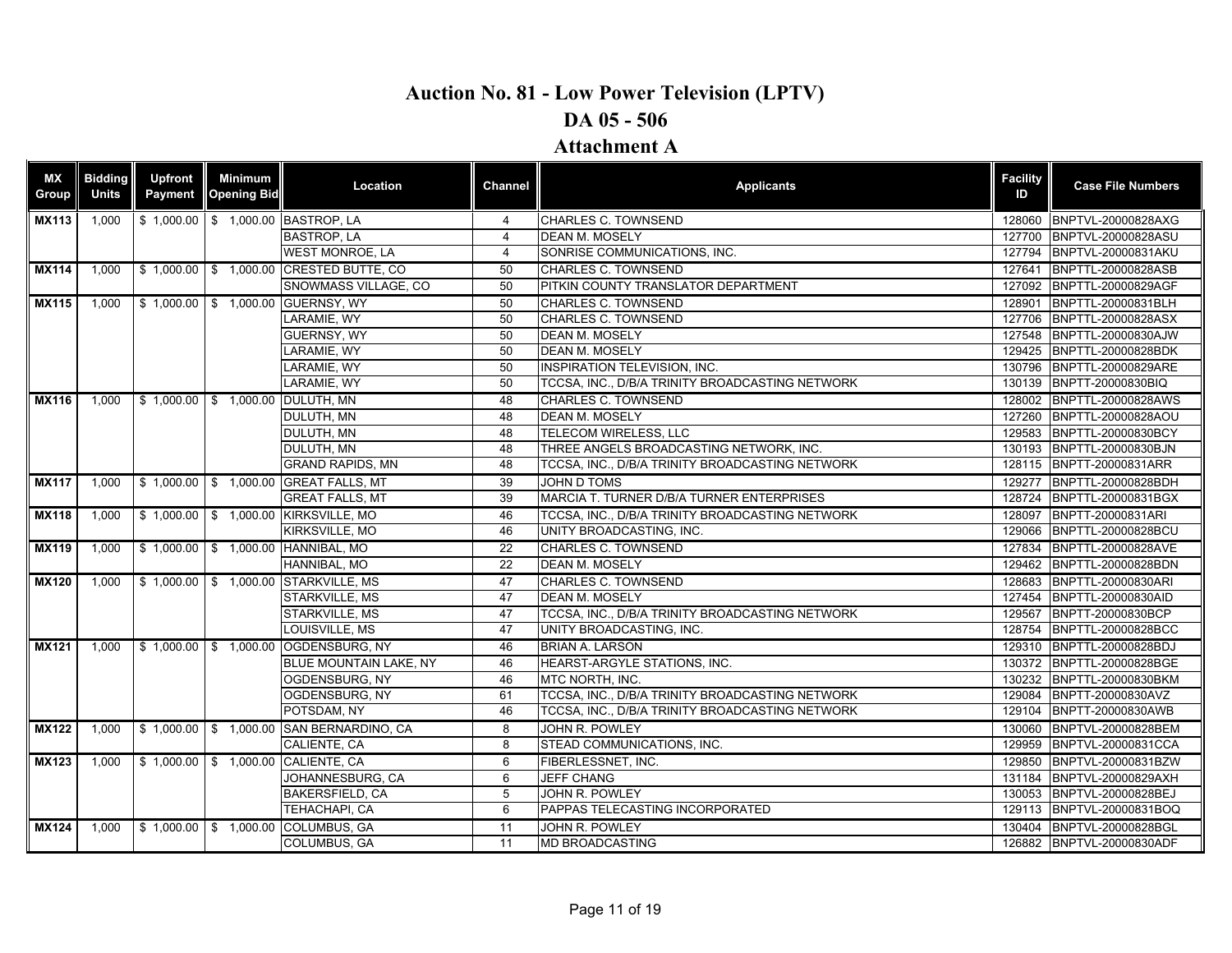| <b>MX</b><br>Group | <b>Bidding</b><br><b>Units</b> | <b>Upfront</b><br>Payment | <b>Minimum</b><br><b>Opening Bid</b>  | Location                                | <b>Channel</b> | <b>Applicants</b>                               | <b>Facility</b><br>ID | <b>Case File Numbers</b>  |
|--------------------|--------------------------------|---------------------------|---------------------------------------|-----------------------------------------|----------------|-------------------------------------------------|-----------------------|---------------------------|
| <b>MX125</b>       | 1,000                          |                           |                                       | \$1,000.00 \$1,000.00 EUREKA, CA        | 19             | PURI FAMILY LIMITED PARTNERSHIP                 |                       | 130125 BNPTTL-20000831CEC |
|                    |                                |                           |                                       | RIO DELL, CA                            | 19             | REDWOOD EMPIRE PUBLIC TELEVISION, INC.          | 129763                | BNPTT-20000831BXY         |
|                    |                                |                           |                                       | FORTUNA, CA                             | 19             | SAINTE SEPULVEDA, INC.                          |                       | 130844 BNPTTL-20000828BHW |
| <b>MX126</b>       | 1,000                          |                           |                                       | \$1,000.00 \$1,000.00 REDDING, CA       | 45             | PURI FAMILY LIMITED PARTNERSHIP                 | 129781                | BNPTTL-20000831BYI        |
|                    |                                |                           |                                       | CHICO, CA                               | 45             | SAINTE PARTNERS II. L.P.                        |                       | 130545 BNPTTL-20000828BHH |
| <b>MX127</b>       | 1,000                          |                           |                                       | \$1,000.00 \$1,000.00 TRENTON, FL       | 45             | <b>CHARLES C. TOWNSEND</b>                      | 127704                | BNPTTL-20000828ASW        |
|                    |                                |                           |                                       | OCALA, FL                               | 45             | NATIVE COUNTRY BROADCASTING CORPORATION         | 130761                | BNPTTL-20000828BHQ        |
| <b>MX129</b>       | 1,000                          |                           |                                       | \$1,000.00 \$1,000.00 DENISON, TX       | 59             | CHANNEL 49 ACQUISITION CORPORATION              | 130288                | BNPTTL-20000828BFS        |
|                    |                                |                           |                                       | PARIS, TX                               | 59             | FIRST BAPTIST CHURCH OF PARIS, TEXAS, INC.      | 130306                | BNPTTL-20000829ANZ        |
| <b>MX130</b>       | 1,000                          |                           | \$1,000.00 \$1,000.00 BUTTE, MT       |                                         | 51             | BEARTOOTH COMMUNICATIONS COMPANY                |                       | 127242 BNPTTL-20000829AHK |
|                    |                                |                           |                                       | <b>GREAT FALLS, MT</b>                  | 51             | BEARTOOTH COMMUNICATIONS COMPANY                | 127236                | BNPTTL-20000829AHF        |
|                    |                                |                           |                                       | <b>GREAT FALLS, MT</b>                  | 51             | MONTANA STATE UNIVERSITY-KUSM                   |                       | 125332 BNPTT-20000803ABF  |
| <b>MX131</b>       | 1,000                          |                           | $\frac{1}{2}$ \$ 1,000.00 \$ 1,000.00 | <b>ROSWELL, NM</b>                      | 23             | <b>EASTERN NEW MEXICO UNIVERSITY</b>            | 130971                | BNPTT-20000829ATR         |
|                    |                                |                           |                                       | ARTESIA, NM                             | 23             | MARCIA T. TURNER D/B/A TURNER ENTERPRISES       | 129025                | BNPTTL-20000831BMT        |
|                    |                                |                           |                                       | ROSWELL, NM                             | 24             | PAPPAS TELECASTING COMPANIES                    | 126963                | BNPTTL-20000829AFN        |
|                    |                                |                           |                                       | ROSWELL, NM                             | 23             | PAXSON COMMUNICATIONS LPTV, INC.                |                       | 131045 BNPTTL-20000829AVG |
|                    |                                |                           |                                       | ROSWELL, NM                             | 23             | TCCSA, INC., D/B/A TRINITY BROADCASTING NETWORK | 129042                | BNPTT-20000830AVV         |
| <b>MX132</b>       | 1,000                          |                           |                                       | \$1,000.00   \$1,000.00 GIBSON PEAK, CO | 31             | KOB-TV, L.L.C.                                  |                       | 127153 BNPTT-20000829AGM  |
|                    |                                |                           |                                       | GALLUP, NM                              | 31             | TCCSA, INC., D/B/A TRINITY BROADCASTING NETWORK | 128131                | BNPTT-20000831ARZ         |
| <b>MX133</b>       | 1.000                          |                           |                                       | \$1,000.00 \$1,000.00 CARLSBAD, NM      | 14             | <b>EASTERN NEW MEXICO UNIVERSITY</b>            |                       | 130348 BNPTT-20000829AOG  |
|                    |                                |                           |                                       | CARLSBAD, NM                            | 14             | TCCSA, INC., D/B/A TRINITY BROADCASTING NETWORK | 129005                | BNPTT-20000830AVK         |
| <b>MX134</b>       | 1,000                          |                           |                                       | \$1,000.00 \$1,000.00 PANAMA CITY, FL   | 62             | EQUITY BROADCASTING CORPORATION                 |                       | 128982 BNPTTL-20000831BLY |
|                    |                                |                           |                                       | PANAMA CITY, FL                         | 63             | MICHAEL L. MINTZ                                | 130411                | BNPTTL-20000829APP        |
| <b>MX135</b>       | 1,000                          |                           |                                       | \$1,000.00 \$1,000.00 LAWTON, OK        | 57             | <b>INSPIRATION TELEVISION, INC.</b>             |                       | 130783 BNPTTL-20000829AQT |
|                    |                                |                           |                                       | LAWTON, OK                              | 58             | PURI FAMILY LIMITED PARTNERSHIP                 | 128797                | BNPTTL-20000831BIS        |
| <b>MX136</b>       | 1,000                          |                           |                                       | \$1,000.00 \$1,000.00 FLAGSTAFF, AZ     | 51             | esi BROADCASTING CORPORATION                    | 130887                | BNPTTL-20000829AST        |
|                    |                                |                           |                                       | FLAGSTAFF, AZ                           | 51             | KM COMMUNICATIONS, INC.                         | 129608                | BNPTTL-20000830BDE        |
| <b>MX137</b>       | 1,000                          |                           |                                       | \$1,000.00 \$1,000.00 FLAGSTAFF, AZ     | 53             | esi BROADCASTING CORPORATION                    | 130879                | BNPTTL-20000829ASS        |
|                    |                                |                           |                                       | FLAGSTAFF, AZ                           | 53             | <b>LAWRENCE HOWARD MINTZ</b>                    | 125496                | BNPTTL-20000807AGT        |
|                    |                                |                           |                                       | FLAGSTAFF, AZ                           | 53             | KM COMMUNICATIONS, INC.                         | 129617                | BNPTTL-20000830BDF        |
| <b>MX138</b>       | 1,000                          |                           |                                       | \$1,000.00 \$1,000.00 BLACKFOOT, ID     | 38             | NATIONAL MINORITY TV, INC.                      | 130798                | BNPTTL-20000829ARF        |
|                    |                                |                           |                                       | <b>IDAHO FALLS, ID</b>                  | 38             | <b>TELECOM WIRELESS, LLC</b>                    | 129822                | BNPTTL-20000830BEH        |
|                    |                                |                           |                                       | <b>IDAHO FALLS, ID</b>                  | 38             | THREE ANGELS BROADCASTING NETWORK. INC.         | 129440                | BNPTTL-20000831BTZ        |
|                    |                                |                           |                                       | <b>REXBURG. ID</b>                      | 38             | TCCSA, INC., D/B/A TRINITY BROADCASTING NETWORK | 129405                | BNPTT-20000830AZH         |
| <b>MX139</b>       | 1,000                          |                           |                                       | \$1,000.00 \$1,000.00 DURANGO, CO       | 38             | <b>JULIE MINTZ</b>                              |                       | 125273 BNPTTL-20000807AEI |
|                    |                                |                           |                                       | DURANGO, CO                             | 23             | PAXSON COMMUNICATIONS LPTV, INC.                | 130814                | <b>BNPTTL-20000829ARS</b> |
|                    |                                |                           |                                       | DURANGO, CO                             | 23             | TCCSA, INC., D/B/A TRINITY BROADCASTING NETWORK | 128906                | BNPTT-20000830ASV         |
| <b>MX140</b>       | 1,000                          |                           |                                       | \$1,000.00 \$1,000.00 LORDSBURG, NM     | 38             | <b>REGENTS OF NEW MEXICO STATE UNIVERSITY</b>   | 130820                | BNPTT-20000829ARV         |
|                    |                                |                           |                                       | SILVER CITY, NM                         | 38             | TCCSA, INC., D/B/A TRINITY BROADCASTING NETWORK |                       | 129886 BNPTT-20000830BEP  |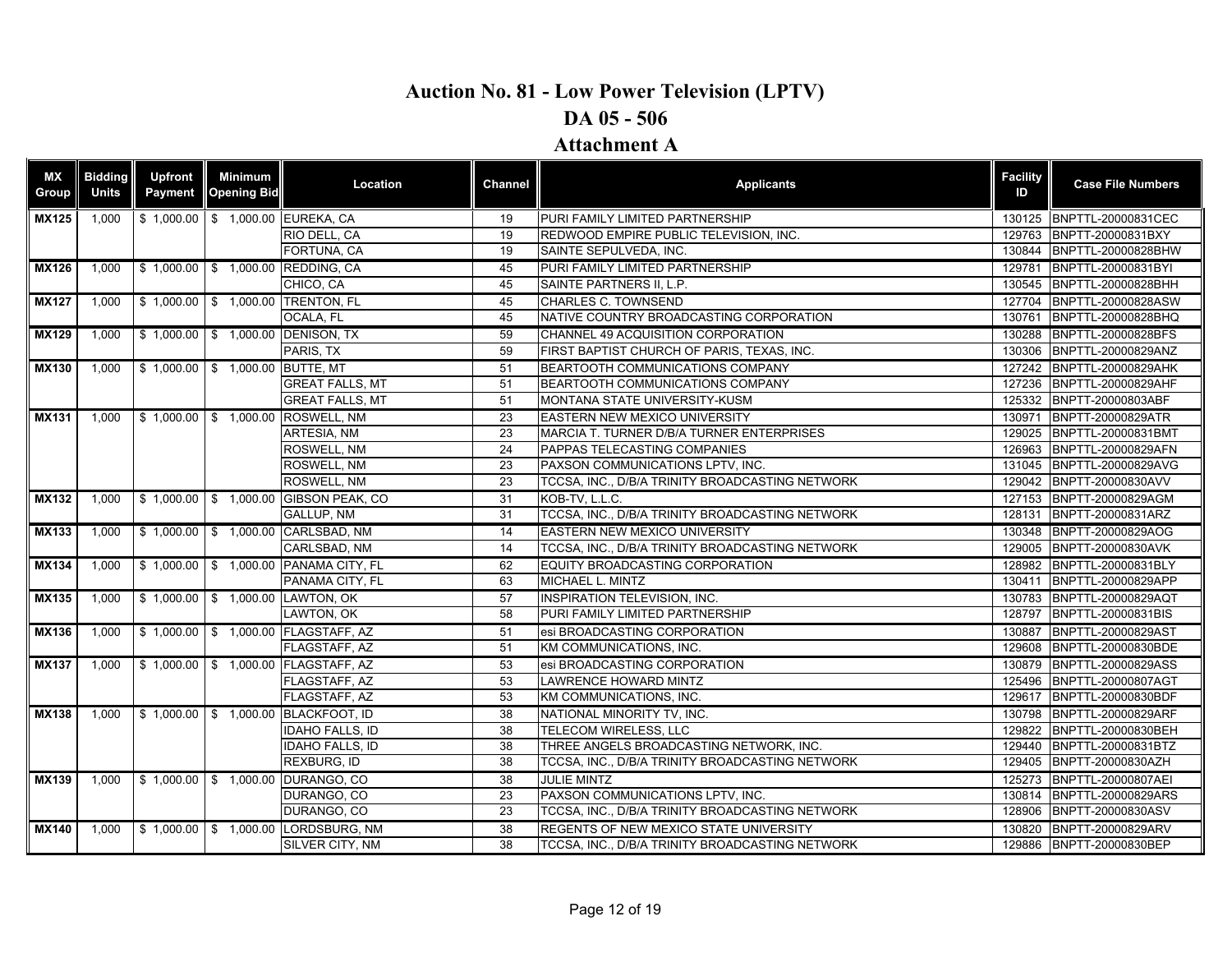| <b>MX</b><br><b>Group</b> | <b>Bidding</b><br><b>Units</b> | <b>Upfront</b><br>Payment | <b>Minimum</b><br><b>Opening Bid</b> | Location                              | <b>Channel</b>  | <b>Applicants</b>                               | <b>Facility</b><br>ID | <b>Case File Numbers</b>  |
|---------------------------|--------------------------------|---------------------------|--------------------------------------|---------------------------------------|-----------------|-------------------------------------------------|-----------------------|---------------------------|
| <b>MX141</b>              | 1,000                          |                           |                                      | \$1,000.00 \$1,000.00 AMARILLO, TX    | 52              | <b>ANDREW FARA</b>                              |                       | 127018 BNPTTL-20000831AEN |
|                           |                                |                           |                                      | AMARILLO, TX                          | 52              | <b>CYRIL H. MILLER</b>                          | 130982                | BNPTTL-20000831CIP        |
|                           |                                |                           |                                      | AMARILLO, TX                          | 52              | EQUITY BROADCASTING CORPORATION                 | 131241                | BNPTTL-20000829AXT        |
|                           |                                |                           |                                      | AMARILLO. TX                          | $\overline{52}$ | NORTHFORK TV TRANSLATOR SYSTEM                  | 130858                | BNPTTL-20000829ASM        |
|                           |                                |                           |                                      | AMARILLO, TX                          | 52              | PURI FAMILY LIMITED PARTNERSHIP                 | 129056                | BNPTTL-20000831BNL        |
|                           |                                |                           |                                      | PAMPA, TX                             | 52              | TCCSA, INC., D/B/A TRINITY BROADCASTING NETWORK |                       | 127490 BNPTT-20000831AIC  |
| <b>MX142</b>              | 1,000                          |                           |                                      | \$1,000.00 \$1,000.00 GRAND FORKS, ND | 43              | FORUM COMMUNICATIONS COMPANY                    |                       | 131046 BNPTTL-20000829AVH |
|                           |                                |                           |                                      | <b>GRAND FORKS, ND</b>                | 43              | PURI FAMILY LIMITED PARTNERSHIP                 |                       | 130102 BNPTTL-20000831CDS |
| <b>MX143</b>              | 1,000                          |                           |                                      | \$1,000.00 \$1,000.00 ESCANABA, MI    | 25              | JOHN R. POWLEY                                  | 128538                | BNPTTL-20000831BBW        |
|                           |                                |                           |                                      | <b>MARQUETTE, MI</b>                  | 25              | PURI FAMILY LIMITED PARTNERSHIP                 | 131051                | BNPTTL-20000829AVK        |
|                           |                                |                           |                                      | <b>MARQUETTE, MI</b>                  | 26              | TCCSA, INC., D/B/A TRINITY BROADCASTING NETWORK |                       | 128944 BNPTT-20000830AUH  |
|                           |                                |                           |                                      | ESCANABA, MI                          | 25              | TCCSA, INC., D/B/A TRINITY BROADCASTING NETWORK |                       | 128134 BNPTT-20000831ASA  |
| <b>MX144</b>              | 1.000                          |                           |                                      | \$1,000.00 \$1,000.00 TUCUMCARI, NM   | 16              | <b>EASTERN NEW MEXICO UNIVERSITY</b>            |                       | 131007 BNPTT-20000829AUI  |
|                           |                                |                           |                                      | AMARILLO, TX                          | 17              | <b>INSPIRATION TELEVISION. INC.</b>             |                       | 131090 BNPTTL-20000830BRP |
|                           |                                |                           |                                      | AMARILLO, TX                          | 16              | <b>LAUGHLIN GORDON</b>                          | 131165                | BNPTTL-20000829AXE        |
|                           |                                |                           |                                      | <b>AMARILLO, TX</b>                   | 17              | THREE ANGELS BROADCASTING NETWORK. INC.         | 130221                | BNPTTL-20000830BKF        |
| <b>MX145</b>              | 1.000                          |                           |                                      | \$1,000.00 \$1,000.00 REDDING, CA     | 52              | <b>ANDREW FARA</b>                              |                       | 130842 BNPTTL-20000831CFT |
|                           |                                |                           |                                      | <b>REDDING, CA</b>                    | $\overline{52}$ | EQUITY BROADCASTING CORPORATION                 | 131186                | BNPTTL-20000829AXI        |
|                           |                                |                           |                                      | REDDING, CA                           | 52              | TELECOM WIRELESS, LLC                           | 129500                | BNPTTL-20000830BBA        |
| <b>MX146</b>              | 1.000                          |                           |                                      | \$1,000.00 \$1,000.00 OCEAN CITY, MD  | 5               | COMMONWEALTH BROADCASTING ASSOCIATION INC       | 126964                | BNPTVL-20000830ADS        |
|                           |                                |                           |                                      | <b>OCEAN CITY, MD</b>                 | 5               | COMMONWEALTH BROADCASTING ASSOCIATION INC       | 126966                | BNPTVL-20000830ADT        |
|                           |                                |                           |                                      | SALISBURY, MD                         | 6               | JOHN R. POWLEY                                  | 130439                | BNPTVL-20000828BGT        |
| <b>MX147</b>              | 1.000                          |                           |                                      | \$1,000.00 \$1,000.00 BAKERSFIELD, CA | 13              | KM COMMUNICATIONS, INC.                         | 126976                | BNPTVL-20000830ADV        |
|                           |                                |                           |                                      | <b>BAKERSFIELD, CA</b>                | 13              | PAPPAS TELECASTING INCORPORATED                 | 129148                | BNPTVL-20000830AWQ        |
|                           |                                |                           |                                      | BENA, CA                              | 13              | VENTURE TECHNOLOGIES GROUP, LLC                 | 128344                | BNPTVL-20000831AWK        |
| <b>MX148</b>              | 1.000                          |                           |                                      | \$1,000.00 \$1,000.00 BEAUMNONT, TX   | 17              | <b>ANTHONY GOMES</b>                            |                       | 126916 BNPTTL-20000830ADI |
|                           |                                |                           |                                      | <b>BEAUMONT. TX</b>                   | 17              | RICE CAPITAL BROADCASTING COMPANY, INC.         | 128395                | BNPTTL-20000831AXR        |
|                           |                                |                           |                                      | PORT ARTHUR, TX                       | 17              | TOM L. DENNIS                                   |                       | 131225 BNPTTL-20000831CNG |
| <b>MX149</b>              | 1,000                          |                           |                                      | \$1,000.00 \$1,000.00 REDDING, CA     | 56              | EQUITY BROADCASTING CORPORATION                 |                       | 131313 BNPTTL-20000829AYB |
|                           |                                |                           |                                      | REDDING, CA                           | 56              | <b>MARTIN WEISS</b>                             |                       | 131119 BNPTTL-20000831CLC |
|                           |                                |                           |                                      | REDDIN, CA                            | 56              | TELECOM WIRELESS, LLC                           |                       | 129514 BNPTTL-20000830BBL |
| <b>MX150</b>              | 1.000                          |                           | \$1,000.00 \$1,000.00 PRICE, UT      |                                       | 25              | <b>CARBON COUNTY</b>                            |                       | 126704 BNPTT-20000830ACR  |
|                           |                                |                           |                                      | PRICE, UT                             | 25              | JOHN R. POWLEY                                  | 127900                | BNPTTL-20000831AMY        |
| <b>MX151</b>              | 1,000                          |                           |                                      | \$1,000.00 \$1,000.00 REDDING, CA     | 68              | esi BROADCASTING CORPORATION                    |                       | 127159 BNPTTL-20000830AEZ |
|                           |                                |                           |                                      | REDDING, CA                           | 68              | M C ALLEN PRODUCTIONS INC                       |                       | 125486 BNPTTL-20000815AAQ |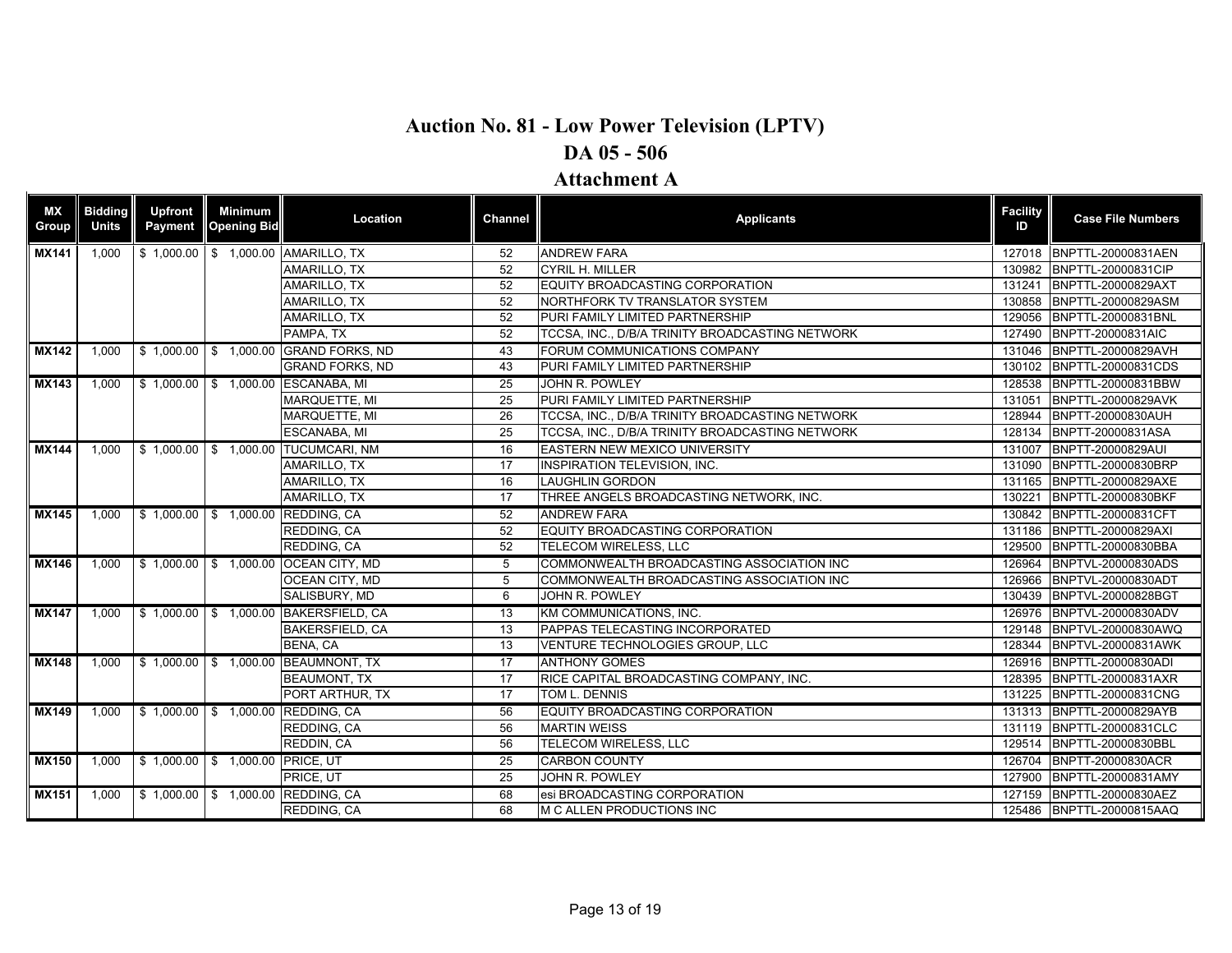| <b>MX</b><br><b>Bidding</b><br>Upfront<br><b>Minimum</b><br>Location<br><b>Applicants</b><br>Channel<br><b>Units</b><br>Group<br>Payment<br><b>Opening Bid</b><br><b>MX152</b><br>\$1,000.00<br>\$ 1,000.00 ANCHORAGE, AK<br><b>CHARLES C. TOWNSEND</b><br>1,000<br>14<br>CHARLES C. TOWNSEND<br>SEWARD, AK<br>14<br>ANCHORAGE, AK<br>14<br><b>DEAN M. MOSELY</b><br>SEWARD, AK<br>14<br><b>DEAN M. MOSELY</b><br>ANCHORAGE, AK<br>14<br><b>FIREWEED COMMUNICATIONS CORP</b> | <b>Facility</b><br>ID<br>128275<br>128358<br>127311<br>127377<br>131084<br>129279<br>130157 | <b>Case File Numbers</b><br>BNPTTL-20000830AOS<br>BNPTTL-20000830APM<br>BNPTTL-20000830AFV<br>BNPTTL-20000830AGO<br>131082 BNPTT-20000830BRI<br>BNPTT-20000830BRK |
|------------------------------------------------------------------------------------------------------------------------------------------------------------------------------------------------------------------------------------------------------------------------------------------------------------------------------------------------------------------------------------------------------------------------------------------------------------------------------|---------------------------------------------------------------------------------------------|-------------------------------------------------------------------------------------------------------------------------------------------------------------------|
|                                                                                                                                                                                                                                                                                                                                                                                                                                                                              |                                                                                             |                                                                                                                                                                   |
|                                                                                                                                                                                                                                                                                                                                                                                                                                                                              |                                                                                             |                                                                                                                                                                   |
|                                                                                                                                                                                                                                                                                                                                                                                                                                                                              |                                                                                             |                                                                                                                                                                   |
|                                                                                                                                                                                                                                                                                                                                                                                                                                                                              |                                                                                             |                                                                                                                                                                   |
|                                                                                                                                                                                                                                                                                                                                                                                                                                                                              |                                                                                             |                                                                                                                                                                   |
|                                                                                                                                                                                                                                                                                                                                                                                                                                                                              |                                                                                             |                                                                                                                                                                   |
| <b>EAGLE RIVER, AK</b><br>FIREWEED COMMUNICATIONS CORP<br>14                                                                                                                                                                                                                                                                                                                                                                                                                 |                                                                                             |                                                                                                                                                                   |
| GRIDWOOD, AK<br>14<br>MARCIA T. TURNER D/B/A TURNER ENTERPRISES                                                                                                                                                                                                                                                                                                                                                                                                              |                                                                                             | BNPTTL-20000830AXI                                                                                                                                                |
| WASILLA, AK<br>THREE ANGELS BROADCASTING NETWORK, INC.<br>14                                                                                                                                                                                                                                                                                                                                                                                                                 |                                                                                             | BNPTTL-20000830BIY                                                                                                                                                |
| ANCHORAGE, AK<br>14<br>TCCSA. INC., D/B/A TRINITY BROADCASTING NETWORK                                                                                                                                                                                                                                                                                                                                                                                                       | 129157                                                                                      | BNPTT-20000830AWS                                                                                                                                                 |
| \$1,000.00 \$1,000.00 ANCHORAGE, AK<br><b>CHARLES C. TOWNSEND</b><br>51<br><b>MX153</b><br>1.000                                                                                                                                                                                                                                                                                                                                                                             |                                                                                             | 128285 BNPTTL-20000830AOW                                                                                                                                         |
| <b>DEAN M. MOSELY</b><br>ANCHORAGE, AK<br>51                                                                                                                                                                                                                                                                                                                                                                                                                                 | 127308                                                                                      | BNPTTL-20000830AFU                                                                                                                                                |
| <b>MX154</b><br>\$1,000.00   \$1,000.00 ANCHORAGE, AK<br>38<br><b>CHARLES C. TOWNSEND</b><br>1,000                                                                                                                                                                                                                                                                                                                                                                           | 128277                                                                                      | BNPTTL-20000830AOU                                                                                                                                                |
| 38<br>ANCHORAGE, AK<br><b>DEAN M. MOSELY</b>                                                                                                                                                                                                                                                                                                                                                                                                                                 |                                                                                             | 127316 BNPTTL-20000830AFW                                                                                                                                         |
| \$ 1,000.00 \$ 1,000.00 KETCHIKAN, AK<br>23<br><b>CHARLES C. TOWNSEND</b><br><b>MX155</b><br>1,000                                                                                                                                                                                                                                                                                                                                                                           |                                                                                             | 128321 BNPTTL-20000830APE                                                                                                                                         |
| 23<br><b>DEAN M. MOSELY</b><br><b>KETCHIKAN, AK</b>                                                                                                                                                                                                                                                                                                                                                                                                                          | 127349                                                                                      | BNPTTL-20000830AGE                                                                                                                                                |
| <b>MX156</b><br>\$1,000.00 \$1,000.00 ANCHORAGE, AK<br><b>CHARLES C. TOWNSEND</b><br>1,000<br>45                                                                                                                                                                                                                                                                                                                                                                             | 128284                                                                                      | BNPTTL-20000830AOV                                                                                                                                                |
| 45<br><b>DEAN M. MOSELY</b><br>ANCHORAGE, AK                                                                                                                                                                                                                                                                                                                                                                                                                                 | 127319                                                                                      | BNPTTL-20000830AFY                                                                                                                                                |
| TCCSA, INC., D/B/A TRINITY BROADCASTING NETWORK<br>ANCHORAGE, AK<br>60                                                                                                                                                                                                                                                                                                                                                                                                       | 129328                                                                                      | BNPTT-20000830AXR                                                                                                                                                 |
| $$1,000.00$ \$ 1,000.00<br><b>SEWARD, AK</b><br><b>CHARLES C. TOWNSEND</b><br><b>MX157</b><br>1.000<br>17                                                                                                                                                                                                                                                                                                                                                                    |                                                                                             | 128369 BNPTTL-20000830APP                                                                                                                                         |
| SEWARD, AK<br>17<br><b>DEAN M. MOSELY</b>                                                                                                                                                                                                                                                                                                                                                                                                                                    | 127376                                                                                      | BNPTTL-20000830AGN                                                                                                                                                |
| KASILOF, AK<br>17<br>FIREWEED COMMUNICATIONS CORP                                                                                                                                                                                                                                                                                                                                                                                                                            | 131088                                                                                      | BNPTT-20000830BRN                                                                                                                                                 |
| SEWARD, AK<br>17<br><b>FIREWEED COMMUNICATIONS CORP</b>                                                                                                                                                                                                                                                                                                                                                                                                                      |                                                                                             | 130012 BNPTTL-20000831CDK                                                                                                                                         |
| \$1,000.00 \$1,000.00 MUNISING, MI<br><b>CHARLES C. TOWNSEND</b><br><b>MX158</b><br>1.000<br>43                                                                                                                                                                                                                                                                                                                                                                              |                                                                                             | 128640 BNPTTL-20000830ARA                                                                                                                                         |
| 43<br><b>MUNISING, MI</b><br><b>DEAN M. MOSELY</b>                                                                                                                                                                                                                                                                                                                                                                                                                           | 127438                                                                                      | BNPTTL-20000830AHV                                                                                                                                                |
| PICKFORD, MI<br>43<br>ROCKFLEET BROADCASTING II, LLC                                                                                                                                                                                                                                                                                                                                                                                                                         |                                                                                             | 130022 BNPTT-20000830BGK                                                                                                                                          |
| 1,000 \$ 1,000.00 \$ 1,000.00 GLADSTONE, MI<br><b>CHARLES C. TOWNSEND</b><br><b>MX159</b><br>45                                                                                                                                                                                                                                                                                                                                                                              |                                                                                             | 128625 BNPTTL-20000830AQV                                                                                                                                         |
| 45<br><b>DEAN M. MOSELY</b><br><b>GLADSTONE, MI</b>                                                                                                                                                                                                                                                                                                                                                                                                                          | 127426                                                                                      | BNPTTL-20000830AHP                                                                                                                                                |
| ESCANABA, MI<br>45<br>JOHN R. POWLEY                                                                                                                                                                                                                                                                                                                                                                                                                                         | 128501                                                                                      | BNPTTL-20000831BAV                                                                                                                                                |
| \$1,000.00 \$1,000.00 PITTSBURG, KS<br>35<br>CHARLES C. TOWNSEND<br><b>MX160</b><br>1,000                                                                                                                                                                                                                                                                                                                                                                                    | 128608                                                                                      | BNPTTL-20000830AQP                                                                                                                                                |
| 35<br><b>DEAN M. MOSELY</b><br>PITTSBURG, KS                                                                                                                                                                                                                                                                                                                                                                                                                                 | 127417                                                                                      | <b>BNPTTL-20000830AHK</b>                                                                                                                                         |
| PITTSBURG, KS<br>35<br>TCCSA, INC., D/B/A TRINITY BROADCASTING NETWORK                                                                                                                                                                                                                                                                                                                                                                                                       | 129438                                                                                      | BNPTT-20000830AZV                                                                                                                                                 |
| <b>MX161</b><br>\$1,000.00 \$1,000.00 INTERNATIONAL FALLS, MN<br><b>CHARLES C. TOWNSEND</b><br>1.000<br>44                                                                                                                                                                                                                                                                                                                                                                   | 128666                                                                                      | BNPTTL-20000830ARC                                                                                                                                                |
| 44<br><b>DEAN M. MOSELY</b><br>INTERNATIONAL FALLS, MN                                                                                                                                                                                                                                                                                                                                                                                                                       | 127445                                                                                      | BNPTTL-20000830AHW                                                                                                                                                |
| <b>INTERNATIONAL FALLS, MN</b><br>45<br>KQDS ACQUISITION CORP.                                                                                                                                                                                                                                                                                                                                                                                                               | 129439                                                                                      | BNPTTL-20000831BTY                                                                                                                                                |
| \$1,000.00 \$1,000.00 MCALESTER, OK<br><b>CHARLES C. TOWNSEND</b><br><b>MX162</b><br>1.000<br>48                                                                                                                                                                                                                                                                                                                                                                             | 128820                                                                                      | BNPTTL-20000830ARZ                                                                                                                                                |
| <b>MCALESTER, OK</b><br>48<br><b>DEAN M. MOSELY</b>                                                                                                                                                                                                                                                                                                                                                                                                                          | 127502                                                                                      | BNPTTL-20000830AIV                                                                                                                                                |
| <b>MX163</b><br>\$1,000.00 \$1,000.00 BEND, OR<br>51<br><b>CHARLES C. TOWNSEND</b><br>1,000                                                                                                                                                                                                                                                                                                                                                                                  | 128823                                                                                      | BNPTTL-20000830ASC                                                                                                                                                |
| 51<br><b>DEAN M. MOSELY</b><br>BEND. OR                                                                                                                                                                                                                                                                                                                                                                                                                                      | 127506                                                                                      | BNPTTL-20000830AIY                                                                                                                                                |
| <b>BLACK BUTTE RANCH. OR</b><br>51<br>KOIN-TV, INC.                                                                                                                                                                                                                                                                                                                                                                                                                          |                                                                                             | 130018 BNPTT-20000830BGJ                                                                                                                                          |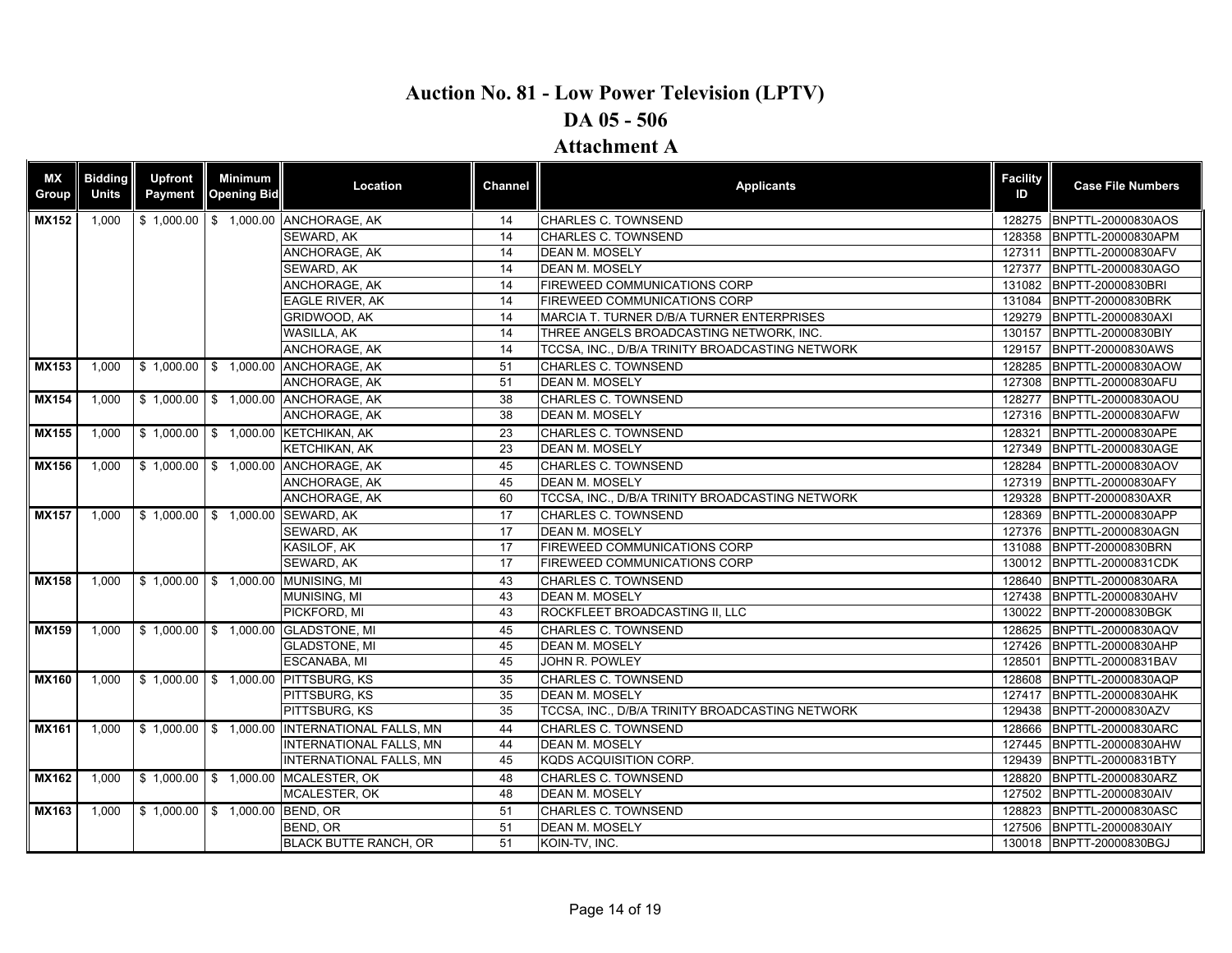|              |       | Payment | <b>Opening Bid</b>                | Location                               | Channel | <b>Applicants</b>                               | <b>Facility</b><br>ID | <b>Case File Numbers</b>  |
|--------------|-------|---------|-----------------------------------|----------------------------------------|---------|-------------------------------------------------|-----------------------|---------------------------|
| <b>MX164</b> | 1,000 |         |                                   | \$1,000.00 \$1,000.00 EMMETSBURG, IA   | 48      | <b>CHARLES C. TOWNSEND</b>                      |                       | 128499 BNPTTL-20000830AQG |
|              |       |         |                                   | <b>EMMETSBURG. IA</b>                  | 48      | <b>DEAN M. MOSELY</b>                           | 127393                | BNPTTL-20000830AGY        |
|              |       |         |                                   | ROCKWELL CITY, IA                      | 48      | DOUGLAS L SHELDAHL                              |                       | 129808 BNPTTL-20000831BYV |
|              |       |         |                                   | <b>ESTHERVILLE, IA</b>                 | 48      | <b>PAPPAS TELECASTING COMPANIES</b>             | 127830                | BNPTTL-20000831ALJ        |
| <b>MX165</b> | 1,000 |         |                                   | \$1,000.00 \$1,000.00 WOODVILLE, TX    | 45      | <b>CHARLES C. TOWNSEND</b>                      |                       | 128856 BNPTTL-20000830ASJ |
|              |       |         |                                   | <b>WOODVILLE, TX</b>                   | 45      | <b>DEAN M. MOSELY</b>                           | 127527                | BNPTTL-20000830AJJ        |
|              |       |         |                                   | PORT ARTHUR, TX                        | 45      | JOHN R. POWLEY                                  | 130494                | BNPTTL-20000830BOC        |
|              |       |         |                                   | ORANGE, TX                             | 45      | RICE CAPITAL BROADCASTING COMPANY, INC.         |                       | 129429 BNPTTL-20000831BTT |
|              |       |         |                                   | PORT ARTHUR, TX                        | 45      | TELECOM WIRELESS, LLC                           |                       | 131299 BNPTTL-20000830BTL |
|              |       |         |                                   | JASPER, TX                             | 45      | TCCSA, INC., D/B/A TRINITY BROADCASTING NETWORK |                       | 129765 BNPTT-20000831BXZ  |
| <b>MX166</b> | 1,000 |         |                                   | \$1,000.00 \$1,000.00 SCOTTSBLUFF, NE  | 42      | RAPID BROADCASTING COMPANY                      |                       | 127616 BNPTTL-20000830AKB |
|              |       |         |                                   | SCOTTSBLUFF, NE                        | 42      | TCCSA, INC., D/B/A TRINITY BROADCASTING NETWORK |                       | 128993 BNPTT-20000830AVF  |
| <b>MX167</b> | 1,000 |         |                                   | \$ 1,000.00 \$ 1,000.00 MARQUETTE, MI  | 45      | CHARLES C. TOWNSEND                             |                       | 128630 BNPTTL-20000830AQX |
|              |       |         |                                   | <b>MARQUETTE, MI</b>                   | 45      | <b>DEAN M. MOSELY</b>                           |                       | 127429 BNPTTL-20000830AHR |
|              |       |         |                                   | MARQUETTE, MI                          | 44      | TCCSA, INC., D/B/A TRINITY BROADCASTING NETWORK |                       | 130656 BNPTT-20000830BPE  |
| <b>MX168</b> | 1,000 |         | \$1,000.00 \$1,000.00 LIHUE, HI   |                                        | 25      | PURI FAMILY LIMITED PARTNERSHIP                 |                       | 130119 BNPTTL-20000831CDY |
|              |       |         |                                   | LIHUE, HI                              | 25      | TCCSA, INC., D/B/A TRINITY BROADCASTING NETWORK |                       | 128917 BNPTT-20000830ATG  |
| <b>MX169</b> | 1,000 |         |                                   | \$1,000.00 \$1,000.00 CHI CHIL TAH, NM | 52      | <b>MARK SILBERMAN</b>                           |                       | 129775 BNPTTL-20000831BYG |
|              |       |         |                                   | <b>GALLUP, NM</b>                      | 52      | TCCSA, INC., D/B/A TRINITY BROADCASTING NETWORK |                       | 129019 BNPTT-20000830AVQ  |
| <b>MX170</b> | 1,000 |         |                                   | \$1,000.00 \$1,000.00 LAWTON, OK       | 47      | <b>ANTHONY GOMES</b>                            |                       | 130630 BNPTTL-20000831CFR |
|              |       |         |                                   | <b>CLINTON, OK</b>                     | 47      | TCCSA, INC., D/B/A TRINITY BROADCASTING NETWORK |                       | 129109 BNPTT-20000830AWD  |
| <b>MX171</b> | 1,000 |         |                                   | \$1,000.00 \$1,000.00 PRESCOTT, AZ     | 41      | <b>JOSEPH W. SHAFFER</b>                        |                       | 129253 BNPTTL-20000831BRC |
|              |       |         |                                   | WILLIAMS-ASHFORK, AZ                   | 41      | KTVK, INC.                                      |                       | 126160 BNPTT-20000823ACD  |
|              |       |         |                                   | PRESCOTT, AZ                           | 41      | TCCSA, INC., D/B/A TRINITY BROADCASTING NETWORK |                       | 129349 BNPTT-20000830AYH  |
| <b>MX172</b> | 1,000 |         | \$1,000.00 \$1,000.00 CLOVIS, NM  |                                        | 29      | PANHANDLE TELECASTING CO.                       |                       | 130253 BNPTTL-20000830BLE |
|              |       |         |                                   | CLOVIS, NM                             | 28      | TELECOM WIRELESS, LLC                           |                       | 129506 BNPTTL-20000830BBE |
|              |       |         |                                   | CLOVIS, NM                             | 29      | TELECOM WIRELESS, LLC                           |                       | 129493 BNPTTL-20000830BAX |
|              |       |         |                                   | CLOVIS, NM                             | 29      | TCCSA, INC., D/B/A TRINITY BROADCASTING NETWORK |                       | 129015 BNPTT-20000830AVO  |
| <b>MX173</b> | 1,000 |         |                                   | \$1,000.00 \$1,000.00 DODGE CITY, KS   | 38      | <b>CHARLES C. TOWNSEND</b>                      |                       | 128522 BNPTTL-20000830AQM |
|              |       |         |                                   | DODGE CITY, KS                         | 39      | TCCSA, INC., D/B/A TRINITY BROADCASTING NETWORK |                       | 128925 BNPTT-20000830ATO  |
| <b>MX174</b> | 1,000 |         |                                   | \$1,000.00 \$1,000.00 EMPORIA, KS      | 33      | PRISM BROADCASTING NETWORK INC.                 |                       | 129864 BNPTTL-20000829AMN |
|              |       |         |                                   | CHANUTE, KS                            | 33      | TCCSA, INC., D/B/A TRINITY BROADCASTING NETWORK |                       | 129412 BNPTT-20000830AZM  |
| <b>MX175</b> | 1,000 |         | \$1,000.00 \$1,000.00 BEMIDJI, MN |                                        | 48      | THREE ANGELS BROADCASTING NETWORK, INC.         |                       | 130188 BNPTTL-20000830BJK |
|              |       |         |                                   | BEMIDJI, MN                            | 48      | TCCSA, INC., D/B/A TRINITY BROADCASTING NETWORK |                       | 129488 BNPTT-20000830BAO  |
| <b>MX176</b> | 1,000 |         | \$1,000.00 \$1,000.00 BUTTE, MT   |                                        | 21      | TELECOM WIRELESS. LLC                           |                       | 129574 BNPTTL-20000830BCV |
|              |       |         |                                   | <b>BUTTE, MT</b>                       | 22      | TCCSA, INC., D/B/A TRINITY BROADCASTING NETWORK | 129647                | BNPTT-20000830BDP         |
| <b>MX177</b> | 1,000 |         |                                   | \$1,000.00 \$1,000.00 BRAINERD, MN     | 51      | TCCSA. INC., D/B/A TRINITY BROADCASTING NETWORK |                       | 129489 BNPTT-20000830BAP  |
|              |       |         |                                   | <b>BRAINERD, MN</b>                    | 51      | TCCSA, INC., D/B/A TRINITY BROADCASTING NETWORK |                       | 129497 BNPTT-20000830BAW  |
| <b>MX178</b> | 1,000 |         | \$1,000.00 \$1,000.00 DOTHAN, AL  |                                        | 52      | <b>MAURICE BRYANT</b>                           |                       | 128616 BNPTTL-20000831BEK |
|              |       |         |                                   | <b>ENTERPRISE, AL</b>                  | 52      | TCCSA, INC., D/B/A TRINITY BROADCASTING NETWORK |                       | 129338 BNPTT-20000830AXY  |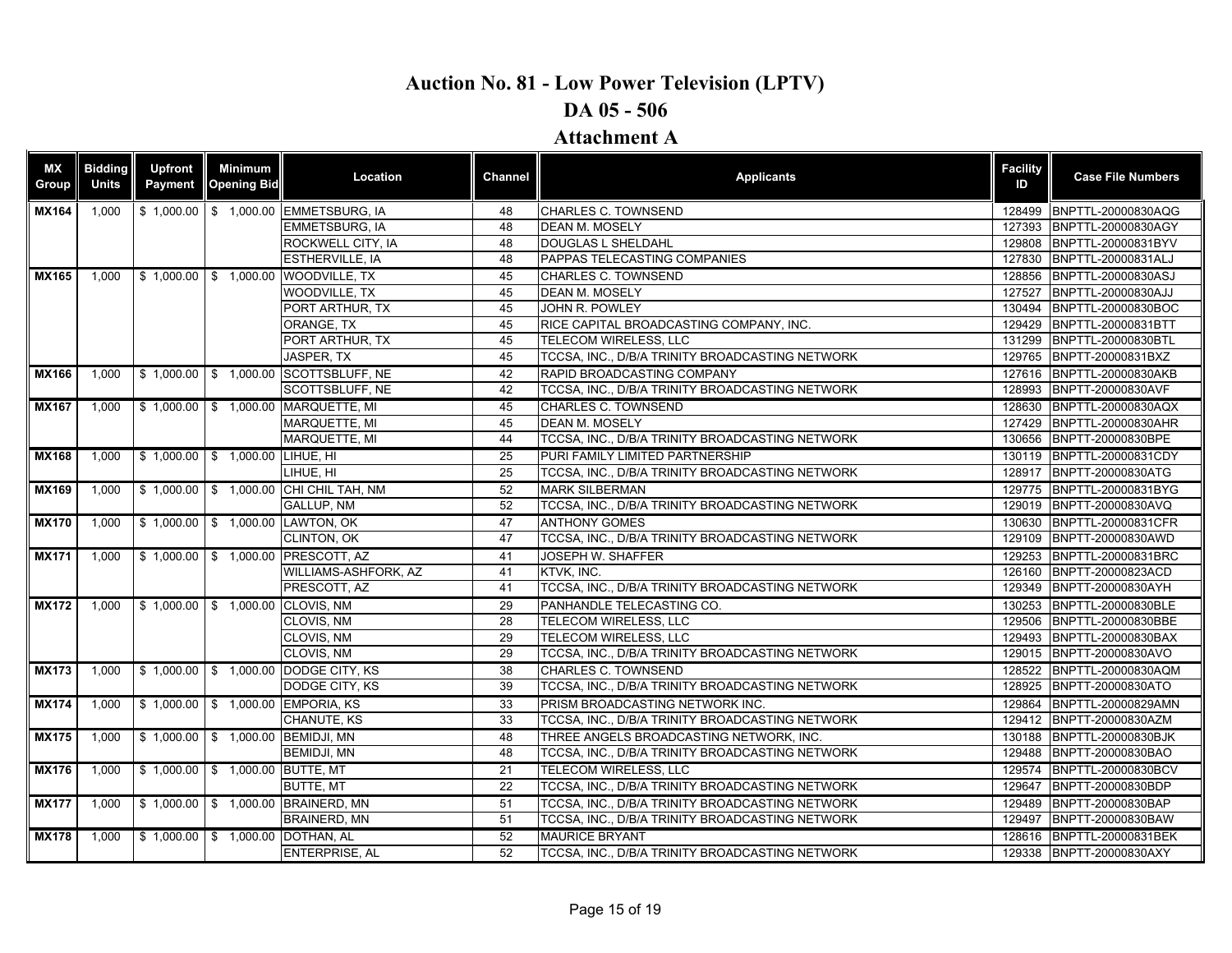| ΜX<br><b>Group</b> | <b>Bidding</b><br><b>Units</b> | <b>Upfront</b><br>Payment | Minimum<br><b>Opening Bid</b>    | Location                               | <b>Channel</b> | <b>Applicants</b>                                   | <b>Facility</b><br>ID | <b>Case File Numbers</b>  |
|--------------------|--------------------------------|---------------------------|----------------------------------|----------------------------------------|----------------|-----------------------------------------------------|-----------------------|---------------------------|
| <b>MX179</b>       | 1.000                          |                           |                                  | \$1,000.00 \$1,000.00 NORH PLATTE, NE  | 50             | <b>AMANDA ORRICK</b>                                |                       | 125228 BNPTTL-20000807ADQ |
|                    |                                |                           |                                  | NORTH PLATTE, NE                       | 50             | TCCSA, INC., D/B/A TRINITY BROADCASTING NETWORK     | 128989                | BNPTT-20000830AVC         |
| <b>MX180</b>       | 1,000                          |                           | \$1,000.00 \$1,000.00 KENNA, NM  |                                        | 54             | <b>MARK SILBERMAN</b>                               |                       | 128559 BNPTTL-20000831BCR |
|                    |                                |                           |                                  | PORTALES, NM                           | 54             | TCCSA, INC., D/B/A TRINITY BROADCASTING NETWORK     |                       | 129674 BNPTT-20000831BVY  |
|                    |                                |                           |                                  | <b>ROSWELL, NM</b>                     | 54             | TCCSA. INC., D/B/A TRINITY BROADCASTING NETWORK     |                       | 129884 BNPTT-20000830BEN  |
| <b>MX182</b>       | 1,000                          |                           |                                  | \$ 1,000.00 \$ 1,000.00 TUCUMCARI, NM  | 14             | EASTERN NEW MEXICO UNIVERSITY                       |                       | 131006 BNPTT-20000829AUG  |
|                    |                                |                           |                                  | PORTALES, NM                           | 14             | TCCSA, INC., D/B/A TRINITY BROADCASTING NETWORK     |                       | 129038 BNPTT-20000830AVT  |
| <b>MX183</b>       | 1,000                          |                           | \$1,000.00 \$1,000.00 TOMAH, WI  |                                        | 28             | PURI FAMILY LIMITED PARTNERSHIP                     |                       | 129468 BNPTTL-20000831BUI |
|                    |                                |                           |                                  | ALBERT LEA. MN                         | 28             | TCCSA. INC., D/B/A TRINITY BROADCASTING NETWORK     |                       | 128945 BNPTT-20000830AUI  |
|                    |                                |                           |                                  | LACROSSE, WI                           | 28             | TCCSA, INC., D/B/A TRINITY BROADCASTING NETWORK     |                       | 130099 BNPTT-20000830BIC  |
| <b>MX184</b>       | 1.000                          |                           |                                  | \$1,000.00 \$1,000.00 BELLINGHAM, WA   | 64             | TCCSA. INC., D/B/A TRINITY BROADCASTING NETWORK     |                       | 130080 BNPTT-20000830BHM  |
|                    |                                |                           |                                  | <b>BELLINGHAM, WA</b>                  | 65             | VENTURE TECHNOLOGIES GROUP, LLC                     |                       | 129611 BNPTTL-20000831BVE |
| <b>MX186</b>       | 1.000                          |                           |                                  | \$1,000.00 \$1,000.00 CANYON, TX       | 46             | PANHANDLE TELECASTING CO.                           |                       | 130256 BNPTTL-20000830BLJ |
|                    |                                |                           |                                  | PAMPA, TX                              | 46             | TCCSA, INC., D/B/A TRINITY BROADCASTING NETWORK     |                       | 131323 BNPTT-20000831COM  |
| <b>MX187</b>       | 1,000                          |                           |                                  | \$1,000.00 \$1,000.00 LAWTON, OK       | 31             | DOUGLAS L SHELDAHL                                  |                       | 128487 BNPTTL-20000831BAJ |
|                    |                                |                           |                                  | DUNCAN, OK                             | 31             | KSWO TELEVISION CO., INC.                           |                       | 130242 BNPTTL-20000830BKW |
| <b>MX188</b>       | 1,000                          |                           |                                  | \$1,000.00 \$1,000.00 CHEYENNE, WY     | 53             | PURI FAMILY LIMITED PARTNERSHIP                     |                       | 129458 BNPTTL-20000831BUF |
|                    |                                |                           |                                  | CHEYENNE, WY                           | 53             | TCCSA, INC., D/B/A TRINITY BROADCASTING NETWORK     |                       | 130148 BNPTT-20000830BIV  |
| <b>MX189</b>       | 1,000                          |                           | \$1,000.00 \$1,000.00 ERIE, PA   |                                        | 18             | JOHN R. POWLEY                                      |                       | 130455 BNPTTL-20000828BGY |
|                    |                                |                           |                                  | ERIE, PA                               | 18             | THREE ANGELS BROADCASTING NETWORK, INC.             |                       | 130220 BNPTTL-20000830BKE |
|                    |                                |                           |                                  | ERIE, PA                               | 18             | VENTURE TECHNOLOGIES GROUP, LLC                     |                       | 130468 BNPTTL-20000830BNX |
| <b>MX190</b>       | 1,000                          |                           | \$1,000.00 \$1,000.00 JASPER, TX |                                        | 15             | JOHN R. POWLEY                                      |                       | 130280 BNPTTL-20000830BLU |
|                    |                                |                           |                                  | <b>BEAUMONT, TX</b>                    | 15             | RICE CAPITAL BROADCASTING COMPANY, INC.             |                       | 129448 BNPTTL-20000831BUD |
|                    |                                |                           |                                  | <b>BEAUMONT, TX</b>                    | 15             | THREE ANGELS BROADCASTING NETWORK, INC.             |                       | 128659 BNPTTL-20000831BFN |
|                    |                                |                           |                                  | <b>BEAUMONT, TX</b>                    | 15             | WORD OF GOD FELLOWSHIP, INC.                        |                       | 131087 BNPTTL-20000831CKB |
| <b>MX191</b>       | 1,000                          |                           |                                  | \$1,000.00 \$1,000.00 CORNING, NY      | 41             | <b>MTC NORTH. INC.</b>                              |                       | 130231 BNPTTL-20000830BKL |
|                    |                                |                           |                                  | CORNING, NY                            | 41             | VISION COMMUNICATIONS, LLC                          |                       | 128780 BNPTTL-20000831BIG |
| <b>MX192</b>       | 1,000                          |                           |                                  | \$1,000.00 \$1,000.00 LUBBOCK, TX      | 18             | <b>INSPIRATION TELEVISION. INC.</b>                 |                       | 131099 BNPTTL-20000830BRW |
|                    |                                |                           |                                  | LUBBOCK, TX                            | 18             | VENTURE TECHNOLOGIES GROUP, LLC                     |                       | 128340 BNPTTL-20000831AWH |
| <b>MX193</b>       | 1,000                          |                           | \$1,000.00 \$1,000.00 LUFKIN, TX |                                        | 46             | JOHN R. POWLEY                                      |                       | 130399 BNPTTL-20000830BMU |
|                    |                                |                           |                                  | LUFKIN, TX                             | 46             | PURI FAMILY LIMITED PARTNERSHIP                     |                       | 129778 BNPTTL-20000831BYH |
| <b>MX194</b>       | 1.000                          |                           |                                  | \$1,000.00 \$1,000.00 CORINTH, MS      | 17             | <b>GLORIOUS COMMUNICATIONS CHANNEL BROADCASTING</b> |                       | 130872 BNPTTL-20000830BQJ |
|                    |                                |                           |                                  | CORINTH, MS                            | 17             | TCCSA, INC., D/B/A TRINITY BROADCASTING NETWORK     |                       | 129290 BNPTT-20000831BRU  |
| <b>MX195</b>       | 1.000                          |                           | \$1,000.00 \$1,000.00 LUFKIN, TX |                                        | 39             | <b>LAWRENCE HOWARD MINTZ</b>                        |                       | 125474 BNPTTL-20000807AGR |
|                    |                                |                           |                                  | LUFKIN, TX                             | 39             | JOHN R. POWLEY                                      | 130395                | BNPTTL-20000830BMT        |
|                    |                                |                           |                                  | JASPER, TX                             | 39             | TCCSA, INC., D/B/A TRINITY BROADCASTING NETWORK     | 129644                | BNPTT-20000831BVL         |
| <b>MX196</b>       | 1,000                          |                           |                                  | \$1,000.00 \$1,000.00 LAWTON, OK       | 41             | DOUGLAS L SHELDAHL                                  |                       | 128479 BNPTTL-20000831BAE |
|                    |                                |                           |                                  | LAWTON, OK                             | 41             | TELECOM WIRELESS, LLC                               |                       | 131296 BNPTTL-20000830BTJ |
| $\overline{MX197}$ | 1,000                          |                           |                                  | \$1,000.00 \$1,000.00 GRAND RAPIDS, MN | 41             | THREE ANGELS BROADCASTING NETWORK, INC.             |                       | 136589 BNPTTL-20000830BUZ |
|                    |                                |                           |                                  | <b>GRAND RAPIDS, MN</b>                | 41             | TCCSA, INC., D/B/A TRINITY BROADCASTING NETWORK     |                       | 128110 BNPTT-20000831ARP  |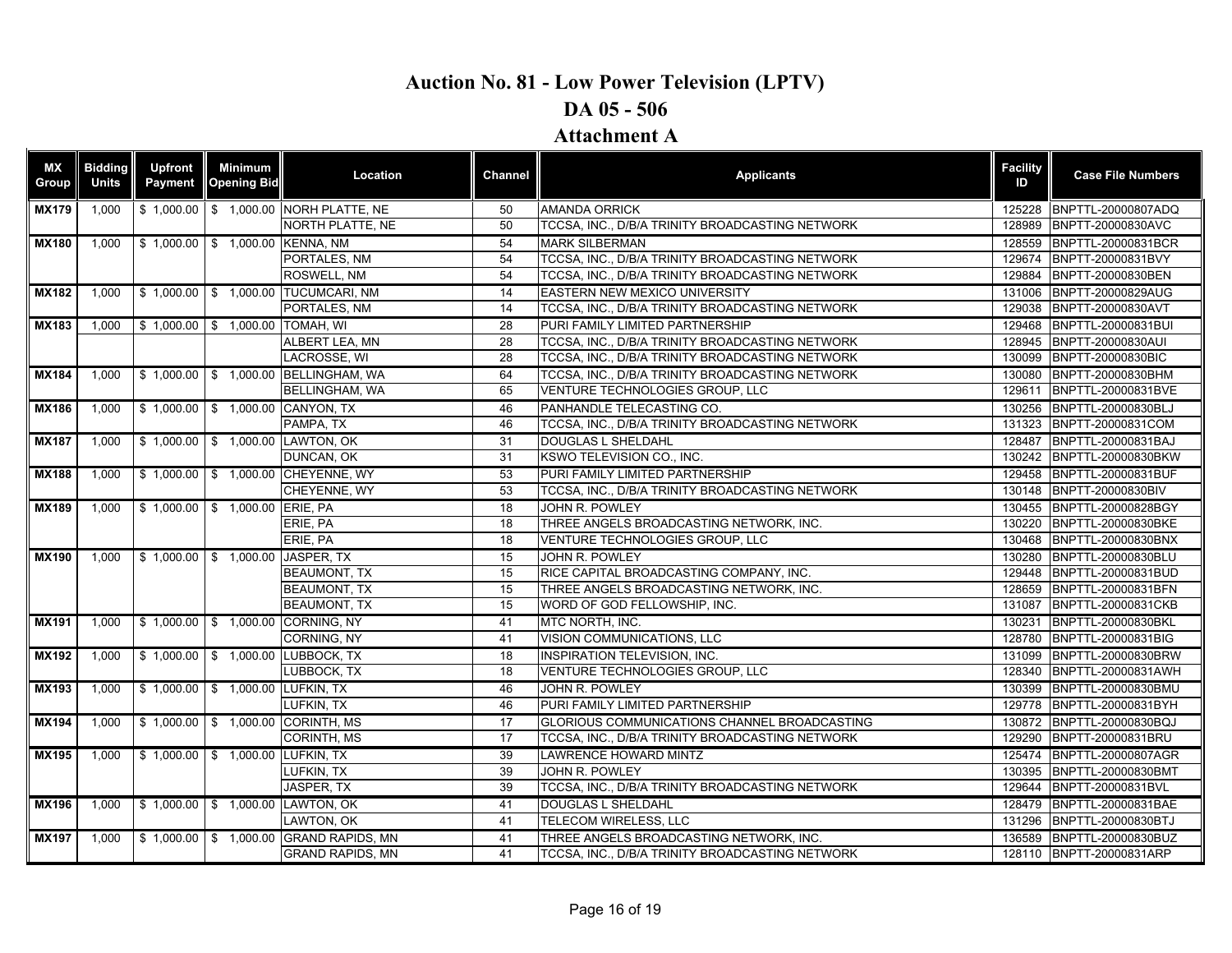### **DA 05 - 506**

| ΜX<br>Group  | <b>Biddina</b><br><b>Units</b> | <b>Upfront</b><br>Payment | Minimum<br><b>Opening Bid</b>    | Location                                 | Channel         | <b>Applicants</b>                                   | <b>Facility</b><br>ID | <b>Case File Numbers</b>  |
|--------------|--------------------------------|---------------------------|----------------------------------|------------------------------------------|-----------------|-----------------------------------------------------|-----------------------|---------------------------|
| <b>MX198</b> | 1,000                          |                           |                                  | \$1,000.00 \$1,000.00 ST. JAMES, MN      | 44              | COOPERATIVE TELEVISION ASSOCIATION OF SOUTHERN MN   | 13839                 | BMJPTTL-20000821AHD       |
|              |                                |                           |                                  | ESTHERVILLE, IA                          | 44              | PAPPAS TELECASTING COMPANIES                        | 127831                | BNPTTL-20000831ALK        |
| <b>MX199</b> | 1.000                          |                           |                                  | \$1,000.00 \$1,000.00 SIOUX CITY, IA     | 56              | JOHN R. POWLEY                                      | 127874                | BNPTTL-20000831AMF        |
|              |                                |                           |                                  | O'NEILL, NE                              | 56              | PAPPAS TELECASTING COMPANIES                        | 128451                | BNPTTL-20000831AZK        |
| <b>MX200</b> | 1.000                          |                           |                                  | \$1,000.00 \$1,000.00 MANHATTAN, KS      | 32              | <b>AMANDA ORRICK</b>                                | 125161                | BNPTTL-20000807ABR        |
|              |                                |                           |                                  | <b>TOPEKA, KS</b>                        | 32              | JOHN R. POWLEY                                      | 128050                | BNPTTL-20000831AQK        |
| <b>MX201</b> | 1,000                          |                           | \$1,000.00 \$1,000.00 YUMA, AZ   |                                          | 39              | EQUITY BROADCASTING CORPORATION                     | 127947                | BNPTTL-20000831ANW        |
|              |                                |                           |                                  | YUMA, AZ                                 | $\overline{39}$ | YUMA BROADCASTING COMPANY                           | 129021                | BNPTTL-20000831BMQ        |
| <b>MX202</b> | 1,000                          |                           | \$1,000.00 \$1,000.00 DOTHAN, AL |                                          | 30              | EQUITY BROADCASTING CORPORATION                     | 128880                | BNPTTL-20000831BKQ        |
|              |                                |                           |                                  | DOTHAN, AL                               | $\overline{30}$ | W.B.I.C., INC                                       | 130546                | BNPTTL-20000831CFJ        |
| <b>MX203</b> | 1,000                          |                           |                                  | \$1,000.00 \$1,000.00 AMARILLO, TX       | 12              | <b>CYRIL H. MILLER</b>                              | 131050                | BNPTVL-20000831CJT        |
|              |                                |                           |                                  | AMARILLO. TX                             | 13              | JOHN R. POWLEY                                      | 130090                | BNPTVL-20000830BHV        |
|              |                                |                           |                                  | AMARILLO, TX                             | $\overline{13}$ | PANHANDLE TELECASTING CO.                           | 130255                | BNPTVL-20000830BLG        |
|              |                                |                           |                                  | <b>AMARILLO, TX</b>                      | $\overline{13}$ | PRIME TIME CHRISTIAN BROADCASTING, INC              | 128477                | BNPTVL-20000831BAD        |
| <b>MX204</b> | 1,000                          |                           |                                  | \$1,000.00 \$1,000.00 HANNIBAL, MO       | 52              | TCCSA, INC., D/B/A TRINITY BROADCASTING NETWORK     | 129294                | BNPTT-20000831BRX         |
|              |                                |                           |                                  | QUINCY. IL                               | 52              | VENTURE TECHNOLOGIES GROUP, LLC                     | 128290                | BNPTTL-20000831AVA        |
| <b>MX205</b> | 1,000                          |                           | \$1,000.00 \$1,000.00 YUMA, AZ   |                                          | 25              | EQUITY BROADCASTING CORPORATION                     | 131180                | BNPTTL-20000831CMG        |
|              |                                |                           |                                  | YUMA, AZ                                 | 26              | SIMON MICHAEL LOYNES                                | 127804                | BNPTTL-20000830AOM        |
|              |                                |                           |                                  | <b>WELTON, AZ</b>                        | 25              | YUMA BROADCASTING COMPANY                           | 129004                | BNPTTL-20000831BMG        |
|              |                                |                           |                                  | YUMA, AZ                                 | $\overline{25}$ | YUMA BROADCASTING COMPANY                           | 128872                | <b>BNPTTL-20000831BKL</b> |
| <b>MX206</b> | 1.000                          |                           |                                  | \$1,000.00 \$1,000.00 CALIENTE, CA       | $\overline{57}$ | PETRA RAMASASTRY                                    | 128444                | BNPTTL-20000831AZE        |
|              |                                |                           |                                  | <b>BANNING, CA</b>                       | 57              | VENTURE TECHNOLOGIES GROUP, LLC                     | 129656                | BNPTTL-20000831BVP        |
| <b>MX207</b> | 1.000                          |                           |                                  | \$1,000.00 \$1,000.00 CORPUS CHRISTI, TX | 30              | <b>JOSEPH W. SHAFFER</b>                            | 129033                | BNPTTL-20000831BMZ        |
|              |                                |                           |                                  | <b>CORPUS CHRISTI, TX</b>                | 30              | <b>LAUGHLIN GORDON</b>                              | 130984                | BNPTTL-20000829ATW        |
| <b>MX208</b> | 1.000                          |                           |                                  | S 1,000.00 S 1,000.00 FORT STOCKTON, TX  | $\overline{16}$ | <b>MARTIN WEISS</b>                                 |                       | 130839 BNPTTL-20000831CFS |
|              |                                |                           |                                  | FORT STOCKTON, TX                        | 17              | MIDESSA TELEVISION CO.                              | 128303                | BNPTTL-20000831AVJ        |
| <b>MX209</b> | 1.000                          |                           | \$1,000.00 \$1,000.00 BOISE, ID  |                                          | $\overline{39}$ | PURI FAMILY LIMITED PARTNERSHIP                     | 129059                | BNPTTL-20000831BNM        |
|              |                                |                           |                                  | CROUCH, ID                               | 39              | THREE ANGELS BROADCASTING NETWORK, INC.             | 128658                | BNPTTL-20000831BFM        |
| <b>MX210</b> | 1.000                          |                           |                                  | \$1,000.00 \$1,000.00 LITTLEFIELD, AZ    | $\overline{39}$ | FIBERLESSNET, INC.                                  | 129581                | BNPTTL-20000831BUW        |
|              |                                |                           |                                  | <b>BRIAN HEAD, UT</b>                    | 39              | <b>IRON COUNTY</b>                                  | 131274                | BNPTT-20000831COF         |
| <b>MX211</b> | 1,000                          |                           |                                  | \$1,000.00 \$1,000.00 HALLETTSVILLE, TX  | 14              | FIBERLESSNET, INC.                                  |                       | 129828 BNPTTL-20000831BZF |
|              |                                |                           |                                  | <b>GOLIAD. TX</b>                        | 14              | IBG. INC.                                           | 129973                | <b>BNPTTL-20000831CCN</b> |
| <b>MX212</b> | 1,000                          |                           |                                  | \$1,000.00 \$1,000.00 PALM SPRINGS, CA   | 56              | JOHN R. POWLEY                                      | 130058                | BNPTTL-20000828BEL        |
|              |                                |                           |                                  | SAN BERNARDINO, CA                       | 56              | JOHN R. POWLEY                                      | 129831                | BNPTTL-20000831BZI        |
|              |                                |                           |                                  | CANTIL, CA                               | 56              | LINENOT.COM, INC.                                   | 129907                | BNPTTL-20000831CBL        |
| MX213        | 1,000                          |                           | \$1,000.00 \$1,000.00 GENOA, CO  |                                          | 39              | LINENOT.COM, INC.                                   | 129917                | BNPTTL-20000831CBO        |
|              |                                |                           |                                  | ANTON, CO                                | 39              | REGION 1 TRANSLATOR ASSOCIATION                     | 126093                | BNPTT-20000821ACS         |
| <b>MX214</b> | 1,000                          |                           |                                  | \$1,000.00 \$1,000.00 JACKSON, MN        | 45              | <b>FEDERATED RURAL ELECTRIC ASSOCIATION</b>         | 21282                 | BMJPTTL-20000821AHA       |
|              |                                |                           |                                  | FROST, MN                                | 45              | WEST CENTRAL MINNESOTA EDUCATIONAL TELEV. CO., INC. | 129304                | BNPTTL-20000831BSC        |
| <b>MX215</b> | 1.000                          |                           |                                  | \$1,000.00 \$1,000.00 NORTH PLATTE, NE   | 42              | <b>AMANDA ORRICK</b>                                | 125093                | <b>BNPTTL-20000807AAS</b> |
|              |                                |                           |                                  | OGALLALA, NE                             | 42              | PAPPAS TELECASTING COMPANIES                        |                       | 126453 BNPTTL-20000829AEU |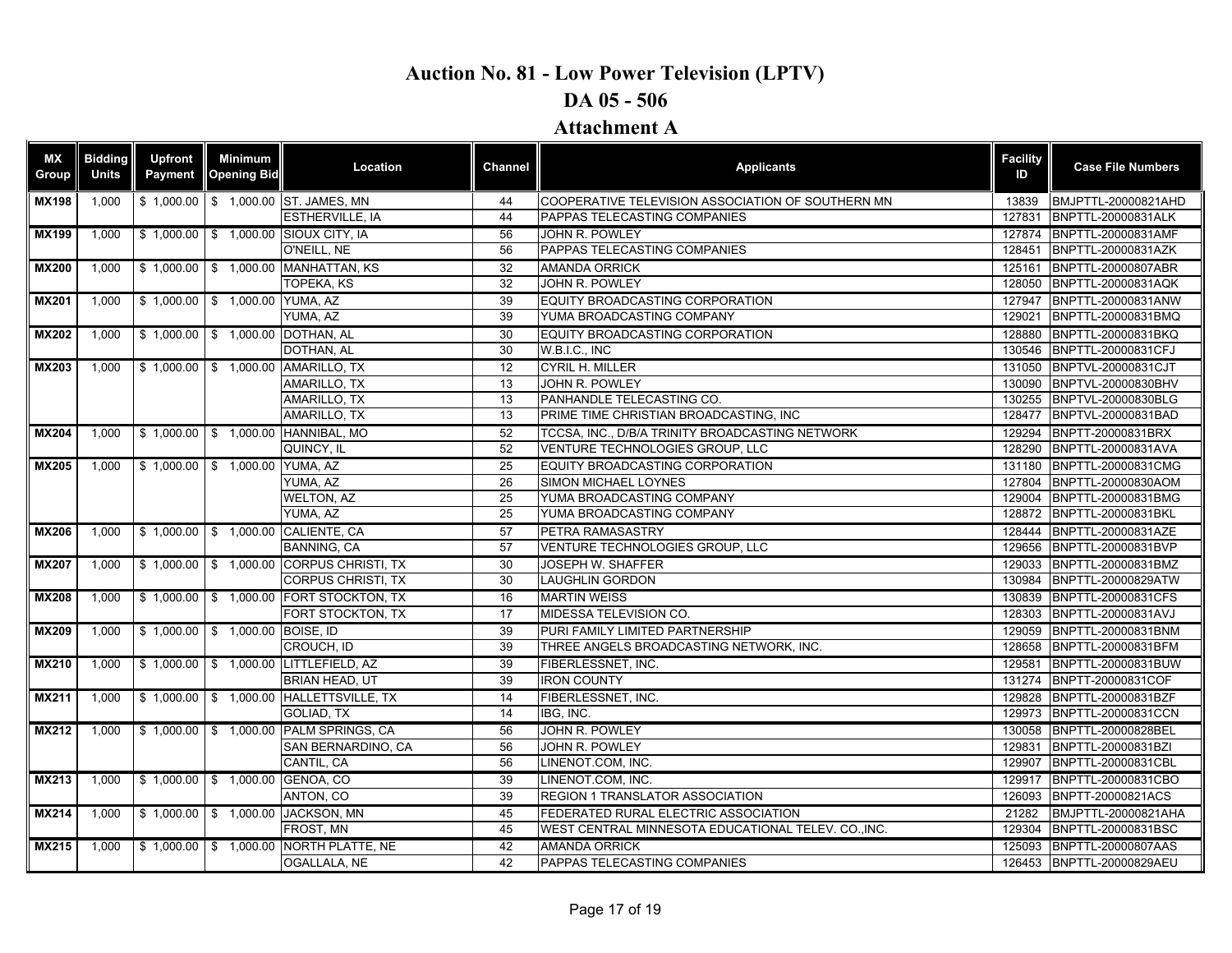| ΜX<br>Group  | <b>Bidding</b><br><b>Units</b> | <b>Upfront</b><br>Payment | <b>Minimum</b><br><b>Opening Bid</b> | Location                                   | <b>Channel</b>  | <b>Applicants</b>                               | <b>Facility</b><br>ID | <b>Case File Numbers</b>  |
|--------------|--------------------------------|---------------------------|--------------------------------------|--------------------------------------------|-----------------|-------------------------------------------------|-----------------------|---------------------------|
| <b>MX216</b> | 1,000                          |                           |                                      | \$1,000.00 \$1,000.00 NEWPORT, AR          | 45              | EQUITY BROADCASTING CORPORATION                 | 128866                | BNPTTL-20000831BKH        |
|              |                                |                           |                                      | NEWPORT, AR                                | 45              | TV3. INC.                                       | 125337                | BNPTTL-20000804ABP        |
| <b>MX217</b> | 1,000                          |                           |                                      | \$1,000.00 \$1,000.00 ELLENSBURG, ETC., WA | 56              | KITTITAS COUNTY TV IMPROVEMENT DISTRICT #1      | 35001                 | BMJPTT-20000831CML        |
|              |                                |                           |                                      | ELLENSBURG, WA                             | 41              | KITTITAS COUNTY TV IMPROVEMENT DISTRICT #1      | 34999                 | BMJPTT-20000831CMQ        |
| <b>MX218</b> | 1,000                          |                           |                                      | \$1,000.00 \$1,000.00 BRAWLEY, CA          | 24              | <b>CHARLES C. TOWNSEND</b>                      |                       | 127817 BNPTTL-20000828AUY |
|              |                                |                           |                                      | BRAWLEY, CA                                | 24              | <b>DEAN M. MOSELY</b>                           | 127818                | BNPTTL-20000828AUZ        |
|              |                                |                           |                                      | EL CENTRO, CA                              | 24              | SAMUEL LUGO                                     | 125191                | BNPTTL-20000803AAZ        |
| <b>MX219</b> | 1.000                          |                           |                                      | \$1,000.00 \$1,000.00 ALAMOGORDO, NM       | 3               | <b>JACKALOPE BROADCASTERS</b>                   | 125609                | BNPTVL-20000816AAP        |
|              |                                |                           |                                      | ALAMOGORDO, NM                             | 3               | RAYCOM NATIONAL, INC.                           | 125983                | BNPTTV-20000823ABA        |
| <b>MX220</b> | 1,000                          |                           |                                      | \$1,000.00 \$1,000.00 GRAND JUNCTION, CO   | 53              | <b>INSPIRATION TELEVISION, INC.</b>             | 125318                | BNPTTL-20000810AAW        |
|              |                                |                           |                                      | FRUITA, CO                                 | 53              | <b>JOSEPH R LISKA</b>                           | 128633                | BNPTTL-20000831BER        |
| <b>MX221</b> | 1,000                          |                           |                                      | \$1,000.00 \$1,000.00 BLAIRSVILLE, GA      | 38              | ROBERT A. NAISMITH                              | 125850                | BNPTTL-20000822AAD        |
|              |                                |                           |                                      | <b>BLAIRSVILLE, GA</b>                     | 23              | WORD OF GOD FELLOWSHIP, INC.                    | 131042                | BNPTTL-20000831CJQ        |
| <b>MX222</b> | 1,000                          |                           |                                      | \$1,000.00 \$1,000.00 PENDLETON, WV        | 45              | CHARLES C. TOWNSEND                             | 126184                | BNPTTL-20000828AEE        |
|              |                                |                           |                                      | PENDLETON, WV                              | 45              | <b>DEAN M. MOSELY</b>                           | 126213                | BNPTTL-20000828AET        |
| <b>MX223</b> | 1,000                          |                           |                                      | \$1,000.00 \$1,000.00 PENDLETON, WV        | 43              | CHARLES C. TOWNSEND                             |                       | 126182 BNPTTL-20000828AED |
|              |                                |                           |                                      | PENDLETON, WV                              | 43              | <b>DEAN M. MOSELY</b>                           | 126216                | BNPTTL-20000828AEU        |
| <b>MX224</b> | 1,000                          |                           | \$1,000.00 \$1,000.00 MOAB, UT       |                                            | 33              | <b>CHARLES C. TOWNSEND</b>                      | 128257                | BNPTTL-20000828AZU        |
|              |                                |                           |                                      | MOAB, UT                                   | 33              | DEAN M. MOSELY                                  |                       | 127295 BNPTTL-20000828APX |
| <b>MX225</b> | 1,000                          |                           |                                      | \$1,000.00 \$1,000.00 BATESVILLE, AR       | $\overline{38}$ | EQUITY BROADCASTING CORPORATION                 |                       | 128745 BNPTTL-20000831BHO |
|              |                                |                           |                                      | <b>BATESVILLE, AR</b>                      | 23              | UNITY BROADCASTING, INC.                        |                       | 127010 BNPTTL-20000828ALY |
| <b>MX226</b> | 1,000                          |                           | \$1,000.00 \$1,000.00 VIDALIA, GA    |                                            | 5               | <b>CHARLES C. TOWNSEND</b>                      | 127888                | BNPTVL-20000828AVG        |
|              |                                |                           |                                      | VIDALIA, GA                                | 5               | DEAN M. MOSELY                                  |                       | 126513 BNPTVL-20000828AIP |
| <b>MX227</b> | 1,000                          |                           |                                      | \$1,000.00 \$1,000.00 PARK RAPIDS, MN      | 16              | THREE ANGELS BROADCASTING NETWORK. INC.         |                       | 130214 BNPTTL-20000830BJY |
|              |                                |                           |                                      | <b>BEMIDJI, MN</b>                         | 16              | TCCSA, INC., D/B/A TRINITY BROADCASTING NETWORK |                       | 129463 BNPTT-20000830BAG  |
| <b>MX229</b> | 1,000                          |                           |                                      | \$1,000.00 \$1,000.00 SCOFIELD, UT         | 23              | <b>CARBON COUNTY</b>                            |                       | 126718 BNPTT-20000830ACV  |
|              |                                |                           |                                      | WOODLAND & KAMAS, UT                       | 23              | <b>SUMMIT COUNTY</b>                            |                       | 131187 BNPTT-20000831CMI  |
|              |                                |                           |                                      | HEBER CITY, UT                             | 23              | UTAH COMMUNICATIONS, LLC                        |                       | 128353 BNPTT-20000831AWS  |
| <b>MX230</b> | 1,000                          |                           |                                      | \$1,000.00 \$1,000.00 CHEYENNE, WY         | 55              | SUNBELT COMMUNICATIONS COMPANY                  | 127795                | BNPTTL-20000829AJM        |
|              |                                |                           |                                      | CHEYENNE, WY                               | 55              | TCCSA, INC., D/B/A TRINITY BROADCASTING NETWORK | 130293                | BNPTTL-20000830BLZ        |
| <b>MX232</b> | 1,000                          |                           |                                      | \$1,000.00 \$1,000.00 BRIAN HEAD, UT       | 41              | <b>IRON COUNTY</b>                              |                       | 131266 BNPTT-20000831CNW  |
|              |                                |                           |                                      | ELY, NV                                    | 26              | SIERRA BROADCASTING COMPANY                     |                       | 130015 BNPTTL-20000829ANE |
| MX233        | 1,000                          |                           |                                      | \$1,000.00 \$1,000.00 SEWARD, AK           | 44              | <b>CHARLES C. TOWNSEND</b>                      | 128375                | BNPTTL-20000830APT        |
|              |                                |                           |                                      | SEWARD, AK                                 | 44              | DEAN M. MOSELY                                  |                       | 127379 BNPTTL-20000830AGQ |
| <b>MX234</b> | 1,000                          |                           |                                      | \$1,000.00 \$1,000.00 BLUFF & AREA, UT     | 9               | <b>SAN JUAN COUNTY</b>                          |                       | 127811 BNPTTV-20000828AUX |
|              |                                |                           |                                      | <b>MEXICAN HAT, UT</b>                     | 9               | <b>SAN JUAN COUNTY</b>                          |                       | 127742 BNPTTV-20000828ATJ |
|              |                                |                           |                                      | CORTEZ, CO                                 | 9               | SOUTHWEST COLORADO TV TRANSLATOR ASSOCIATION    | 61443                 | BMJPTVL-20000831COG       |
| <b>MX235</b> | 1,000                          |                           |                                      | \$1,000.00 \$1,000.00 BLUFF & AREA, UT     | 11              | <b>SAN JUAN COUNTY</b>                          |                       | 127824 BNPTTV-20000828AVC |
|              |                                |                           |                                      | MEXICAN HAT, UT                            | 11              | SAN JUAN COUNTY                                 | 127740                | BNPTTV-20000828ATH        |
|              |                                |                           |                                      | CORTEZ, ETC., CO                           | 11              | SOUTHWEST COLORADO TV TRANSLATOR ASSOCIATION    |                       | 61461 BMJPTVL-20000831CNT |